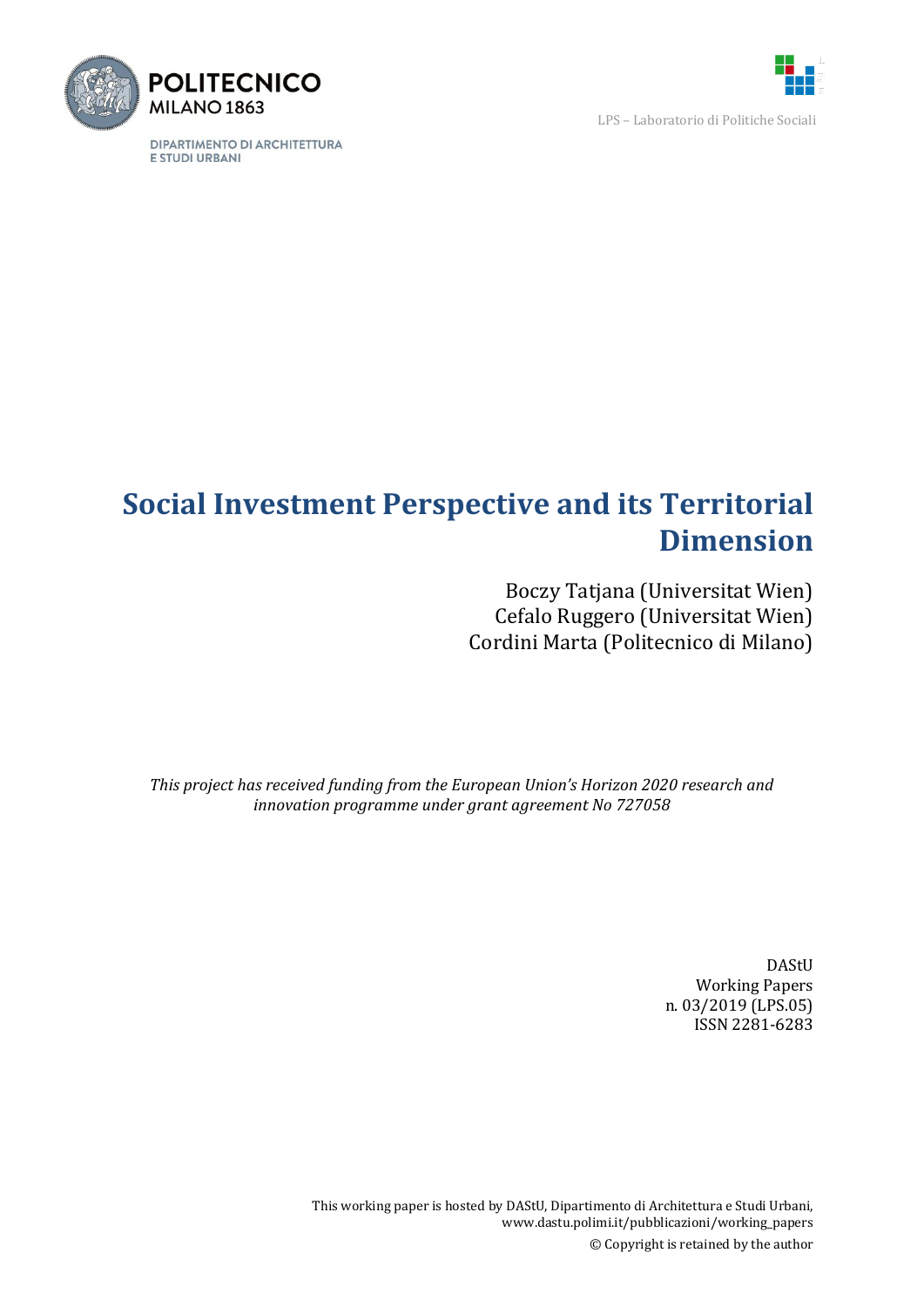#### **Abstract**

*This literature review presents a survey of existing literature on the link between the Social Investment (SI) approach to social policy and territorial cohesion (TC). The SI approach is presented looking at its origins and underpinning principles. The SI perspective has been debated and so far promoted mainly at national and supranational level, while the territorial dimension of this approach has been relatively underestimated in the policy as well as academic debate. Therefore, a theoretical frame to articulate the territorial dimension of SI is also provided. A placesensitive approach to complementarities should be included within the analytical framework when addressing the territorial articulation of SI, as territorial-related variables may foster or hinder SI policies.*

#### **Key-words**

Cities, Landscapes and Territories; Territorial Cohesion; Social Investment

#### **Short bio of the authors**

*Tatjana Boczy is a research assistant at the Department of Sociology at the University of Vienna, since 2018. Previously (2013-2014) she was an undergraduate research assistant at the Department of Sociology of the University of Innsbruck. She completed a master's degree in Sociology at the University of Innsbruck in 2017. Her research interests include Urban and Regional Research, Social Change and Transformations, Political and Environmental Sociology, Sociological Theory, Mixed-methods research.*

*Author's e-mail address: tatjana.boczy@univie.ac.at*

*Ruggero Cefalo is Post Doc at the University of Vienna, Department of Sociology. He is particularly interested in educational and labour policies, school-to-work transitions and youth studies. Among his recent publications: Young people's disadvantages on the labour market in Italy: reframing the NEET category (with V. Sergi, Y. Kazepov, 2018) and Investing over the life course: The role of lifelong learning in a social investment strategy (with Y. Kazepov, 2018). Author's e-mail address: ruggero.cefalo@univie.ac.at*

*Marta Cordini is a post-doc at the Politecnico of Milan. She has been involved in research on residential and school segregation, territorial cohesion, social policies and immigration. Currently she is working on the EU project COHSMO on territorial inequalities. She also teaches sociology of urban space.*

*Author's e-mail address: marta.cordini@polimi.it*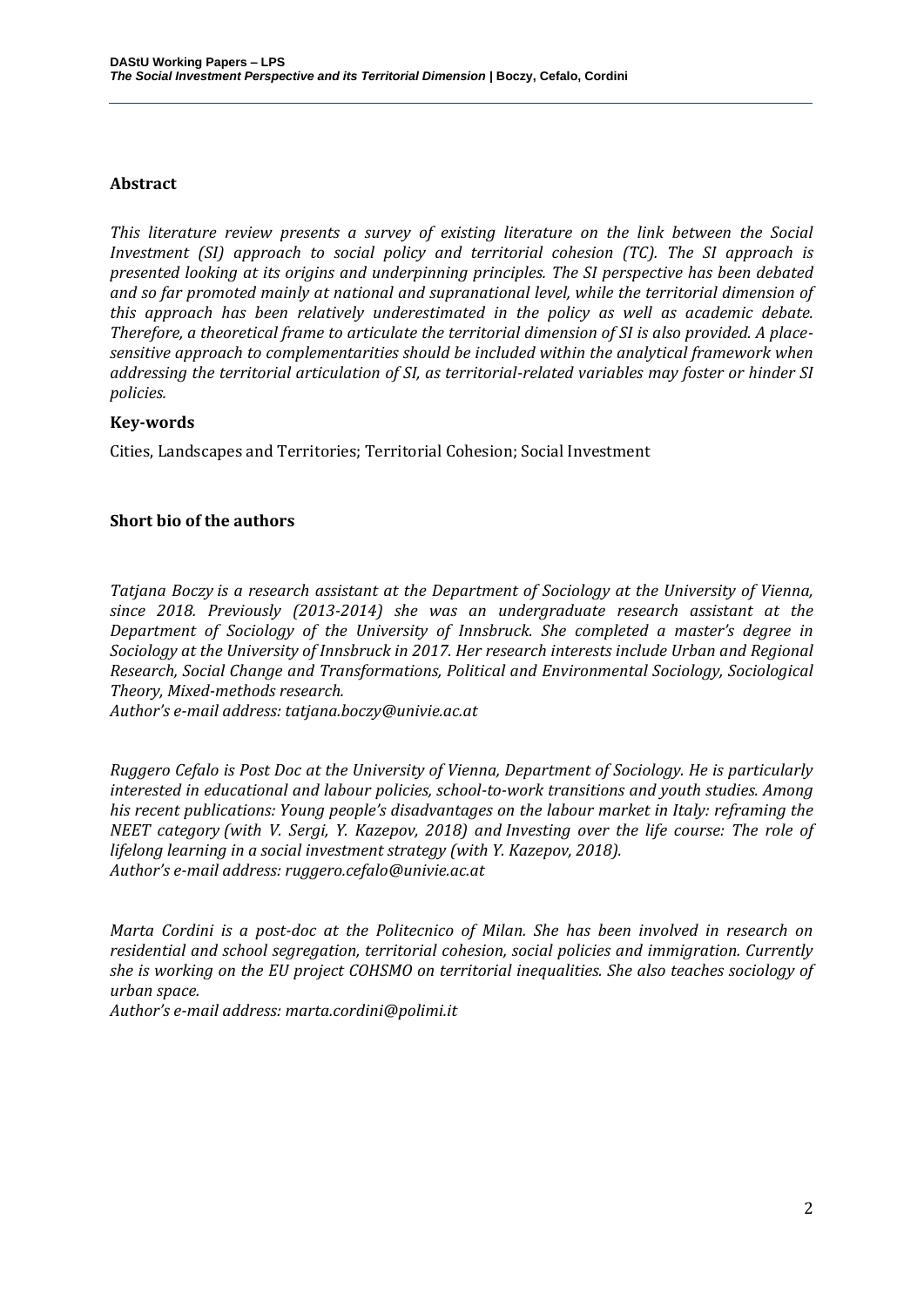

LPS – Laboratorio di Politiche Sociali <http://www.lps.polimi.it/>

#### *Come citare questo working paper / How to cite this working paper:*

Boczy T, Cefalo R., Cordini M. (2019) The Social Investment Perspective and its Territorial Dimension, in DAStU Working Paper Series, n. 03/2019 (LPS.05).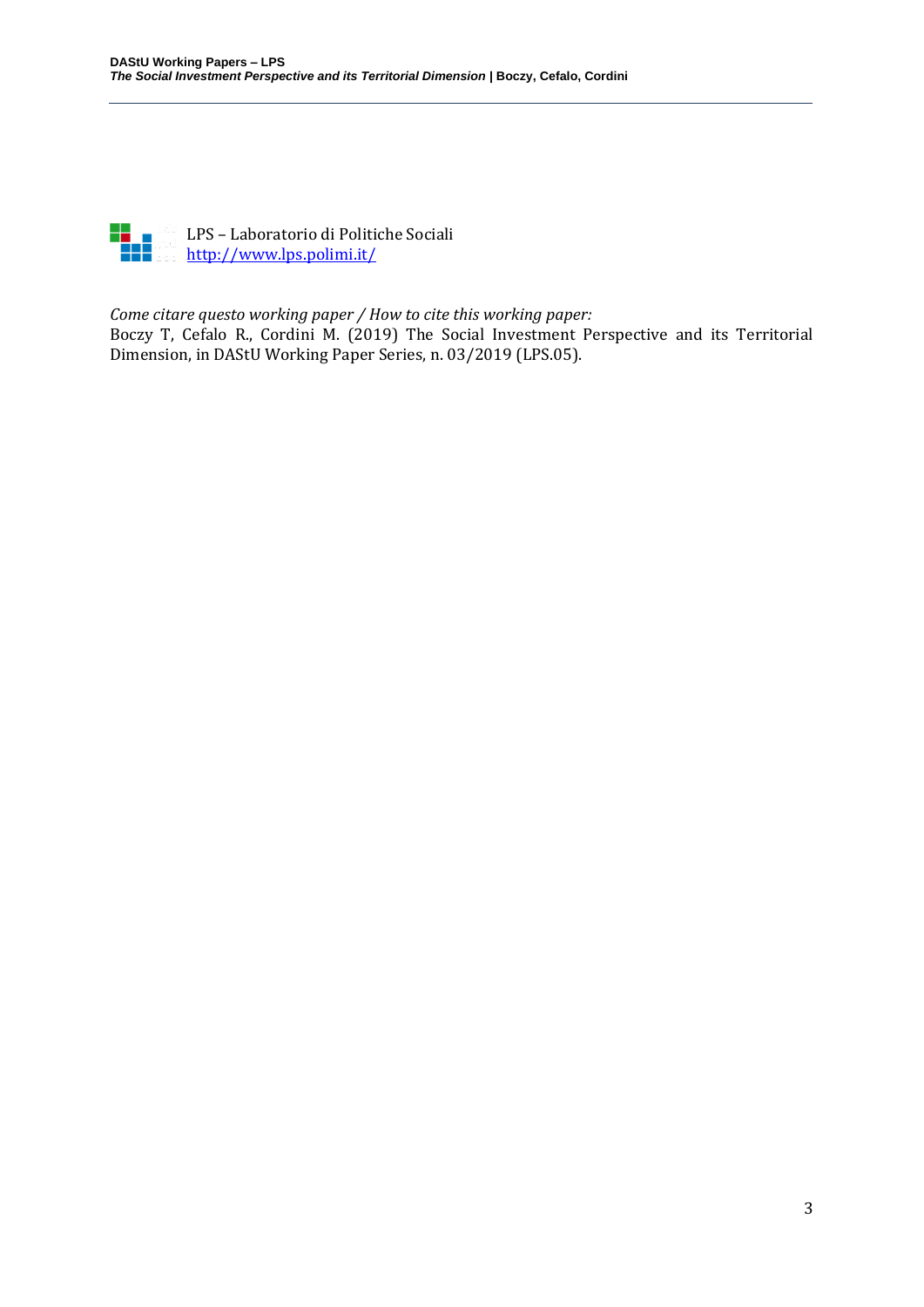# **The Social Investment Perspective**

Social Investment emerged at the end of the nineties, as a policy perspective supporting the view of welfare state expenditure as a productive factor, to combine social inclusion and economic competitiveness (European Commission, 2013; Morel et al., 2012; Jenson, 2009). SI approach has arisen as a normative approach to counterbalance neoliberalist trends towards austerity policies promoting retrenchment in welfare expenditure. The origins of SI go back to contributions addressing in a novel way the relationship between economy and the welfare state (OECD, 1997; Giddens, 1998; Esping-Andersen et al., 2002). Moving away from the dominant neoliberal paradigm, these authors consider the welfare state not as an obstacle to economic development, but as an actor of coordination, promotion and stimulation. SI contributions refer to a positive theory of the state, that should assume at the same time a redistributive function, providing social protection to citizens in need, as well as a capacitating one, providing services that promote human capital and work-life balance. The main aim is to increase the participation to the labour market, especially in high quality jobs: social investment can be understood as policy investment in tomorrow's tax payers as future productive workers (Hemerijck et al., 2016). In the SI perspective the development of human capital through education and training represents the core purpose of a policy mix that aims at preparing the individuals to face social risks, rather than compensating them when the risks occur (Morel et al., 2012). The concept of human capital refers here to knowledge, skills and competencies embodied in individuals and promoting personal, social and economic well-being (Hemerijck, 2017). However, this should not be substituting conventional income guarantees (like minimum income schemes and unemployment benefits), as the minimization of poverty and income security is a precondition for SI to be effective (Esping-Andersen et al., 2002).

According to Esping-Andersen et al. (2002), the need for a new welfare specifically arises from five findings in the social policy research:

- 1) The changing nature of social risks
- 2) A novel assessment of the carrying capacity of the new welfare state
- 3) The imperative of evaluating welfare provision from a dynamic life-course perspective
- 4) The intimately related dimension of family demography and gender role change
- 5) Updated normative conception of *capacitating* social justice

SI can be viewed as a paradigmatic change in the field of social policies. According to this perspective, policy interventions should shift from protection to prevention, preparing individuals to face the less predictable and changing configuration of social risks affecting contemporary societies. This is to be reached by adopting a life course perspective (Esping-Andersen et al., 2002), promoting the development of skills and human capital through (lifelong) education and training, participation on the labour market in high-quality jobs, work-life balance and female employment. This empowerment of workers and citizens should also led to more growing and competitive societies. This shift from protection to activation in social policy fields is not a prerogative of the SI investment approach, but it has characterized the programs of several governments in various European countries, especially the Nordic ones (Sabatinelli 2010, Serrano 2007).

The ambitious goals of SI have to be pursued through a comprehensive policy mix (Solga, 2014), broadly encompassing education policies, labour market policies, poverty alleviation policies and family policies. Broadly speaking, the following types of policies have been described as coherent with the SI approach (Hemerijck et al., 2016; Dräbing and Nelson, 2017; Bouget et al., 2015):

• Education and training policies (e.g., policies addressing coverage, quality and accessibility of Early childhood education and care (ECEC); coverage, attainment and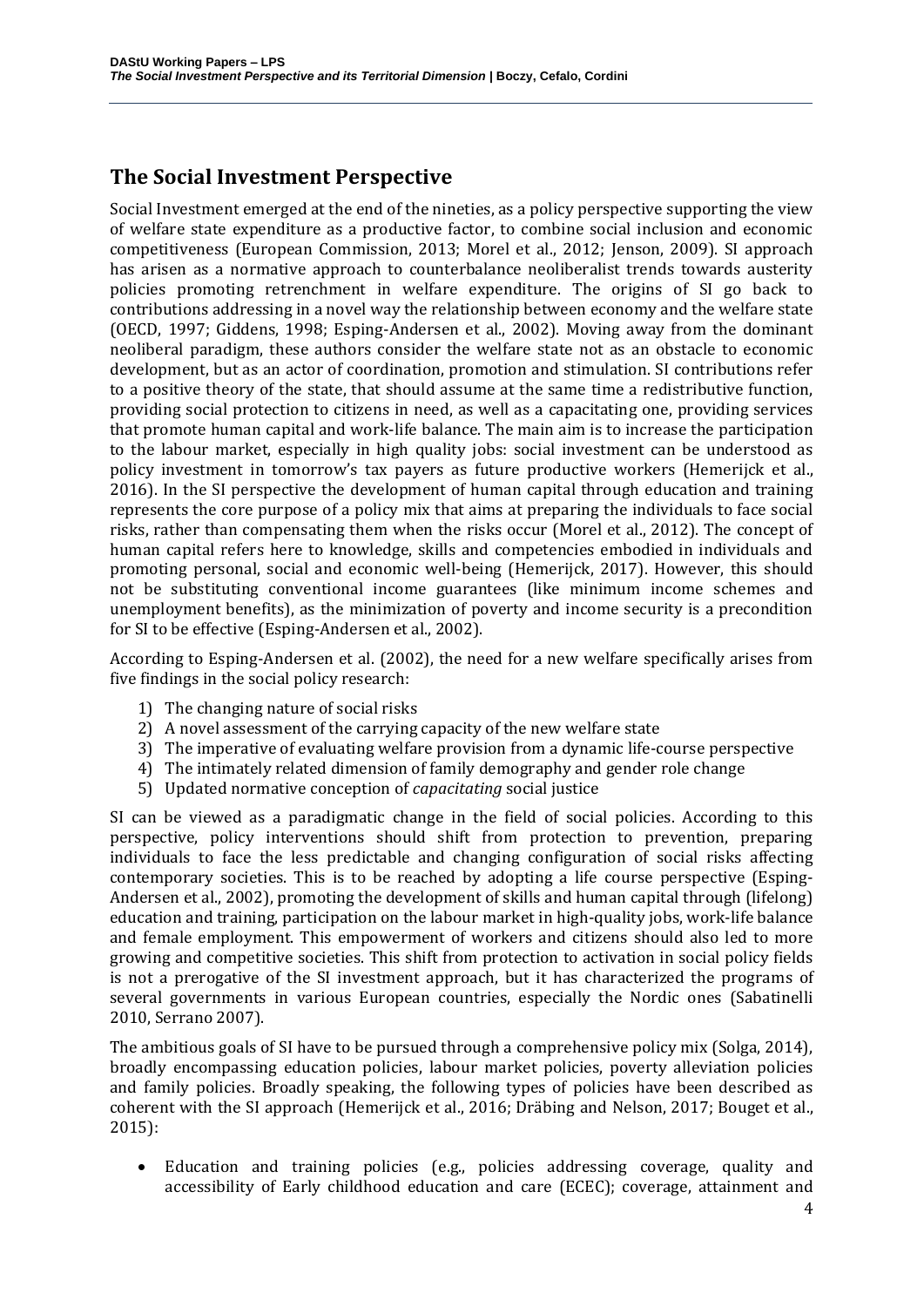quality or achievement in primary education, secondary and vocational education and training, tertiary education, lifelong learning)

- Selected labour market policies (e.g., generous but short-term unemployment benefits, availability and accessibility of training programs, employment services and active labour market policies directed at employment growth and avoiding depletion of human capital)
- Poverty alleviation policies (e.g. social assistance and minimum income, housing benefits and generally policies aimed at equal opportunities and poverty reduction)
- Employment-centred family policies (e.g. parental leave policies and other work-family life reconciliation measures, coverage and accessibility of ECEC).

In this report, we will present the Social Investment approach. First, we go through its origins at the end of the 1990s, in connection with the long-term spread of new and changing social risks (Section 1). The main goal of SI is to increase labour market productivity and inclusive growth, through polices that prepare and equip people to face new social risks and actively participate in a globalised knowledge economy. Then we focus on the relationship between SI, knowledge society and skills (Section 2), as well on the characteristics of political economics dominated by service production (Section 3). The emphasis on education and skills should also consider the characteristic of the economy and firms, moreover it must be taken into account that future effects in investments in education are not easy to predict. Turning to the general characteristics of the economies, contemporary societies are dominated by service production and delivery, where investments and interventions fostering knowledge intensive services are considered the way to create more employment and rising real incomes in high-productivity service sectors. We then review the main critics and shortcoming of SI, especially related to unintended effects on inequalities, as they have emerged in the recent debate (Section 4). Finally, we elaborate on the concept of institutional and contextual complementarities, as an analytical tool to investigate the relational and multi-faceted causal mechanisms underpinning the SI approach.

### **New social risks and the social investment approach**

The aim of a Social Investment strategy (SI) is quite ambitious. In fact, it "stands to reduce human suffering, environmental degradation and government debt" (Nelson and Stephens 2012). SI approach introduces a new vision of welfare state, no more as an obstacle to economy development, but rather as an actor of coordination, promotion and stimulation (Giddens 1998, Esping-Andersen 2002). This vision arose from the identification of new social risks that brought a crisis of welfare states particularly in Europe. New social risks are mainly related to uncertainty in post-industrial political economies in contrast to previous relative stability of labour work, economic development, demographic trends, family structures and social security. The response to these pressures has followed different paths of adaptation, rather than tracing a convergent trend towards retrenchment, mainly because path-dependent and path-shaping logics of existing commitments have been driving welfare states development. Divisions among groups of countries remain relevant, due to the persistence of specific institutional complementarities characterizing welfare regimes, according to the balance between State, market and family (Esping-Andersen, 1998). Recognising these changes and adapting welfare states accordingly is vital for keeping a high social standard in Europe (Taylor-Gooby, 2002). According to Ranci (2010, 4f.), three key erosions feed new social risks:

(1) **Break with long-term wage-earner model** through "weakening of the labour market to function as the principal mechanism of social integration." New technological advances and globalised economic demands broke previously long-term labour work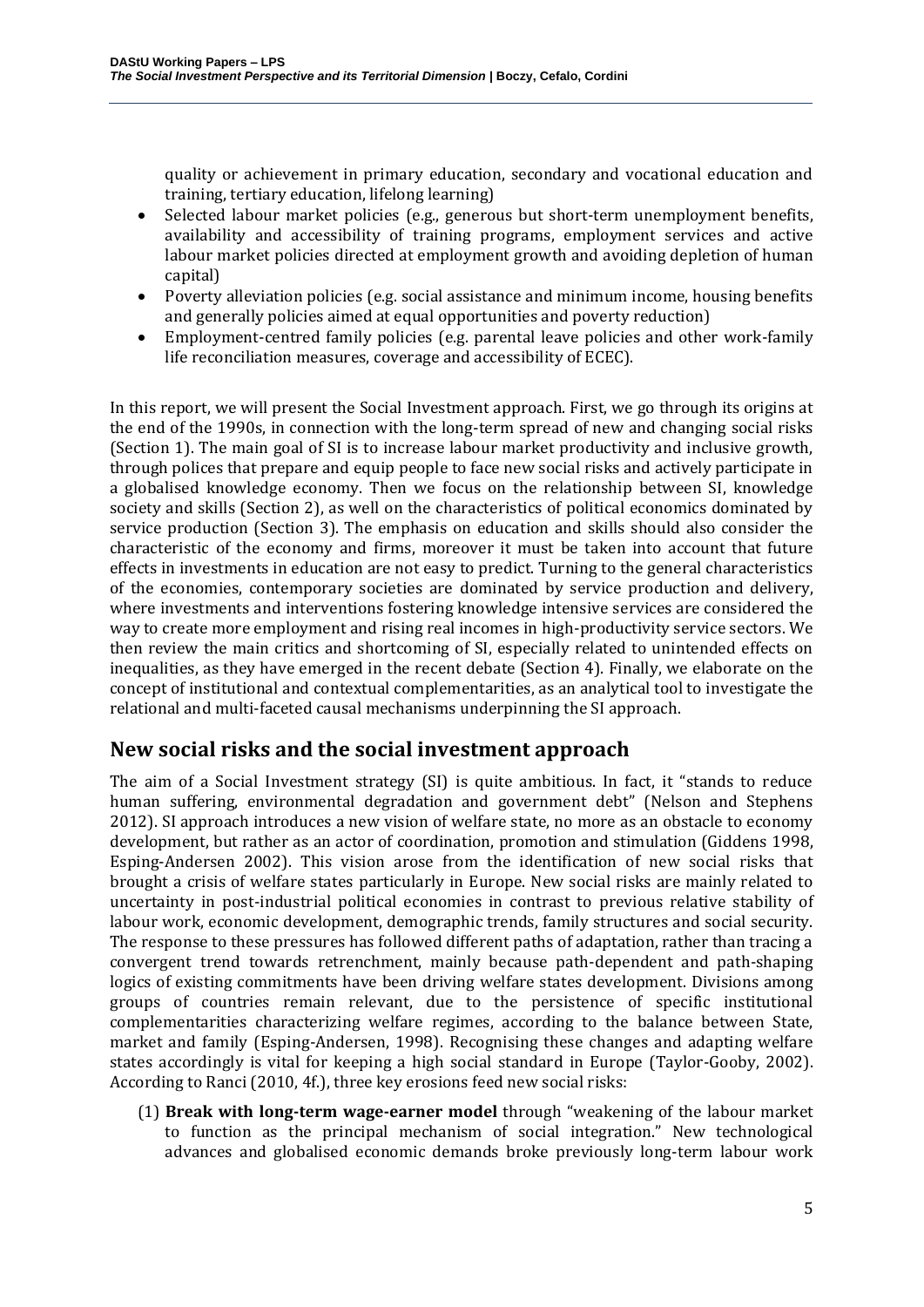into short-term, insecure employment courses with regular phases of unemployment experienced by an ever-growing number of people.

- (2) **Weakening of kinship support networks** with demographic developments particularly concerning household size, but also in-family care work. As female employment grows, the main agent of in-family care work directs her resources and labour outside the household.
- (3) **Trapped welfare systems:** Related to (1), existing welfare systems in Europe and their social policies struggle with new labour models. The old social protection models aimed at citizens who were usually fully integrated in labour markets for longer periods of time. The still rigid social protection systems based on this kind of wage labour are unable to cope with the new realities of labour, in particular with fragmented careers and rapid demand changes of employees' skills. Therefore, the old rigid welfare systems for protection are trapped in a cycle of providing too little (or even counterproductive) support for those trying to (re-)enter ever-changing labour markets.

As old welfare policies base benefits on traditional ways of wage labour, the new socio-economic conditions challenge these policies to the point where policies are not only insufficient, but unsustainable as well. As a consequence, five principal critical problems can be identified (Ranci, 2010):

- a) Temporary (relative) poverty between multiple career and job changes experienced by a large share of the population
- b) Housing deprivation caused by increase in housing costs, whereas jobs become more insecure. This results in housing bottlenecks, financial problems, and difficulties of (re-) entering the labour market because of housing deprivation (or even homelessness), affecting especially young people.
- c) Precarious working arrangements, mostly related to insecurity due to short-term contracts, forced self-employment models and increasing part-time positions.
- d) Changes in care-work reconciliation, especially in women's roles and in the longevity of marriages, affecting the demand for childcare facilities.
- e) Worsening living conditions for elderly as facilities or families have to take care of an increasing number of elderly people with chronic conditions but public funds are cut as they depend on taxes based on traditional wage labour.

These particular social risks are new in the sense that a larger share of the population experience them, which was not the case 20-30 years ago. SI proposes a way to deal with these challenges to social justice by changing old welfare state provisions into more dynamic public investment in people (European Commission, 2013). Furthermore, the SI approach considers social policies as productive factors allowing to combine social inclusion and economic competitiveness (Morel et al., 2012). By investing in people combined with traditional social protection, welfare systems become more sustainable as they adapt to the new socio-economic developments as well as meet the needs of future generations (Cefalo and Kazepov, 2018). Specifically, a key element of SI is to increase social inclusion through education and work, by equipping the population to participate in a more flexible market, requiring higher and specific skills according to the characteristics of the "knowledge" or "learning" society (de la Porte and Jacobsson, 2012; Lundvall and Lorenz, 2012). So, according to the SI approach, social policy should not protect individuals from the perils of the market, but should prepare them to navigate an ever-changing labour market, equipping people with tools needed to succeed in a globalised knowledge economy (Cantillon and Van Lancker 2013). Social policy is conceived as a trampoline instead of a safety net, following a logic of "preparing" rather than "repairing". This goal is expected to achieve positive results both at individual and societal levels. In fact, by enabling individuals in participating to the labour market (individual level), these policies promote the increase of national income, reduce long-term reliance on social benefits lowering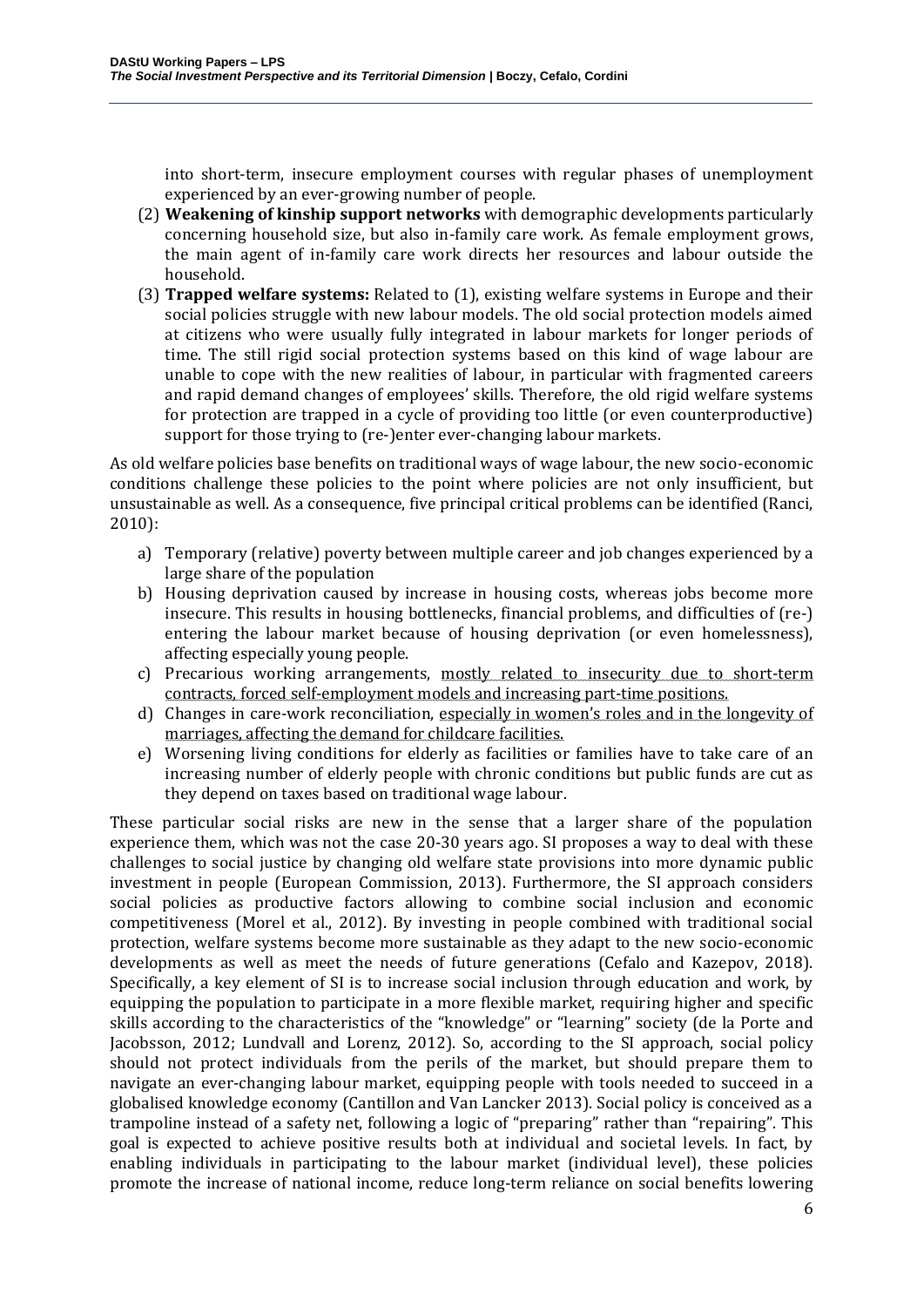the budgetary pressure and encourage new forms of business investment. Social investment strategy aims at not only creating jobs, but rather at the creation of high-quality jobs, meaning jobs that are attractive in terms of working conditions and remuneration (Nelson and Stephens 2012). The impacts of traditional welfare policies focusing on employability are associated with higher employment but are mixed with respect to poverty reduction, therefore SI approach takes on the challenging "win-win" objective of simultaneously raising the quantity and quality of jobs (Cantillon and Vandenbroucke, 2014; Taylor-Gooby et al., 2015). The expansion of highquality jobs pursues the objective of growth and competitiveness. The driver of this new welfare paradigm is the investment in human capital in a lifelong perspective: workers should be equipped with the skills and the abilities that prevent them to be targeted by the new social risks.

Moreover, social investment advocates for equality in opportunities, with a particular attention to the gender issue, since one goal is explicitly to raise female employment, the share of dual earner families and out-family childcare (Hemerijck et al. 2016). Work-family reconciliation policies are needed to foster both cognitive development of young children and the participation of mothers in paid work (Morgan, 2012; Leon and Pavolini, 2014). Thereby the SI approach addresses key challenges of new labour markets and tries to tackle old as well as new inequalities within societies that traditional welfare policies cannot mitigate anymore.

To deal with these conditions, the SI approach implies a shift in the social protection, from the collective to individual responsibility (Cantillon and Van Lancker 2013). In other words, social investment should create the ideal conditions for individuals to invest in their own human capital in order to be able to integrate in the labour market and to react to social risks. This also means that these conditions burden responsibility more onto individuals' shoulders (Cantillon and Van Lancker 2013). On one hand, it brings more flexibility, which is needed on labour markets of knowledge economies. On the other hand, especially social benefit policies need to carefully adapt to labour market contexts in order to avoid reinforcing negative effects like a loss in social mobility and re-enforcing poverty cycles. However, through investing in themselves with adequate social schemes, individuals/workers become also the best insurance against potential risks.

The role of social protection within the SI approach follows two opposite interpretations (Cronert, Palme, 2018). In a more liberal view, social investment should replace the traditional forms of social protection. Individuals, thanks to their human capital, are considered able to cope with the downfalls of life or transition periods. Or, as the model followed by Scandinavian countries, social investment and traditional forms of social protection should be implemented together, since income security is a precondition for an effective social investment strategy (Esping et al. 2002, Cantillon and Van Lanker 2013). This constitutive ambiguity of the SI perspective is also manifest in the varieties of SI reforms and trajectories displayed across countries that can be traced back to different combinations of institutional path dependencies and contextual conditions shaping the policy agenda, as well as the interests and ideas of actors (Garritzmann *et al.*, 2017).

SI approach follows three policy functions: stocks, flows and buffers, intervening through the various life course stages (**Table 1.1**). Stock is represented mainly by the human capital, namely capacitating interventions aiming at enhancing and maintaining skills and capabilities over the life course. Thus, stock function includes ECEC, general education, post-secondary vocational and university training, lifelong learning. All these services are targeted to guarantee future productivity. Flows' goal is assuring the highest levels of employment participation for both genders, which means acting as a bridge during the life transition, as from school to work or during maternity or paternity leaves and other delicate times of life transitions. Finally, buffers serve to secure income protection and economic stabilization: an adequate minimum-income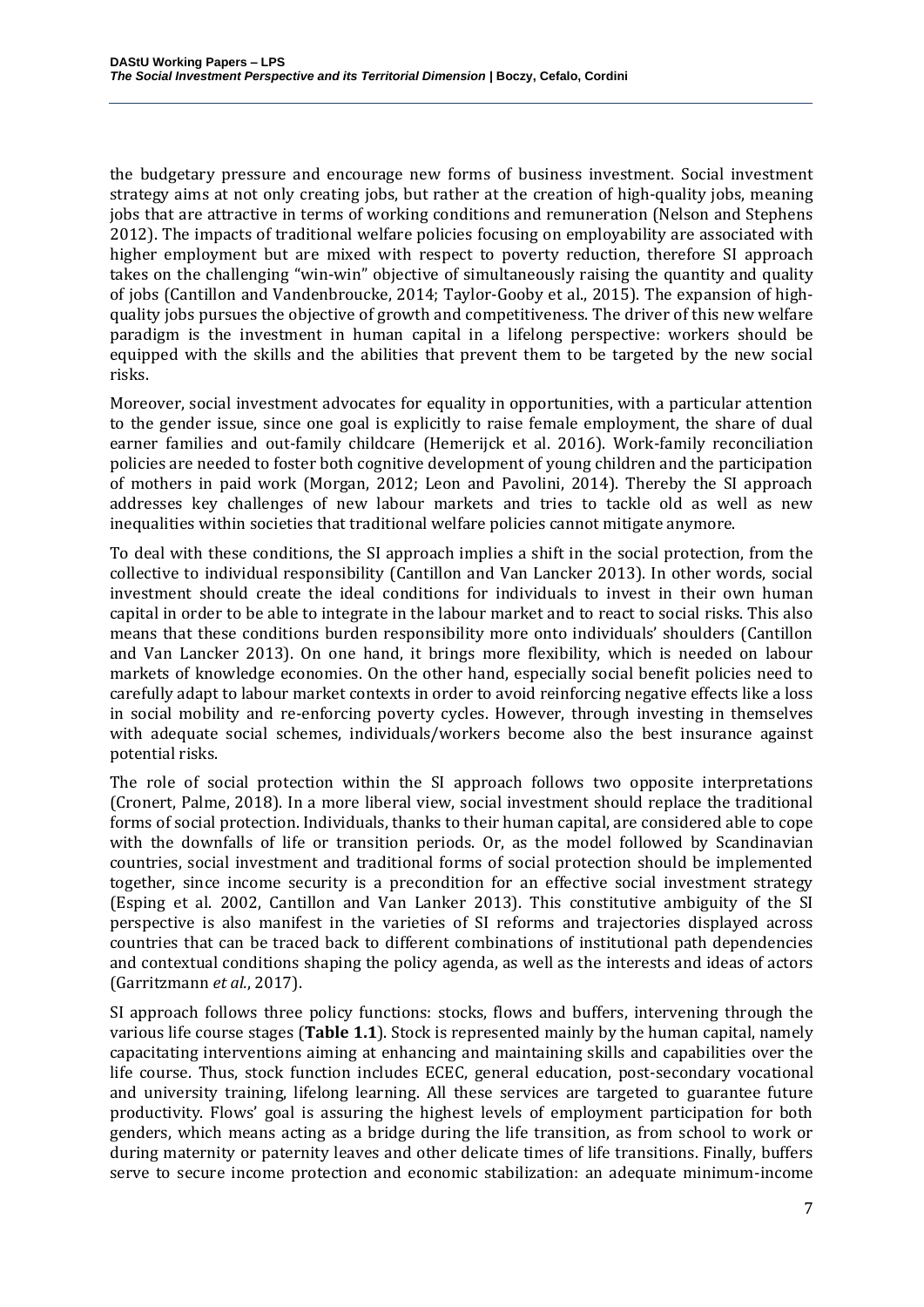protection is a precondition for an effective social investment strategy (Hemerijck 2017). Buffers mostly coincides with the traditional forms of social protection. It is mandatory, for an effective SI approach, that these three functions are aligned to a common goal. Sinergy and complementarity are at the basis of these policies (Dräbing and Nelson, 2017).

|               | <b>Toddler</b>                                                                                                                                                                       | Child                                                                                                                                                                            | <b>Young Adult</b>                                                                                                                                                                                                                                          | <b>Adult</b>                                                                                                                                                                                                                                                                                                       | <b>Older Adult</b>                                                                                                                                                                             |
|---------------|--------------------------------------------------------------------------------------------------------------------------------------------------------------------------------------|----------------------------------------------------------------------------------------------------------------------------------------------------------------------------------|-------------------------------------------------------------------------------------------------------------------------------------------------------------------------------------------------------------------------------------------------------------|--------------------------------------------------------------------------------------------------------------------------------------------------------------------------------------------------------------------------------------------------------------------------------------------------------------------|------------------------------------------------------------------------------------------------------------------------------------------------------------------------------------------------|
| <b>Stock</b>  | Universal<br>and<br>quality<br>good<br>ECEC promotes<br>cognitive<br>development<br>and<br>social<br>integration.<br>Also<br>reduces<br>intergeneration<br>al transfer of<br>poverty | Good<br>quality<br>primary<br>and<br>secondary<br>education<br>further<br>promote<br>cognitive<br>development<br>and<br>skill<br>acquisition                                     | Secondary<br>education<br>and<br>vocational<br>education<br>and<br>training further<br>skill<br>promote<br>acquisition<br>and<br>high<br>supports<br>admission<br>rate<br>for<br>tertiary<br>education                                                      | Training<br>programs<br>increase<br>and<br>update<br>individuals'<br>skills.<br>Fitting<br>labour<br>market<br>also<br>placement<br>skills<br>prevents<br>deterioration                                                                                                                                            | Training<br>programs<br>and<br>lifelong<br>learning<br>contribute to an<br>up-to-date<br>set<br>skills<br>of<br>that<br>can be used for<br>(higher)<br>longer<br>labour<br>market<br>exit age) |
| Flow          | Good<br>quality<br><b>ECEC</b><br>fosters<br>cooperation<br>between<br>parents<br>and<br>teachers for a<br>more<br>continuous<br>learning<br>experience                              | Inclusive<br>education<br>allows for the<br>necessary<br>preparatory<br>classes<br>and<br>interventions to<br>smooth<br>early<br>transitions (eg.<br>Pre-school<br>to<br>school) | Apprenticeships,<br>good secondary<br>and<br>tertiary<br>education<br>and<br>vocational<br>education<br>and<br>training ease the<br>education-labour<br>market<br>transition,<br>especially when<br>well-coordinated<br>at multiple levels<br>of government | ALMP promotes<br>fast return<br>to<br>labour<br>market<br>and<br>unemployment<br>benefits reduce<br>job<br>and<br>skill<br>mismatch.<br>Training<br>is<br>available<br>to<br>smoothen<br>the<br>transition.<br>Family<br>policy<br>allows<br>to<br>reconcile having<br>children<br>with<br>full-time<br>employment | Further<br>training<br>and<br>development<br>allows<br>for<br>better<br>employment<br>prospects,<br>higher exit age<br>and<br>consequently a<br>better pension.                                |
| <b>Buffer</b> | Living<br>in<br>a<br>stable<br>household with<br>a low risk of<br>poverty allows<br>for<br>proper<br>nutrition<br>and<br>emotional<br>development                                    | Living<br>in<br>a<br>stable<br>household with<br>a low risk of<br>poverty fosters<br>smaller school<br>drop-out rates                                                            | Solid<br>minimum<br>enables<br>wage<br>be<br>one to<br>a<br>working student<br>sustainably.<br>Transition from<br>family<br>a<br>household<br>to<br>separate<br>household<br>is<br>eased<br>by<br>eg.<br>housing benefits                                   | Minimum wage,<br>unemployment<br>benefits<br>and<br>earned<br>income<br>tax credit form $a$<br>robust safety net.<br>Family benefits<br>increasing<br>or<br>normal benefits<br>based<br>on<br>number<br>of<br>children<br>can<br>positively affect<br>fertility rate                                               | Either<br>minimum wage<br>and<br>unemployment<br>buffers, or a<br>sustainable<br>pension                                                                                                       |

**Table 1.1: Stocks, flows, and buffers in a life course perspective**

*Source: Hemerijck et al., 2016*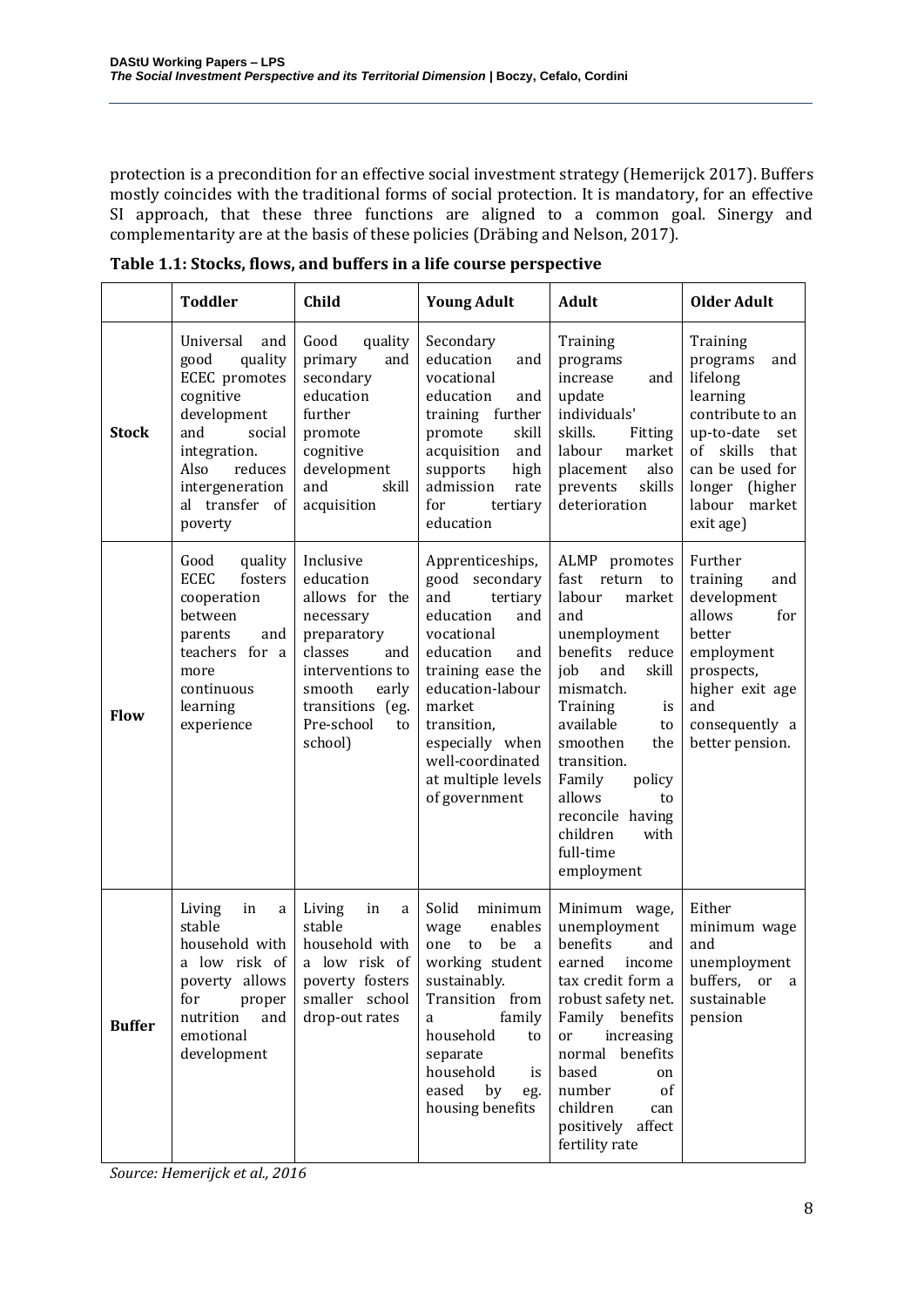# **Investing in human capital in diverse economies: skills acquisition, skill typologies (strengths and downsides)**

As previously stated, the SI approach aims at decreasing social inequalities and differences in labour market participation, counterbalancing the effects of the occupational structure and the influence of social backgrounds.

In this perspective, the accumulation of human capital plays a pivotal role, since skills become essential for individuals to access better jobs and, more in general, to be prepared to face new social risks (Ranci 2010). It appears thus clear why educational policies are involved when social investment strategies are taken into consideration. In this view, the development of human capital has to be seen as a dynamic and cumulative process during the life course, where basic cognitive skills enable the acquisition of other and more specific skills, avoiding the risk of skills' atrophy in a period of labour market absence (Dräbing and Nelson, 2017). The investment in human capital should not be reduced only to primary, secondary or tertiary education, but should include also on-work skill acquisition in a lifelong learning perspective. The notion of a learning economy indicates this current phase of capitalism where continuous training and education is needed in order for individuals to adapt to/integrate in/succeed on labour markets. What is stressed is the complex interdependence between educational and labour market institutions and actors within national and local skill systems. This has implications related to employment outcomes, but also on inequalities: in certain conditions, concrete measures of investing in education can even bring unequal outcomes in terms of labour market participation and social cohesion, due to the role played by the occupational structure and the influence of social background.

Therefore, public expenditure on education should be accompanied by policies increasing the human capital of working adults, such as active labour market policies, high short-term unemployment benefits (to spark fast return on the labour market) and sick pays. This would allow to acquire general and specific skills, and to avoid skills obsolescence, in order to successfully navigate changing and increasingly flexible labour markets. However, the goal of high-quality jobs also calls for the need of considering the demand side and the regulation of employment. Since education plays a crucial role in the inclusion of people in the labour market, skills acquired have to be functional to national and/or regional economic contexts, as investment in knowledge needs to be complemented by firms' competitiveness and capacity of innovation. As Lundvall and Lorenz (2012) state, "the social investment perspective depends on correctly understanding the characteristics of the economy as a basis for identifying appropriate policies for promoting growth and competitiveness". They propose a mapping of work organization in Europe, identifying four different systems according to two criteria (tab.1):

- Problem solving and learning on the job
- Degree of freedom in work organization

|                               | learning on the job             | Problem solving and   Degree of freedom   Examples<br>that the worker has<br>to organize his or<br>her work activities |                              |
|-------------------------------|---------------------------------|------------------------------------------------------------------------------------------------------------------------|------------------------------|
| <b>Discretionary learning</b> | Complex<br>problem  <br>solving | Freedom to choose or<br>change one's work skilled workers<br>method and pace of great autonomy<br>work                 | Managers, experts or<br>with |

#### **Table 1.2 – Lundvall and Lorenz typologies of work organizations**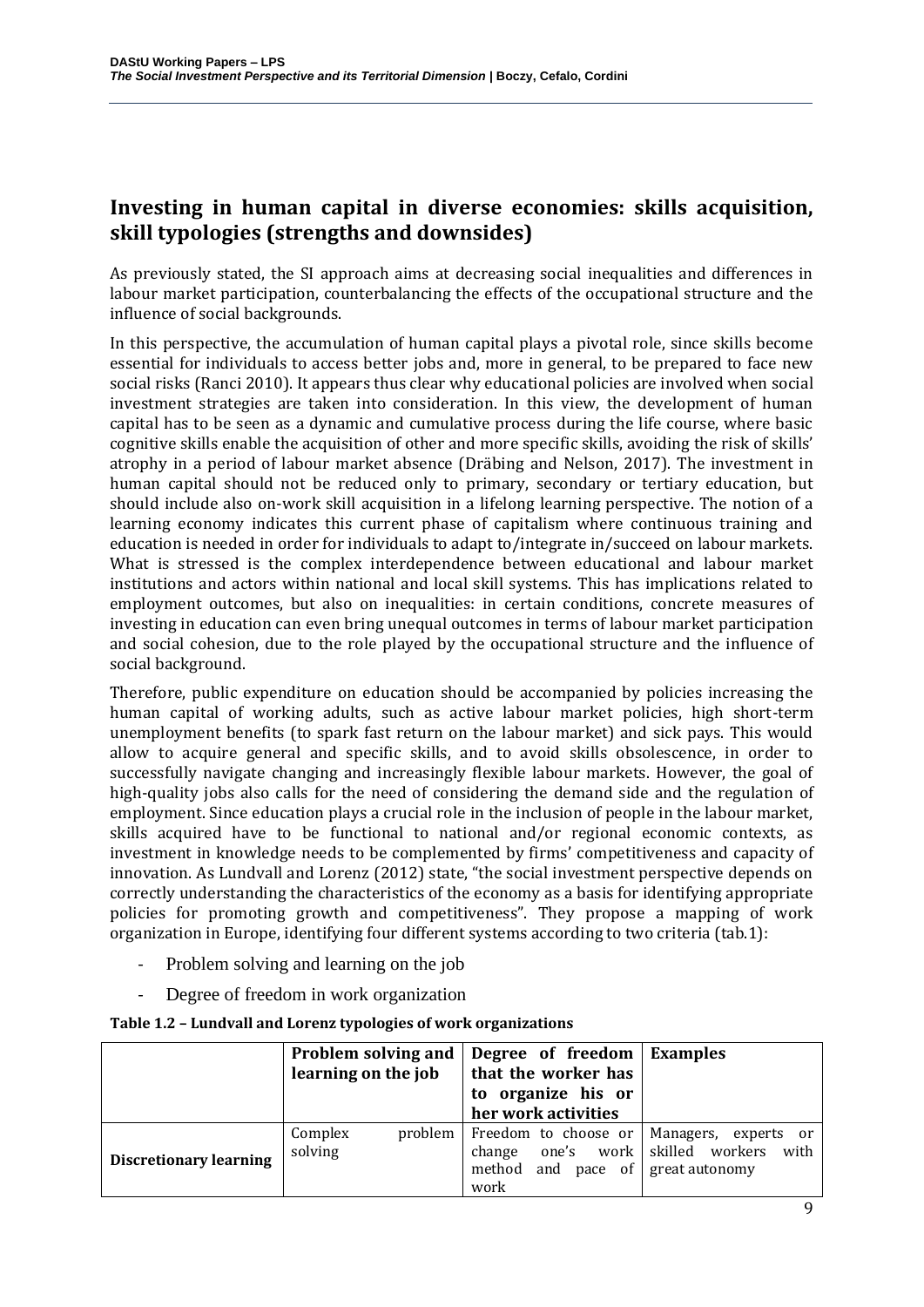| Lean production                    | problem<br>Involves<br>solving and learning but<br>problems<br>the<br>here<br>be more<br>to<br>appear<br>narrowly defined and<br>the space of possible<br>solutions less wide | Team job, job rotation,<br>use of quality norms are<br>above average in the<br>lean cluster. The pace of<br>work<br>is<br>more<br>constrained | Workers in automobile<br>factories with modern<br>management techniques                                   |
|------------------------------------|-------------------------------------------------------------------------------------------------------------------------------------------------------------------------------|-----------------------------------------------------------------------------------------------------------------------------------------------|-----------------------------------------------------------------------------------------------------------|
| <b>Taylorism</b><br>organization   | Low levels of problem<br>solving and learning,<br>very little access to<br>learning                                                                                           | Little autonomy when it<br>comes to organizing<br>daily work                                                                                  | in<br>Textile<br>factories<br>south Europe                                                                |
| <b>Traditional</b><br>organization | Task complexity is the<br>lowest among the four<br>types of organization                                                                                                      | Constraints on the pace<br>of work are relatively<br>low                                                                                      | Methods are for the<br>most part informal or<br>non-codified<br>(small)<br>shop or paid domestic<br>work) |

*Source: Arundel et al., 2007; Lundvall and Lorenz, 2012*

In a globalizing learning economy, having mostly high skilled workers continuously learning (as in lean production) represents a competitive advantage for a national economy. Whereas the two last forms of organization are more exposed to global competition, because they can be outsourced easily or simply disappear. Given the differences among countries, Lundvall and Lorenz (2012) have indicated that a movement towards learning economy have to be parallel to more active and more ambitious labour market policies combining mobility in the labour market with income security (minimum wage or basic income) and access to training (the so-called flexicurity) (Arundel et al., 2007). As mentioned before, SI investment put the individual responsibility at the centre of the functioning of this welfare system: individuals are expected to invest constantely in their education and skills.

This propensity of individuals to invest in skills depends on how the knowledge acquired is sellable on the labour market. Skills also differ in the extent to which they are useful to guarantee the entrance and the permanence in the labour market. This varies according to the labour market organizations. Estevez-Abe et al. (2001) identify three types of skills in which individuals can invest: firm specific, industry specific and general skills. **Firm specific** skills are acquired through on-the-job training, they are least portable and valuable to the employee who received the training. **Industry specific** skills are acquired instead though apprenticeship and vocational schools, they are recognized by any employer within a specific trade. **General** skills are recognized by all employers, in this sense they are highly portable. The expendability of these skills depends on the type of labour market individuals are likely to be embedded in. In chapter 4, we further elaborate on the connection between skills provided by educational institutions, the characteristics of the labour market and firms' strategies, as this nexus represents the core of vocational training and skill formation typologies.

Additionally, the likelihood to invest in specific skills depends on the presence of institutions that safeguard the returns of investing in education is a factor that contributes to explain why workers and employees invest in specific skills. In countries where such institutions do not exist (US and UK), workers are driven to invest especially in transferable skills, not specific abilities. In the absence of an institutional protection, acquiring general skills seems the best strategy to prevent future risks related to unemployment.

As far as social protection is concerned, the authors describe three types of policy instruments:

- *Employment protection*: institutional employment security
- *Unemployment protection*: protection from income reduction due to unemployment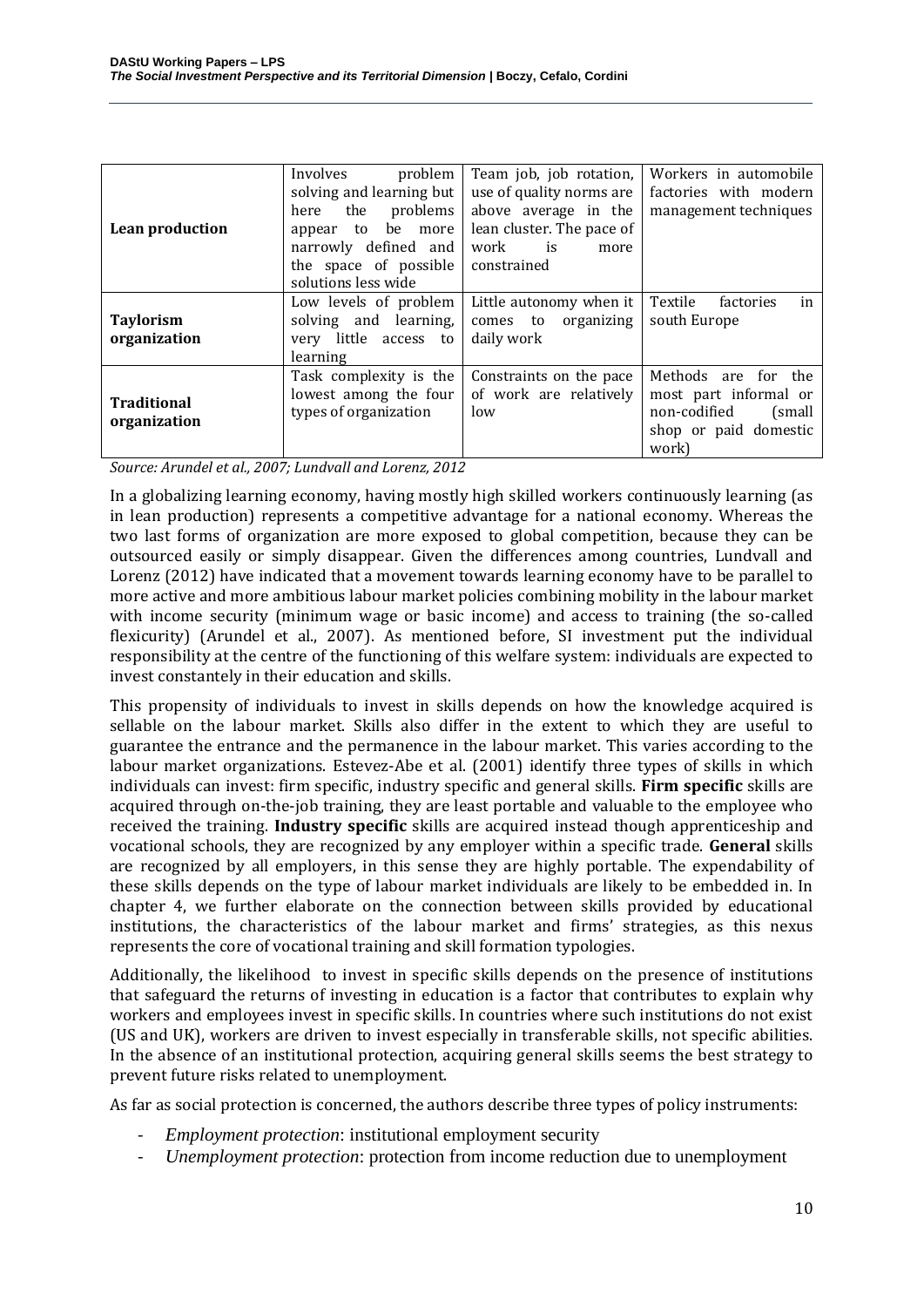- *Wage protection*: institutional mechanism that protects wages from market fluctuations

Since firm-specific skills are worthless outside of a specific firm, a work organization system based on them needs to guarantee a high level of employment protection to foster future and current workers to invest in this kind of skills. In case of industry-specific skills, employment protection matters less, while unemployment and wage protection become more relevant, which means securing earning-related benefits and guarantee a high replacement ration (keep skilled wages high even when the supply exceeds the demand). These measures should compensate the risk deriving from economic fluctuations. If there is little institutionalised social protection [by government/available to the general public], the best insurance for workers is to invest in general skills (Estevez-Abe et al. 2001). This kind of systems are likely to create a poverty trap. In fact, the transition from school to work is less institutionalized, hiring is more flexible and the absence of a clear vocational track creates a disadvantage for those who are not inclined to the academic path. In this system, weak students do not have an incentive to invest in industry specific skills. Additionally, in general skill systems of education, women face further issues, as these systems also lack in social protection.

In general-skills system, the labour market is thought as a system that self-regulate: being workers equipped with very transferable skills, the risk of losing a job is compensated by the (supposed) high likeability to be quickly re-employed from another firm.

When investing in specific skills, workers have to be assured that potential career interruptions will not lead to a dismissal or reduce their wage in the long run (Estevez-Abe et al. 2001). Otherwise, individuals will not take up these specific skills that are in fact much needed in a knowledge economy. A SI approach, on the other hand, explicitly incentivizes taking up industry specific skills not only by ALMP to accommodate changing labour market needs, but also by offering social protection to potentially disrupted careers (unemployment protection). In this way, SI complements acquisition of specific skills as human capital needed in knowledge economies and lean production work systems.

The focus on human capital and skills highlights another characteristic of SI. Because of the centrality of the investment on the human capital (stock) the main outcomes of SI policies are visible in the future (Esping-Andersen et. al 2002, Morel et al. 2012). Investments in human capital should foster high levels of quality and equality in educational and labour market outcomes later in life, thus helping to ease, together with adequate income protection, work- and life-transitions in times of uncertainty. For these very reasons the temporal dimension (Pierson 2002, Bonoli 2007) must be considered as paramount in the debate on SI. A SI approach aims at preparing the individual, thus translating the focus of policy interventions towards the future (Morel et al. 2012a). However, this would make more difficult to evaluate the effects of policies, as many unpredictable and variable events might intervene between the initial investment and the following transitions. The temporal gap between the adoption and implementation of educational measures and their impact in terms of both labour market and social participation may bring about a de-synchronization between needs, expectations and returns. This is also clearly shown by the literature on the relationship between welfare and education, stressing the special status of educational policies compared to more traditional welfare policies (Wilensky 1975, Busemeyer and Nikolai 2010). Given the role played by the occupational structure and the influence of social background, investing in education can bring to strongly differentiated outcomes in terms of inequality and labour market participation. Despite cross-country differences, access to higher education is still highly unequal: even in the best performing countries (Denmark and Iceland), young people with higher educated parents are twice as likely to be enrolled in higher education compared with young people with lowly educated parents (Bonoli et al. 2017). Therefore, middle- and higher income groups still reap the main benefits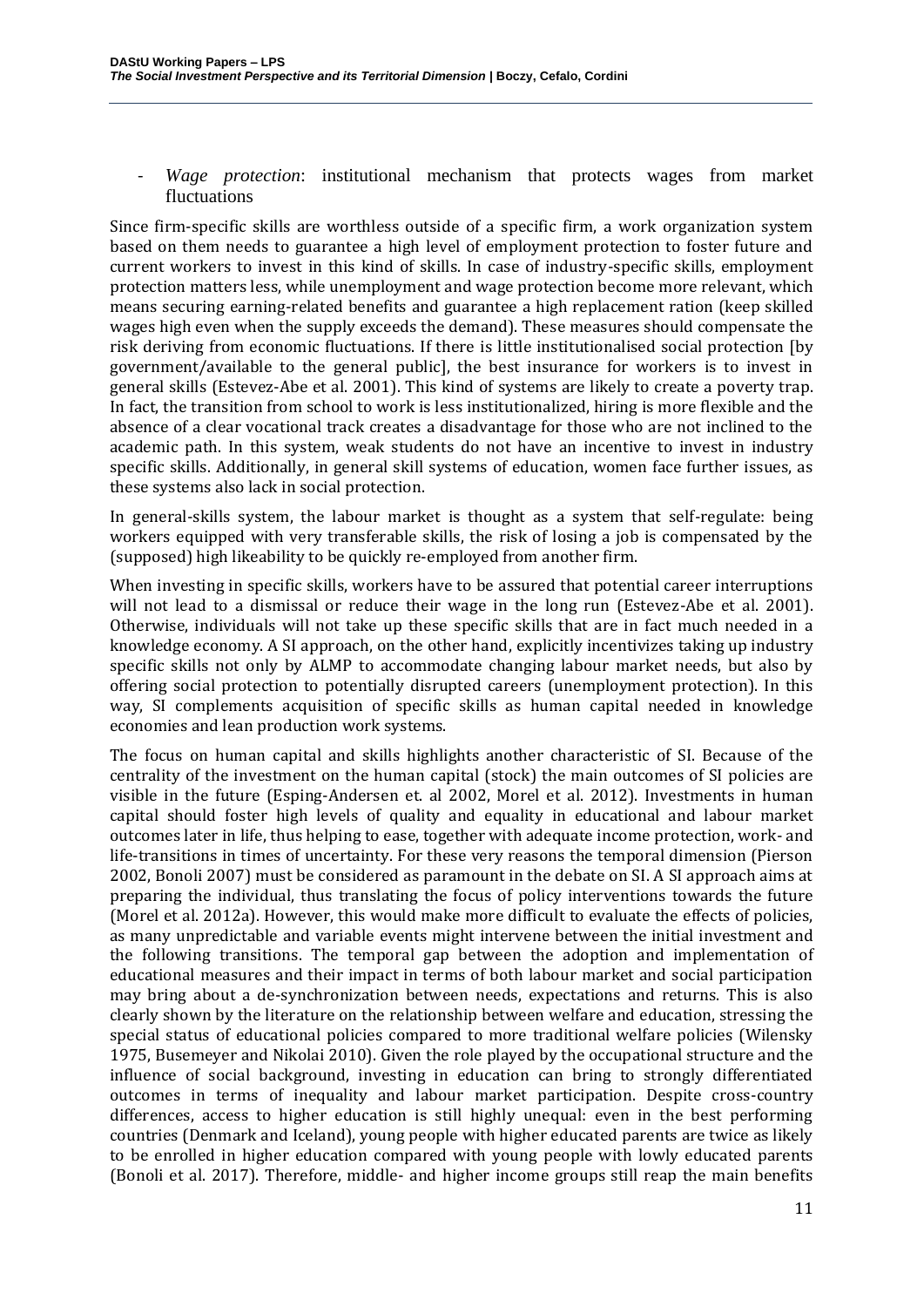from public investments in higher education. In the same vein, Checchi et al. (2014) argue that investment in education may result in increased inequalities over time. In particular, a higher investment in tertiary education may turn out to be more pro-rich than redistributive (Verbist and Matsaganis 2012). Moreover, the mismatch between labour supply and job demand can bring to over-qualification and (intellectual) unemployment as, for instance, in the case of Italy (Sergi et al. 2018).

Governments and the three-way choice: employment growth, equity and budgetary restraint

Iversen and Wren (1998) state that since the transition from an economy dominated by manufacturing production to one dominated by the service production, governments face a socalled trilemma, since they are forced to choose only two out of three goals: budgetary restraint, income equality and employment growth. It is impossible to pursue all three of them simultaneously. According to the choice governments take, there are currently three ideal types of political economy:

- 1) Neoliberal model: A government chooses fiscal discipline and employment growth, the system will have a relatively secure labour market position but it will exacerbate class distinctions.
- 2) Christian Democratic model: A government privileges fiscal discipline and earnings equality, the weight on individual self-reliance and free market is lower than with the neoliberal type. High levels of employment are not a priority in this model because families, especially women, are expected to take care of households and children (unpaid care workers). This model creates long-term unemployment and labour-market exclusion, especially among women and old workers.
- 3) Social Democratic model: In this last case, budgetary restraint is sacrificed while priority is given to earnings equality and high employment. This is achieved through a strong investment in creating public employment. The State has a strong role in this model, creating jobs and maintaining equality. This model, because of the high public expenditure, endangers tax revolts and, by sheltering a large portion of service production from market competition, is liable/prone[?] to undermine international competitiveness.

In 2013, Wren revisited the trilemma and found a way out from the three-choice way: by expanding internationally traded knowledge-intensive services. These industries and jobs create in fact more employment in the high- productivity sectors themselves, but at the same time rising real incomes in high-productivity service sectors are likely to be associated with a parallel growth in demand and employment at the low end (Wren 2013). Thereby an expansion of knowledge intensive services has both direct and indirect consequences on employment creation. Wren denominates this bracket of the labour market as "dynamic service sector", in order to distinguish it from the non-dynamic service sector and welfare service sector. While in the dynamic service sector the levels of ICTs intensity, rates of productivity growth and international trade are high, the opposite situation is found in the non-dynamic service sector: services in which the interpersonal interaction is fundamental (Baumol 2007). In this sectors it is hard to think of an increase in production per head because of the introduction of ICTs, especially in those works based on the face-to-face interaction. Welfare service sector shares many features with the non-dynamic service sector, but is characterized by high levels of public provision in many countries

Moreover, incentives for individuals to invest privately in expensive higher skills are higher where the wages of high skilled workers are allowed to deviate from the average. A positive relationship is found between levels of earnings inequality at the upper end of earnings distribution and employment performance in dynamic service sectors. Conversely, increasing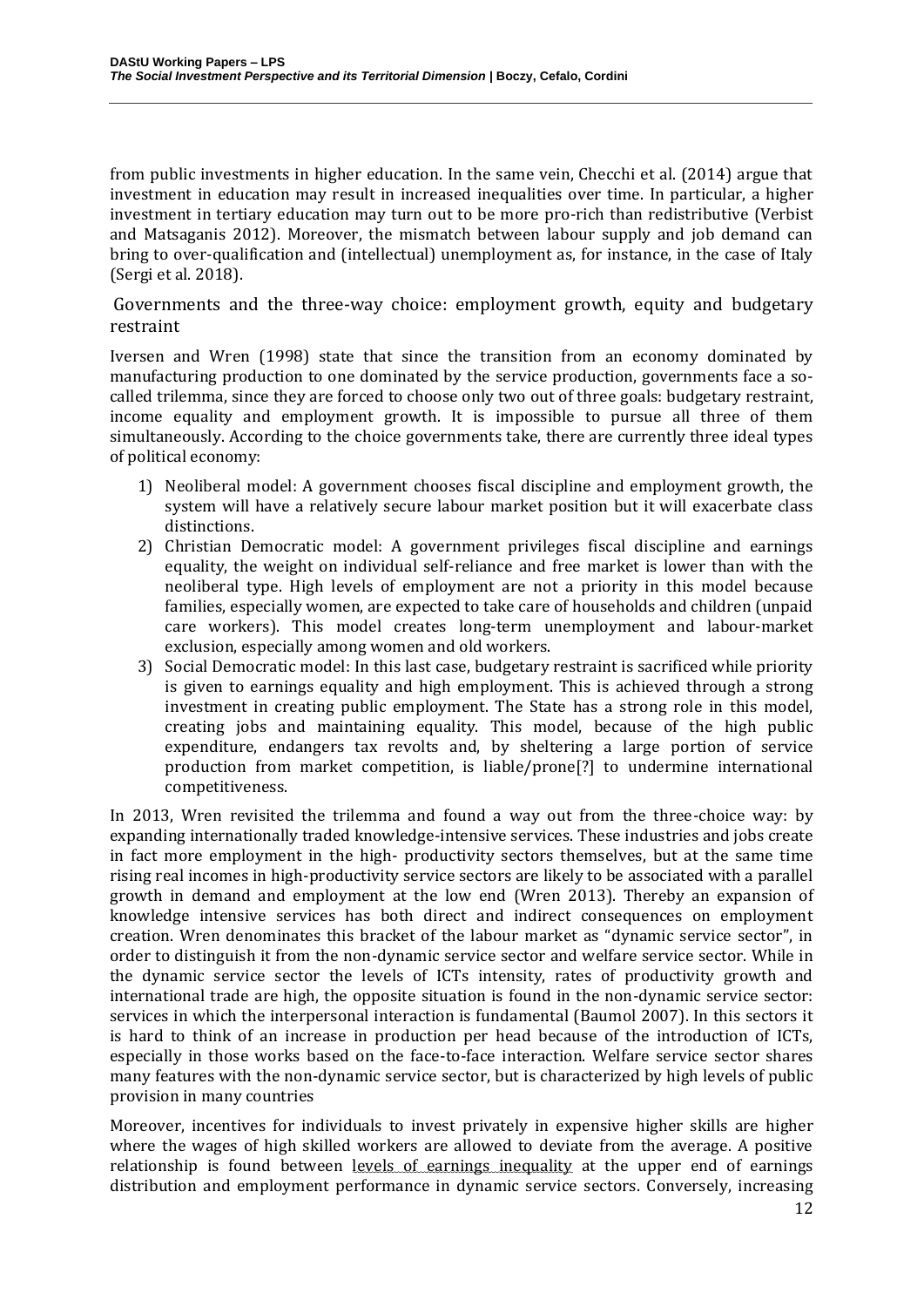centralization of wage bargaining is associated instead with a negative impact on employment growth. Nevertheless, this negative effect on employment creation appears to be significantly smaller in the presence of higher levels of public investment in education (which is the case in social democratic regimes)(Wren 2013).

Thus, the capacity of an economy to generate employment, as well as the distribution of that employment across different economic sectors, is likely to be significantly influenced by the particular combination of wage bargaining and educational policies.

According to Wren (2013) a way out from the trilemma is given by the combination of the ICT revolution with high levels of public investments in education. In this model, the driver of employment creation are high-end internationally marketed private services. Expansion in this sector generates private sector employment and tax revenues, used to invest back into publically available education. The burden on the exchequer of the economic and particularly labour market sector is likely to be less onerous than that implied in the three ideal types of political economies answering the original trilemma.

Similar to Wren's proposal of tackling the current trilemma to political economies, the SI approach enlists education and especially investment in specific skills as a solution (Morel, 2013). SI focuses on specific conditions for individuals to integrate on the labour market. While Wren's proposal of investing in the dynamic service sector takes a more macro-economic view. Both, however, agree that investing in higher skills is key to sustain social protection models and high performing economies. As educational investment and broader social protection are a way to tackle new social risks and economic decline.

### **SI approach's flaws: Matthew effects, Nolan's critics**

According to some scholars the criteria of economic return applied to social policies is likely to be problematic both in theory and policies application. Traditional social policies base their legitimation on normative commitments such as social justice, fairness, need, equality and social citizenship (Hemerijck 2017) that drive policies in order to not create further inequalities, at least in theory. Especially in times of dominant austerity policy and strong fiscal constraints, SI policies can delegitimise the normative basis of social spending in more traditional and compensatory policy fields that differ from capacitating and activating supplyside interventions, which risk to be considered as a mere cost burden in this productivitybased approach (Cantillon 2011). Social spending is usually designed on the need of answering social needs, not on the basis of an economic return. If the economic impact becomes the dominant consideration on the basis of which it is decided how much to spend and on what specific programmes and targets to spend (as opposed to others), the risk is a change in the priorities of social policies, with the neglect of more traditional and compensatory interventions that would not imply an economic return (Hemerijck 2017). This means that social spending could be more likely directed to particular fields, which are eligible to show an economic return. The result can be paradoxically an increasing in inequalities, as the SI approach gives less importance to goals that are not pertinent to economic rationality (Kazepov and Ranci 2017).

More in detail, three main arguments usually arise to discuss the SI perspective critically (Cantillon and Van Lanker 2013):

1) **Leaving out/behind non-productive people/people outside of labour markets** (e.g. frail people, people with disabilities and/or illnesses, etc.): In the SI approach, the participation to labour market is the key for the social inclusion. Then what happens to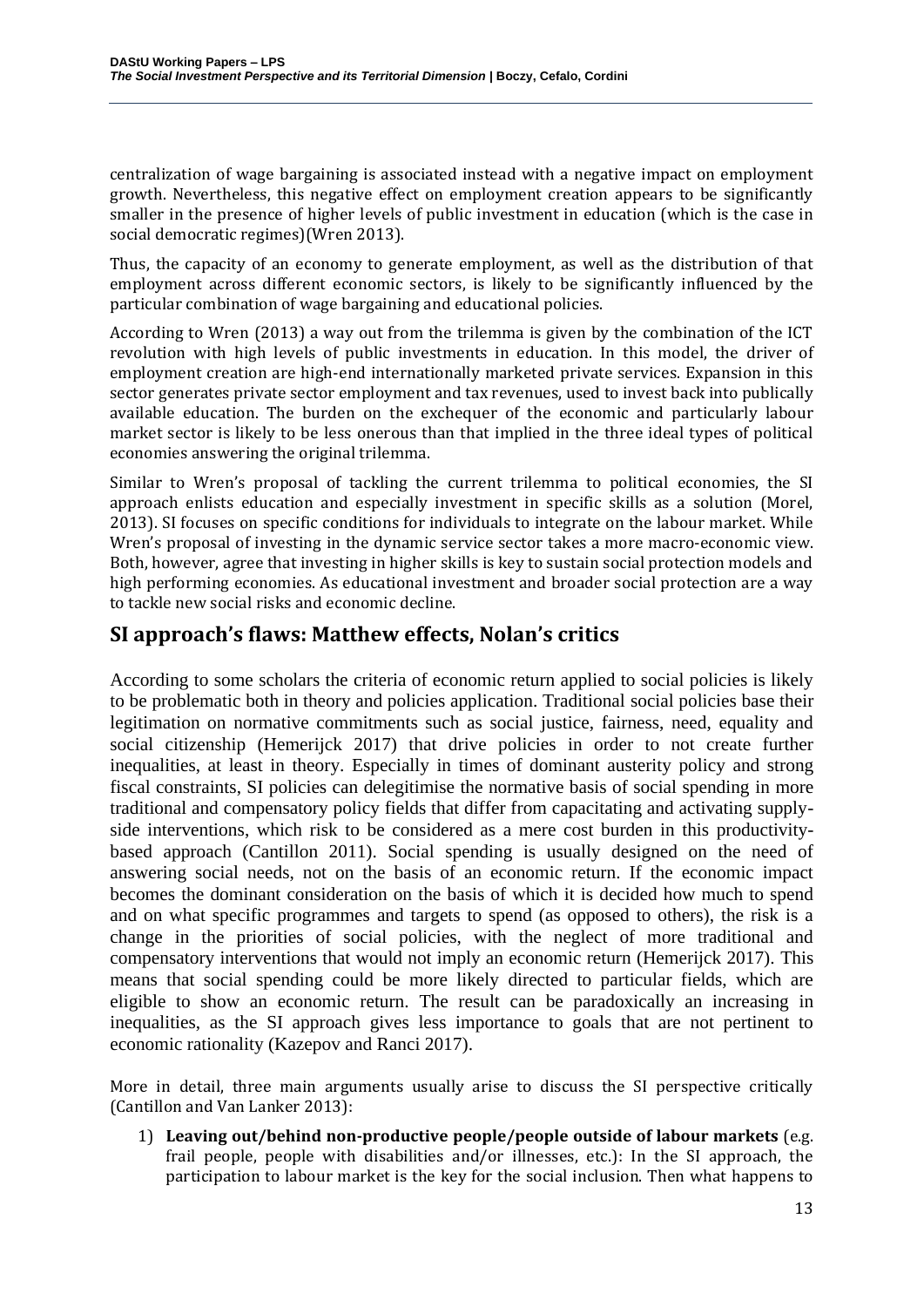those people who cannot work? Who cannot be integrated into the labour market? In relation, how is (in-family) care work evaluated? Non-employed persons in charge of taking care of family's dependent members are at risk of poverty and social exclusion even more under this investment scheme (Saraceno 2015).

- 2) **Complexity of individual responsibility**: putting at the centre of the social investment paradigm the notion of responsibility means fostering conditional and disciplinary policies. Defining individual responsibility is not so simple, given the thin line between effort and circumstances. Social research has widely demonstrated how the contextual factors matter in defining the structure of opportunities and resources an individual can access from his or her birth. This has nothing to do with her or his responsibility, but with social environments/systems, cultural backgrounds, financial capital of the households and opportunities open to social groups in a society. Some individuals begin their life with a disadvantage for which they have not responsibility. "Such a narrow view of responsibility denies the context-specific nature of human agency and the unequal distribution of opportunities, which in itself shapes the range of choices open to people" (Cantillon and Van Lanker 2013, 7). Removing benefits from disadvantaged households because they fail in honouring some conditions is likely to worsening their already difficult situation.
- 3) **Solidifying inequalities/social stratification/Returns for already well-off (Matthew effect):** Research has proved that middle and higher income groups benefit the most from SI approach, especially in the field of education policies (Bonoli et al. 2017). SI implies considering education as key social policy; however, this can create ambiguous results, especially in terms of inequalities. Clearly, education can have the effect of stabilising social inequalities (Di Stasio e Solga, 2017; Busemeyer and Nikolai, 2010 etc.). Specifically, it can produce the so-called Matthew effect that is the fact that certain social groups with already high socio-economic status benefit most from public educational investment policies (Bonoli et al. 2017). Without careful policy design, SI would fortify social inequalities instead of revitalising social mobility, allowing only some groups of the population to tackle new social risks. One explicative example are childcare policies. Out-of-family childcare services mostly address those families with two already working parents. Since childcare service supply is rationed in all EU countries but Nordic countries and since dual earner-ship is not equally dispersed among income strata, lower income households with only one parent working (usually male) will be more often excluded from these services. As far as higher education is concerned, a Matthew effect is visible as well: even in the best performing countries (Denmark for example), middle and higher income groups' benefit the most from investment in higher education. Young people with higher/upper secondary or tertiary educated parents are twice as likely to be enrolled in higher education compared to young people with lower educated parents (Bonoli *et al.*, 2017). Investment in education may, then, exacerbate inequalities and existing divisions between different socio-economic groups of population (Checchi et al. 2014, Verbist and Matsaganis 2012) and also among territories (Sabatinelli and Semprebon, 2017).

Failures of this approach have been usually interpreted as a consequence of a wrong implementation or interpretation of the SI paradigm. Instead, Kazepov and Ranci (2017) highlight how social investment policies need a set of pre-conditions in order to work. Furthermore, Kazepov and Ranci (2017) suggest that sometime, as in the Italian case, in absence of the necessary pre-conditions, SI policies not only have not reached their goals, but have even had perverse effects.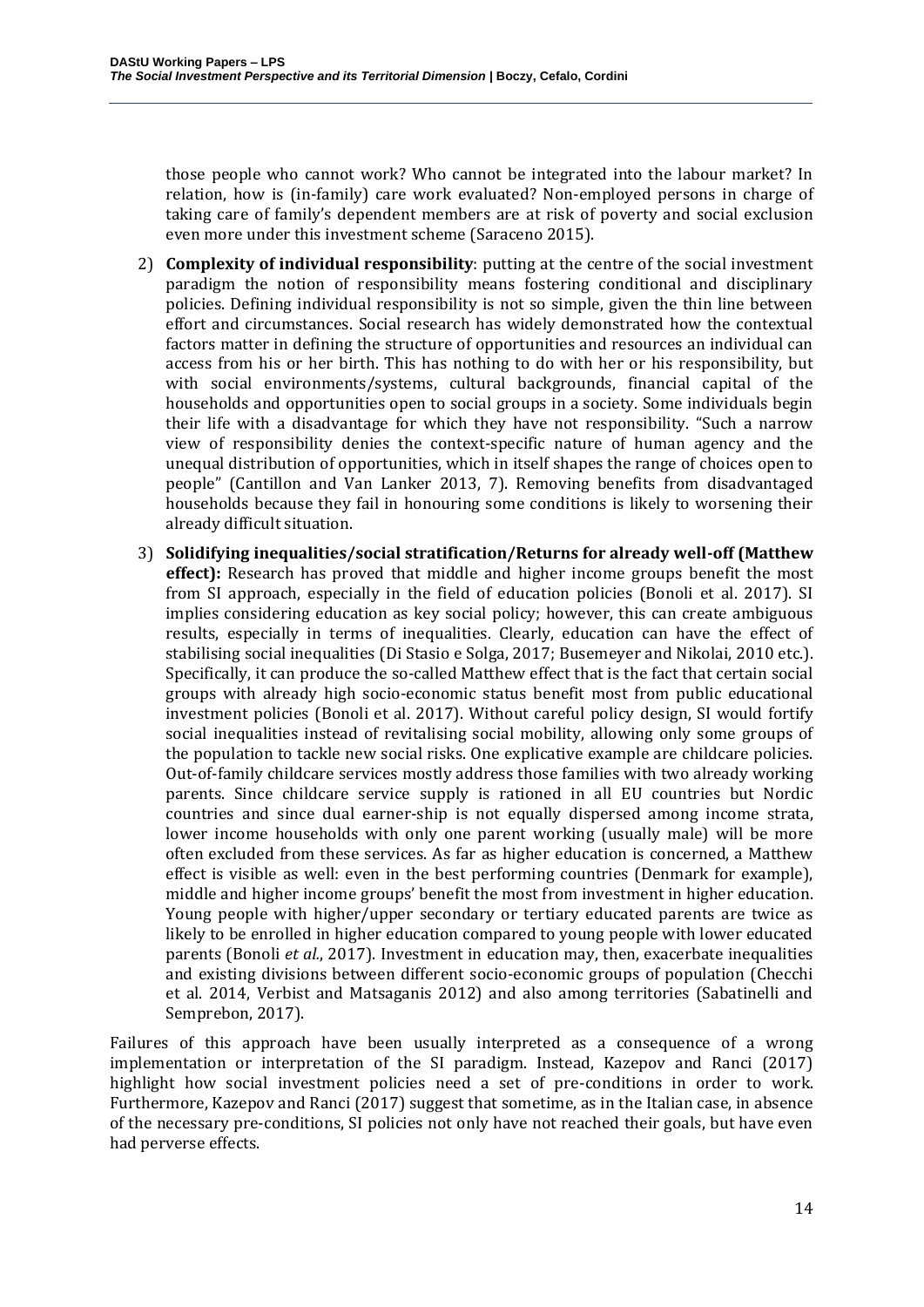Solga (2014) has already observed that the feasibility of SI strategies depends on the specific configuration of the interdependency existing among the education system, the labor market and social inclusion policies. Three main contextual preconditions have been identified as necessary for SI policies to work effectively (Kazepov and Ranci 2017):

- a) Education system and labour market should share the same orientation towards high skill employment and work interdependently. Structural disconnection between these two systems can lead to the risk of over-education and poor economic returns.
- b) Both households and labour market should show relatively high levels of gender parity. This is necessary in order to avoid Matthew effects especially in SI care/work conciliation.
- c) Labour market and social protection system should be capable to include people into the labour market, more in details prevent individuals from social exclusion, providing them with opportunities for requalification and good quality employment.

Finally, while the SI perspective fosters the entrance of women into the labour market and a partial de-familization of care work, it does not value other non-market oriented activities typically carried out by women, such as care. Thereby, the SI approach potentially hides inequalities among women and men, since it does not claim for a gender equality in other dimension of social life but labour market, as family for instance. Despite the pressure on enforcing work-life balance measures, family responsibilities remain basically a women's burden (Saraceno 2015)

### **Institutional and contextual complementarities**

It has been argued that the success of a SI strategy lies in a comprehensive policy mix, as well as in the interplay between institutional and structural conditions regarding the economic and demographic context (Kazepov and Ranci, 2017; Solga, 2014; Cefalo and Kazepov, 2018; Wren, 2017). All these contributions stress the relational aspect underpinning policies and institutions involved in the delivery of capacitating services, as well as of the context of implementation. Therefore, the concept of institutional complementarities (Hall and Soskice, 2001) is crucial when addressing the social investment perspective, its policy developments and territorial articulations.

Complementarities deal with the interdependence and the effects of interaction among single elements/institutions within a more complex configuration. The main idea is that certain institutional forms, when jointly present, reinforce each other and contribute to improving or hindering the functioning, coherence, and stability of specific institutional configurations (Crouch et al., 2005; Amable, 2016). This "goodness of fit" triggers synergic effects where the functional performance of one institution is positively affected by the combination with other institutions, resulting in a quantitatively and qualitatively better outcome. For instance, Germany is described as a coordinated market economy making extensive use of labour with high industry-specific skills provided by a publicly subsidized training system (the apprenticeship or dual system), that is supervised by industry-wide employer associations and trade unions. Another example is the Danish "flexicurity" model, where flexible labour markets, generous unemployment benefits and active labour market policies are triangulated to speed up the reintegration on the labour market and improve the quality of the supply of workers. Within a multilevel governance structure made up by the National Labour Market Authority, the regions and the municipalities, compulsory activation measures are combined in an integrated approach with high investments in short but qualitative classroom training programs and high involvement of private actors (Hemerijck, 2017).

As for SI, the idea is that individual policies and institutions can in fact complement each other by addressing different risks or in pursuing objectives like labour market participation and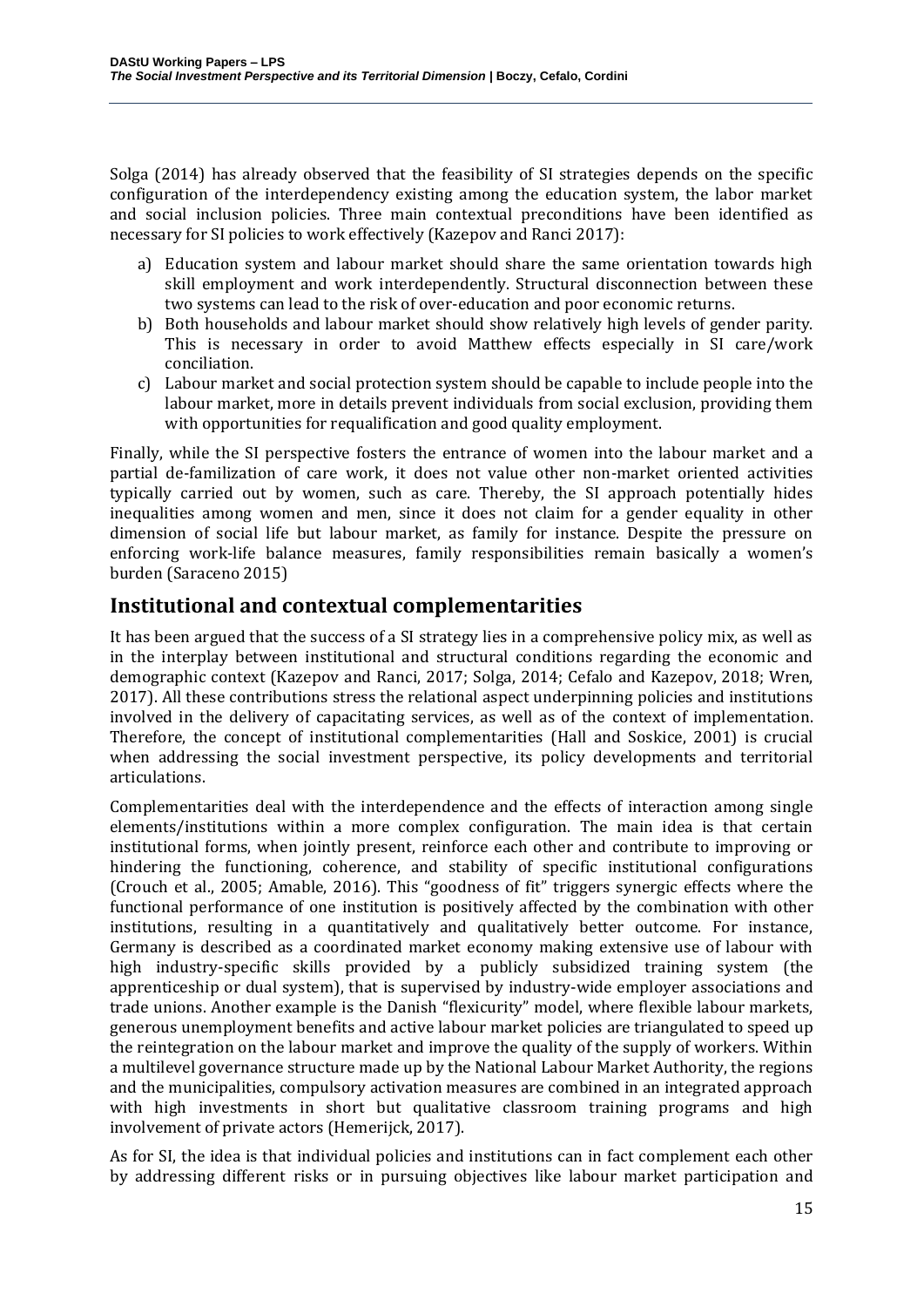social inclusion. In this sense, institutional complementarities are necessary for reaching the SI goals. The complementarity between policies makes policies themselves more efficient and, in the long run, reduces the need of individuals for passive social protection benefits.

More in detail, within SI approach, complementarities can be theoretically found between and within the three SI functions of buffers, stocks and flows. From an institutional perspective, these functions represent social policies that can equip the individuals with the necessary tools to improve labour market integration and life-chances (Dräbing and Nelson, 2017).

Stocks are policies investing in education and providing facilities, funding etc. for individual skill acquisitions. Flows are mainly policies that help entering (back) into labour markets; these are classic unemployment services as well as ALMP. Buffers are typically social assistance and housing benefits to compensate, but also to keep a certain level of individual health as well as well-being, making it easier to get back into the labour market. As it is shown in Table 3 shows that *buffers* set the stage for skill acquisition (*stock*) providing the financial security needed by the individuals to participate to school and work. The financial stability and the accumulation of human capital assured by *buffer policies* enable also workers to faces risks such as career transitions (*flows*). Through the implementation of stock, individuals gain the knowledge and the abilities to live healthily and prevent themselves from risks (*buffer*) and to navigate into a competitive labour market (*flows*). Flows then promotes market income security (*buffer*) and the participation to school and labour market where training is carried on (*stock*).

A single policy can perform various functions as the case of ECEC: child education and care services, for example, represent a stock, as they foster investment in human capital, but at the same time, they act as flow since they facilitate the participation of women to the labour market. Moreover, taking these investments early on (e.g. ECEC, compulsory schooling systems) equips individuals best to deal with challenges in their life-course afterwards. In addition, because policies complement each other efficiently, continuity in every functions should be guaranteed.

|                                                                                                                                                           | <b>Buffer</b><br><b>Stock</b>                                           |                                                                                                | <b>Flow</b>                                                                                                                                                                                                                        |  |  |  |
|-----------------------------------------------------------------------------------------------------------------------------------------------------------|-------------------------------------------------------------------------|------------------------------------------------------------------------------------------------|------------------------------------------------------------------------------------------------------------------------------------------------------------------------------------------------------------------------------------|--|--|--|
| SI policy functions $\downarrow$                                                                                                                          | How they complement each other $\rightarrow$                            |                                                                                                |                                                                                                                                                                                                                                    |  |  |  |
| <b>Buffer</b><br>(e.g. social assistance,<br>social insurance)<br><b>Provides</b><br>financial<br>security to/for:                                        |                                                                         | uphold health and<br>thus participation<br>in school and work<br>for innovative risk<br>taking | uphold health, thus<br>$\overline{\phantom{a}}$<br>enabling people to<br>adjust to change<br>and find work-life<br>balance<br>for as successful<br>$\blacksquare$<br>job search<br>for innovative<br>$\blacksquare$<br>risk-taking |  |  |  |
| Stock<br>(e.g. investments in<br>public<br>education,<br>retraining<br>for<br>programmes<br>unemployed)<br>Provides skills<br>and<br>knowledge on how to: | both live healthily and<br>for<br>risky<br>save<br>situation            |                                                                                                | enter competitive and<br>changeable<br>labour<br>markets                                                                                                                                                                           |  |  |  |
| Flow<br>job-seeker<br>(e.g.<br>assistance, day care,                                                                                                      | market<br>that secure<br>thus<br>income<br>and<br>requalify workers for | into school and work<br>where<br>training<br>can<br>occur                                      |                                                                                                                                                                                                                                    |  |  |  |

| Table. 1.3 - SI policy functions and complementarities |  |  |
|--------------------------------------------------------|--|--|
|--------------------------------------------------------|--|--|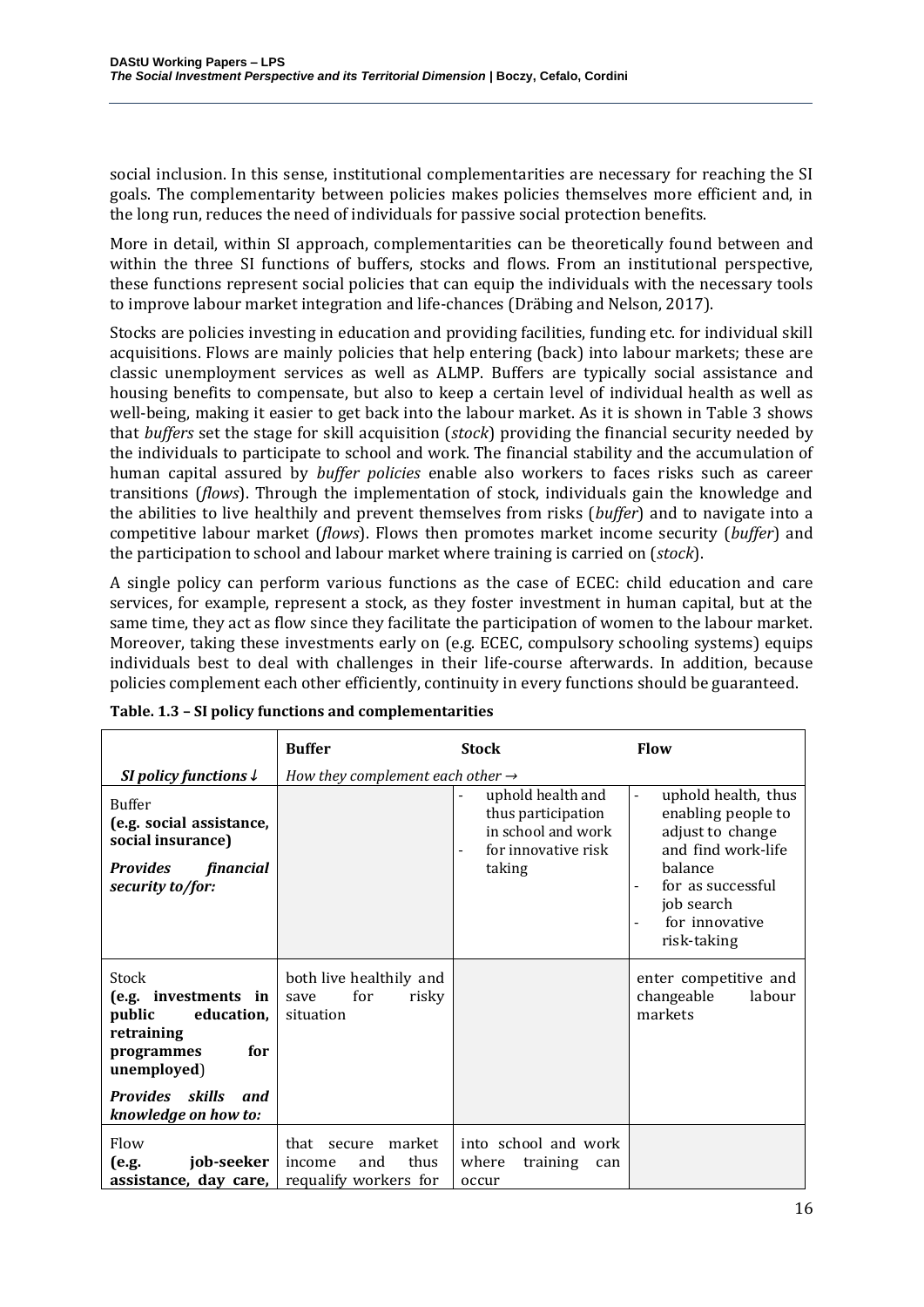| parental leave)                           | social insurance |  |
|-------------------------------------------|------------------|--|
| <i><b>Facilitates</b></i><br>transitions: |                  |  |

*Source: adapted from Dräbing and Nelson (2017) in Hemerijck (ed.) The Uses of Social Investment, 131*

From an empirical point of view, Dräbing and Nelson (2017) show how (national) contexts that promote stock, flow and buffer policies simultaneously exhibit an increase in high quality employment (life for instance Sweden). They also highlight that the key for a successful promotion of stock, buffer and flow complementarity is not simply spending more on the three policy functions, but the coherence between policies and how they are implemented. Dräbing and Nelson point out the contextual nature of complementarities: it is still unclear how socioeconomic changes affect the outcomes of these interrelated policies. Still, the careful calibration of policies by coordinating across policy sectors (horizontal) is key to achieve positive SI outcomes and minimize unintended Matthew effects.

Advocates for a strong version of complementarity conceived the Social Investment state as an equilibrium based on the complementarities among policies. Once this equilibrium is established, it should be reluctant to change (Pierson 2000). However, we cannot assume that institutional arrangements and policies remain fixed. Main critics to the concept of complementarities include the idea that it is exactly a too static notion, unable to account for actual institutional change (Peck and Theodore 2007). Accordingly, the concept of institutional complementarity should not be understood statically (Amable, 2016). Institutional and policy change is to be considered as a privileged perspective for understanding how social systems transform themselves, through the changing balances among their institutions (Streeck and Thelen, 2005). Processes of policy change usually intervene incrementally within the limits of institutional configurations, rather than occurring during critical junctures of institutional developments (Thelen, 2009; Béland, 2009). Moreover, incremental changes can also reach tipping points, kicking off broader processes of change.

Additionally, complementarity has not only positive effects. It can work both ways: reinforcing or weakening existing institutional configurations. If we consider complementarities as a continuum, we have:

• the positive extreme of goodness of fit and mutually reinforcing institutions, as in the case of coordinated market economies and liberal economies described in the VoC literature (Varieties of Capitalism, see Hall and Soskice, 2001);

• the mid-spectrum position where institutional subsystems may not be well calibrated with one another (Rhodes, 2005);

• the negative extreme, produced by cumulative and reinforcing negative effects resulting from institutional interaction (Cefalo and Kazepov, 2018).

Finally, SI policies, due to the lack of crucial structural conditions, may have ambiguous and even unexpected negative impacts on both economic growth and equal opportunities. In light of this, Kazepov and Ranci (2017) stress the necessity to enrich the knowledge on SI impacts by looking at contextual demographic socio-economic conditions and thus at the establishment of contextual complementarities structuring the interface between labour market, welfare state and education system and their territorial articulation. This also calls for the adoption of a territorially differentiated approach in order to spatialize SI and its implication for economic growth and territorial cohesion, as it is vital to understand national and even regional contexts of policy implementation and (constantly) seek context- and place-sensitive solutions under the idea of SI. However, despite the recognition that SI policies can only be implemented at local level – as they strongly rely on services and in-kind benefits provision (Morel et al., 2012), research contributions specifically focused on the territorial dimension of SI are limited. In the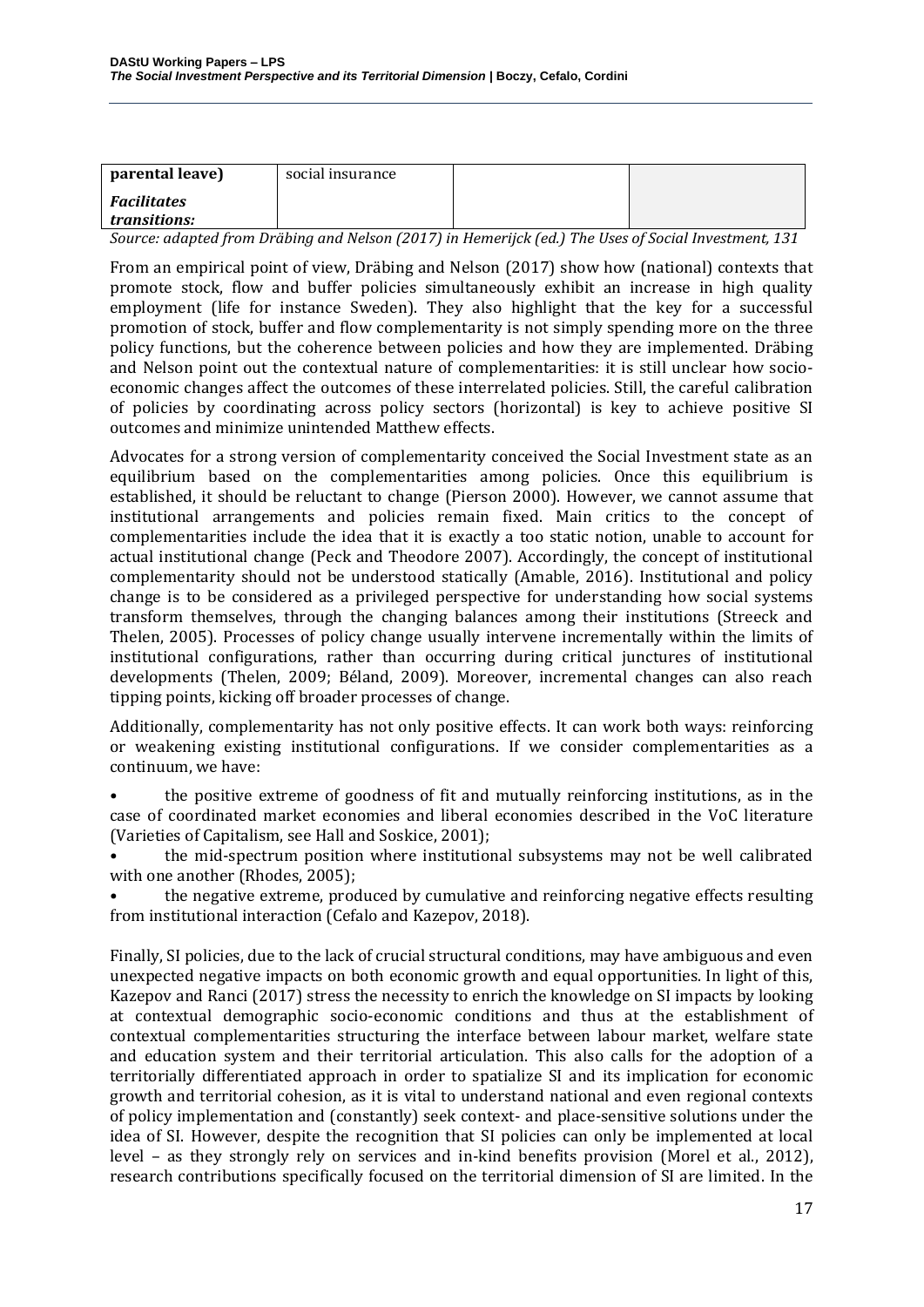following chapter 2, we elaborate precisely on the missing link between SI and territories, providing evidence and analytical tools for the territorial articulation of SI.

# **Territorialised Social Investment**

The SI perspective has been debated and so far promoted mainly at national and supranational level, while the territorial dimension of this approach has been relatively underestimated in the policy as well as academic debate. In this chapter, we unpack the territorial articulation of SI, as a consequence of the emergence of the increasing relevance gained by the local and the subnational level in social policy provision; and of the role of contextual specificities in the configuration of social risks. A neo-institutionalist perspective that considers institutional and contextual complementarities is a useful tool to analyse the interdependencies and the limitations of a comprehensive SI approach. The concept refers to the general underlying idea that two or more elements of a configuration or system need to be combined to generate a particular outcome. Therefore, situations of interdependence among institutions are relevant to explain institutional diversity across socio-economic systems (Gagliardi, 2014; Crouch et al., 2005). Complementarities between local institutional configurations and contextual socioeconomic conditions have a crucial impact on life chances. A place-sensitive approach can be useful when addressing SI complementarities and related interventions, as territorial-related variables may foster or hinder policies. In particular, this view combines factors of social inclusion, territorial cohesion and economic growth in a multi-scalar setting. We will concentrate on the spatial dimension, although the time and historical arrangements within which SI develops influences its impacts on welfare provisions and individuals' life chances as well.

In section 2, we maintain that the relevance of the territorial scale in the SI perspective is due to the interaction between four main factors: 1) the reliance on the provision of capacitating services; 2) the process of institutional rescaling; 3) the persistence of spatial inequalities at subnational levels; 4) the characteristics of the knowledge and learning economy. In section 3, we argue that a place-sensitive approach to complementarities should be included within the analytical framework when addressing the territorial articulation of SI. We stress the role of contextual and institutional conditions (Kazepov and Ranci, 2017), which can be strongly territorialized, in fostering or hindering the success of investment-related interventions. In section 4, we attempt to operationalise territorial cohesion (TC) for quantitative empirical work under the lens of a SI perspective. By doing this, we identify dimensions that refer to the conceptualisation of a territorialised SI that is sensitive to contextual complementarities. Concretely, WP5 will shine light on three specific policy areas: Early Childhood Education and Care (ECEC), Active Labour Market Policy (ALMP) and Vocational Education and Training (VET), but also the socio-economic and institutional conditions related to SI interventions and their expected outcomes in terms of labour market participation and equality of opportunities will be considered. This will be done by looking at interdependence and complementarities among governance structures, policy areas, contextual specificities related to economy and the labour market.

### **The neglected territorial Dimension of Social Investment**

The debate about social investment so far mainly focused on the national and supranational level, i.e. on country-level efforts and on the role of the European Union in the promotion of SI interventions (through the Social Investment Package, but also the Lisbon Strategy etc.). Less attention has been devoted to the sub-national levels in the design and implementation of SI strategies. This actually follows a wider trend in comparative social policy analysis, i.e. the long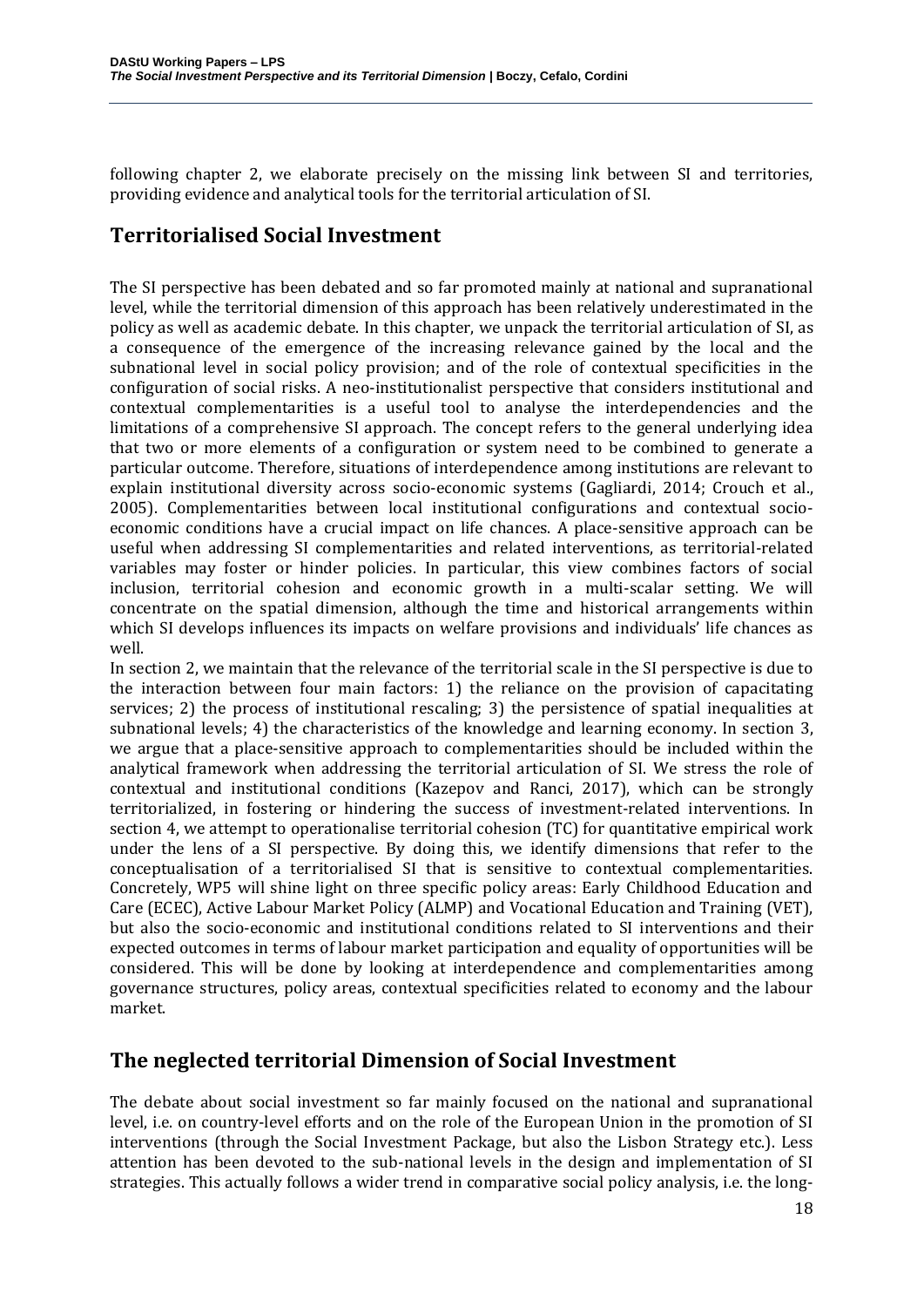term neglect of the territorial dimension of social citizenship (Kazepov and Barberis, 2017). Nevertheless, changes in the functioning of welfare institutions and in the distribution of social risks across groups and territories shed the spotlight on the territories as increasingly relevant to define the boundaries of social citizenship and the provision of welfare policies. Accordingly, neglecting the territorial articulation of SI may lead to ineffective interventions or to the reproduction of inequalities and disadvantages, thus negatively affecting territorial cohesion. As for SI, we argue that this territorial dimension is related to the interaction between four main factors: 1) the reliance on the provision of capacitating services; 2) the process of institutional rescaling; 3) the persistence of spatial inequalities at subnational levels; 4) the characteristics of the knowledge and learning economy.

### **Service delivery**

Monetary transfers (for instance pension schemes and unemployment benefits) represented the main welfare response to old, more predictable and therefore insurable social risks. The changing needs addressed by SI emerged in the post-industrial society and require the provision of enabling social policies (Kenworthy, 2017), mainly as tailored in-kind benefits in form of services. The provision of capacitating social services aim at the early identification of problems and at equipping citizens to face and navigate the increasing uncertainties that characterize flexible labour markets and de-standardized life courses. This is why SI advocates for resources to be invested, among others, in childcare, education and training at secondary and tertiary level, lifelong learning and active labour market policies (Hemerijck et al., 2016). The emphasis on inkind benefits also presumes the public organisation and/or co-ordination of the actual production of those services (Martinelli, 2018), thus resonating with the positive theory of the welfare state put forward by SI. However, one should bear in mind that services may have ambiguous impacts on inequalities (Checchi et al., 2014). Recent studies found out that traditional cash transfers are more redistributive than investments in service and educational provision (Verbist and Matzaganis 2012): for instance, a higher investment in tertiary education may turn out to be more pro-rich than redistributive, as in many countries the participation of middle- and higher income groups in this educational sector is higher than it is for low-income groups, so that the form reap the main benefits from the investment. This shifts the focus on the design and implementation of the measures more than on the amount of the investment, also including the territorial articulation of service delivery.

Social services are a major tool for social inclusion and territorial cohesion. SI policies, as strongly relying on services and in-kind benefits provision, are better managed and provided at local level (Morel et al., 2012), closer to the scale at which the needs arise, as they carry the possibility of being more context sensitive than nationally standardized schemes centrally designed and managed. The local level is in fact considered the ideal dimension to recognise and meet social needs, to create networks and to mobilise resources (Moulaert, 2013). This brings about the increasing relevance of local welfare and cities in the provision of social policies, as potential actors of innovation and construction of citizenship, social inclusion and participation (Andreotti et al., 2012). All in all, it can be stated that local governments in urban and rural areas are often faced with the task of providing integrated and quality social services to people to ensure their active inclusion into the labour market and society and to further social cohesion.

Service intensive welfare policies tend to maximise territorialisation effects, especially when compared to transfer-based measures that are usually managed at central level (Kazepov and Barberis, 2017). According to Sabel and colleagues (2017), the misguided conception of social welfare changes as concerted and comprehensive SI focused on country level efforts can obscure more feasible piecemeal approaches, meant as bottom-up solutions in the provision of capacitating services. Ferrera (2017) and Baines et al. (2019) also argue that the sub-national contexts can be precious assets for SI, as they are often becoming arenas for innovative solutions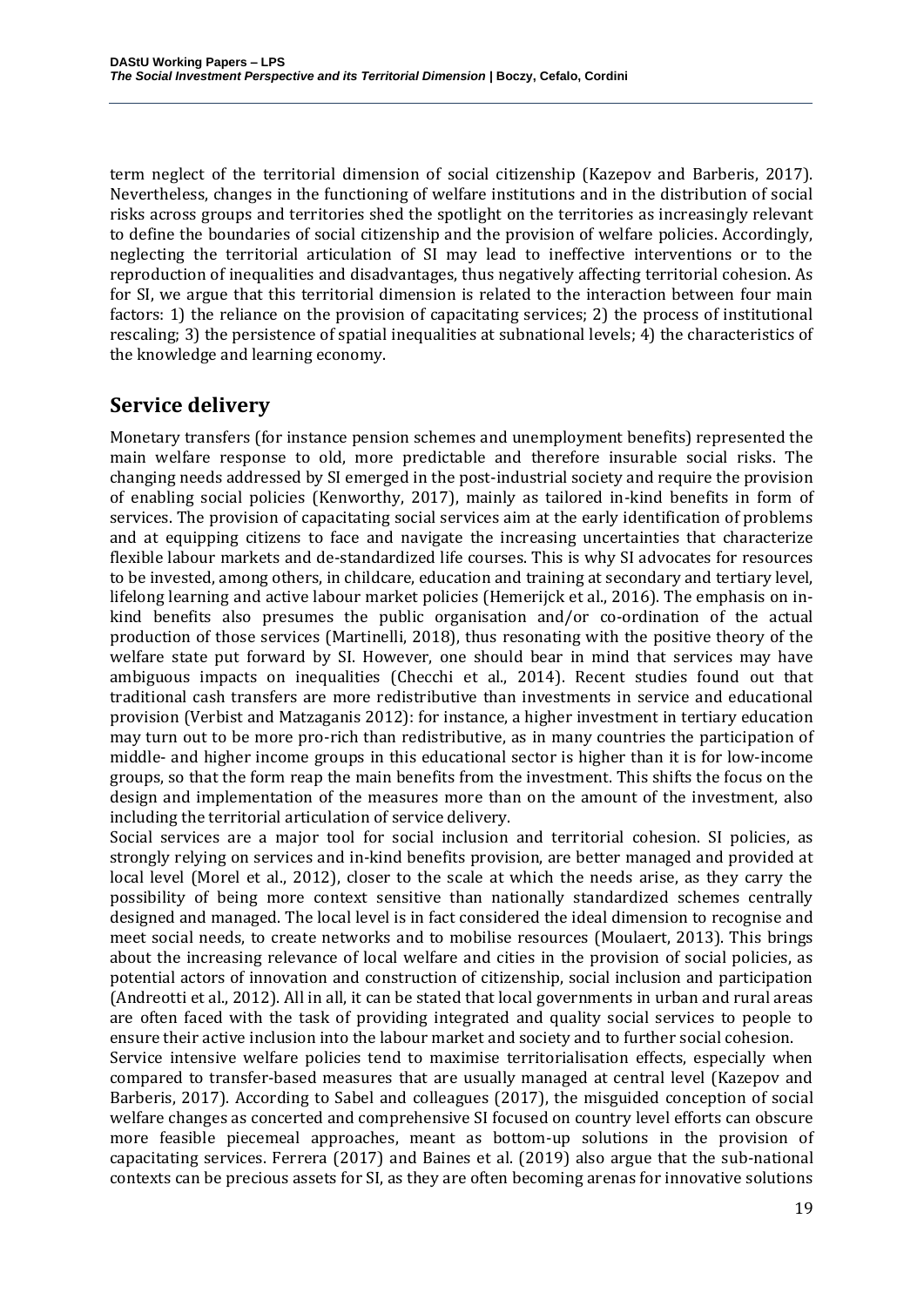to social challenges. On the other hand, recent contributions challenged the consideration of local as ideal dimension for the recognition of social needs, stressing that decentralised service provision can also entail reduced accountability, public de-responsibilisation and increased territorial differences (Martinelli, 2018). Territorial differences in the supply of social services – either among different regions, or between urban and rural areas – exist in every country, even Nordic ones (Trydegård and Thorslund, 2001), which are well known for their generous welfare policies. Moreover, in the absence of a definition of enforceable social rights and/or of minimum standards of intervention, local policy innovation may further increase inequalities among citizens, depending on where they live (Sabatinelli, 2015). This should warn against the risk of falling into "the local trap", i.e. the a priori assumption that the local scale is always preferable to larger scales or centralisation in social policy implementation (Purcell and Brown, 2005).

The nowadays request for tailored interventions and fast adaptation of service delivery adds another layer of complexity to welfare service delivery (Ranci et al., 2014). Therefore, when arguing for the inclusion of the territorial dimension in the SI frame, we need to consider the multi-scalar organisation of welfare provisions which combines the specificities of the local with the multilevel arrangements and networks they are embedded in. The specific multilevel set-up of a welfare state plays a crucial role in service delivery and, in what can be considered a circular relation, has in turn an impact on territorial differences.

# **Rescaling**

It is important to notice that differences in the institutional settings exist not only between, but also within countries. Specific processes of territorial re-organisation of social policies started developing since the end of the 1970s (Kazepov, 2010). On the vertical dimension, those processes implied the territorial reorganisation of regulatory powers, along a general trend of decentralization and greater relevance attributed to subnational scales of governance. On the horizontal dimension, the multiplication of actors involved in the design, funding, management and implementation of social policies was observed. The multiplication of actors was accompanied by an increasing role of non-governmental actors like Third Sector, civil society and commercial providers. The combined effect of these processes have been defined as the subsidiarisation of social policies, pointing out complex multilevel governance solutions to the needs addressed by welfare policies. This increases the demand of vertical coordination among scales, as well horizontal coordination among different actors involved in the provision of benefits and services. The definition of subsidiarity implies that matters ought to be handled by the smallest of lowest competent authority, meaning that the central state should perform only those tasks that cannot be performed effectively at a lower level (Waschkuhn, 2013). Moreover, since the 90s the political agenda of the European Union has been increasingly characterized by efforts to strengthen its democratic legitimacy. Particular programmes and tools promoted this, aiming at involving civil society in the decision making process, both at European and local level, and in different policy sectors. Overall, processes of subsidiarisation and European integration redesigned the role of the central (nation) state government and at the same time attributed more relevance non to supra- and sub-national scales of governance (Kazepov, 2010). The central role of local scales and cities brought about the development of local welfare systems (Andreotti et al., 2012) with different impacts on social inequalities and vulnerabilities. In turn, this gave rise to different profiles of person in need; varying mixes of actors, interventions and stakeholders involved; diverse approaches for social policy provision. Along this line, Ranci et al. (2014) proposed a typology of local welfare systems, looking at cities as point of entry to analyse the interaction between socio-economic structural conditions and local welfare policies within the respective multilevel arrangement. In detail, among the 20 European cities analysed, they distinguish: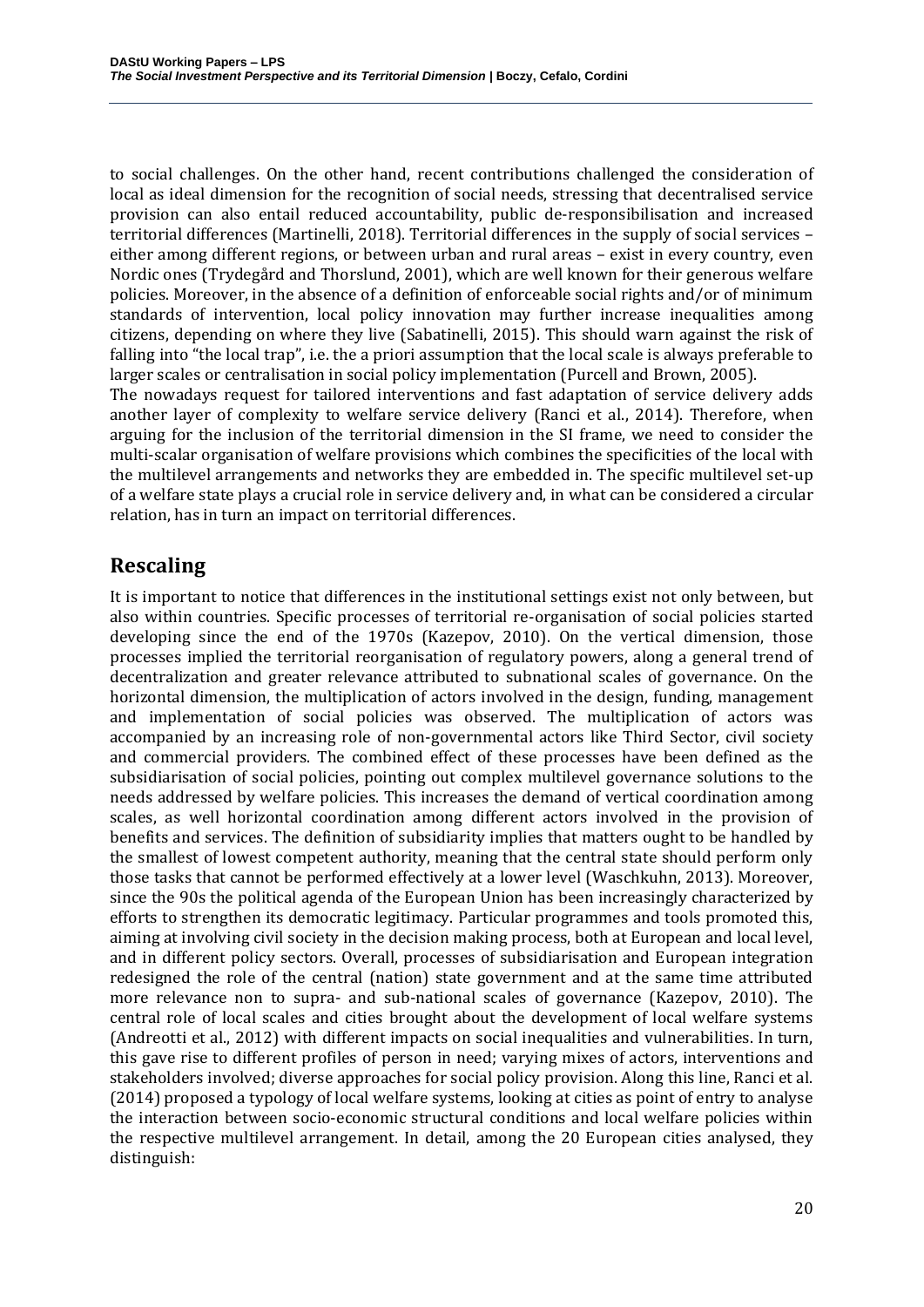- Cities with complete universalistic welfare policies in Northern and some Central European cities;
- Cities with employment-based welfare supply in continental Central European cities;
- Cities with segmented welfare policies in South European cities;
- Cities with residual welfare policies in Eastern European cities.

Again, the recognition of rescaling and subsidiarisation processes should not be interpreted as a form of localism denying the relevance of central authorities. It rather opens the door to the consideration of complex multilevel governance arrangements hinging on relationality and interdependence among levels. Still, rescaling dynamics can create the conditions for developing effective and localised solutions to social needs, yet they entail some critical aspects. As observed by Sabatinelli and Semprebon (2018), rescaling reforms have not always brought about a clear and balanced attribution of competences and responsibilities among the various institutional levels in the four main functions involved in the regulation, financing, planning and provision of social services. Moreover, re-allocation of these functions has not always involved an adequate parallel attribution of resources. Finally, in some countries the central state has recently regained a more prominent role in steering policies (Kröger, 2011), sometimes due to the economic crisis of 2008 and following austerity measures. As a consequence, If cities have a front-line position in the provision of services, this/their autonomy may come with shrinking resources, due to the fact that the financing of measures and interventions has been, in many EU countries, increasingly controlled at the central level (Kazepov and Barberis, 2017).

Overall, nation states still influence urban and subnational policies, so local welfare systems are more coherent with national welfare systems than one might expect (Kazepov and Barberis, 2017). Rescaling analysis highlights the complexities of social policy provision as more than simple nation state concerns. Therefore, the role that SI attributes to the welfare state in coordinating the provision of capacitating services, has to be declined with respect to the scalar configurations of institutions and actors, since different levels of government and combinations of public and private actors are involved in the design and implementation of social policies. Rather, cities and local welfare actors are the entry points into structures of multilevel governance, which can provide investment-related interventions. Looking at local distributions of welfare in view of downward rescaling as well as recentralization trends further stresses the need of avoiding to assume the internal homogeneity of the social investment state (Morel et al., 2012).

# **Spatial inequalities**

Europe harbours strong and persisting territorial disparities in unemployment, employment, economic and material living conditions across regions and within European countries. Per capita income, labour force participation and unemployment, the distribution of skills and returns to education are some of the main dimensions of differentiation (Dijkstra, 2017; Bruno et al., 2014). A great degree of territorial fragmentation in Europe has negative economic, social and environmental consequences, thus hampering well-being and quality of life (ESPON, 2017a; ESPON, 2017b; Eurostat, 2018), as also shown in the analysis carried out in WP3, D3.1 and D3.2. SI as an approach to social policies and welfare state provision cannot overlook the relevance of these documented spatial disparities since they negatively affect SI objectives of increasing employment, competitiveness and social cohesion.

Extensive research on spatial inequality in the EU shows how regions and cities have responded to labour market and socio-economic challenges (Elhorst, 2003; Marelli et al., 2012; Iammarino et al., 2018), thus marking the existence of a territorial patchwork of diverging income and labour market participation (Dijkstra et al., 2015). Many small- and medium-sized manufacturing cities continue to suffer from job loss or limited increase mainly in routine and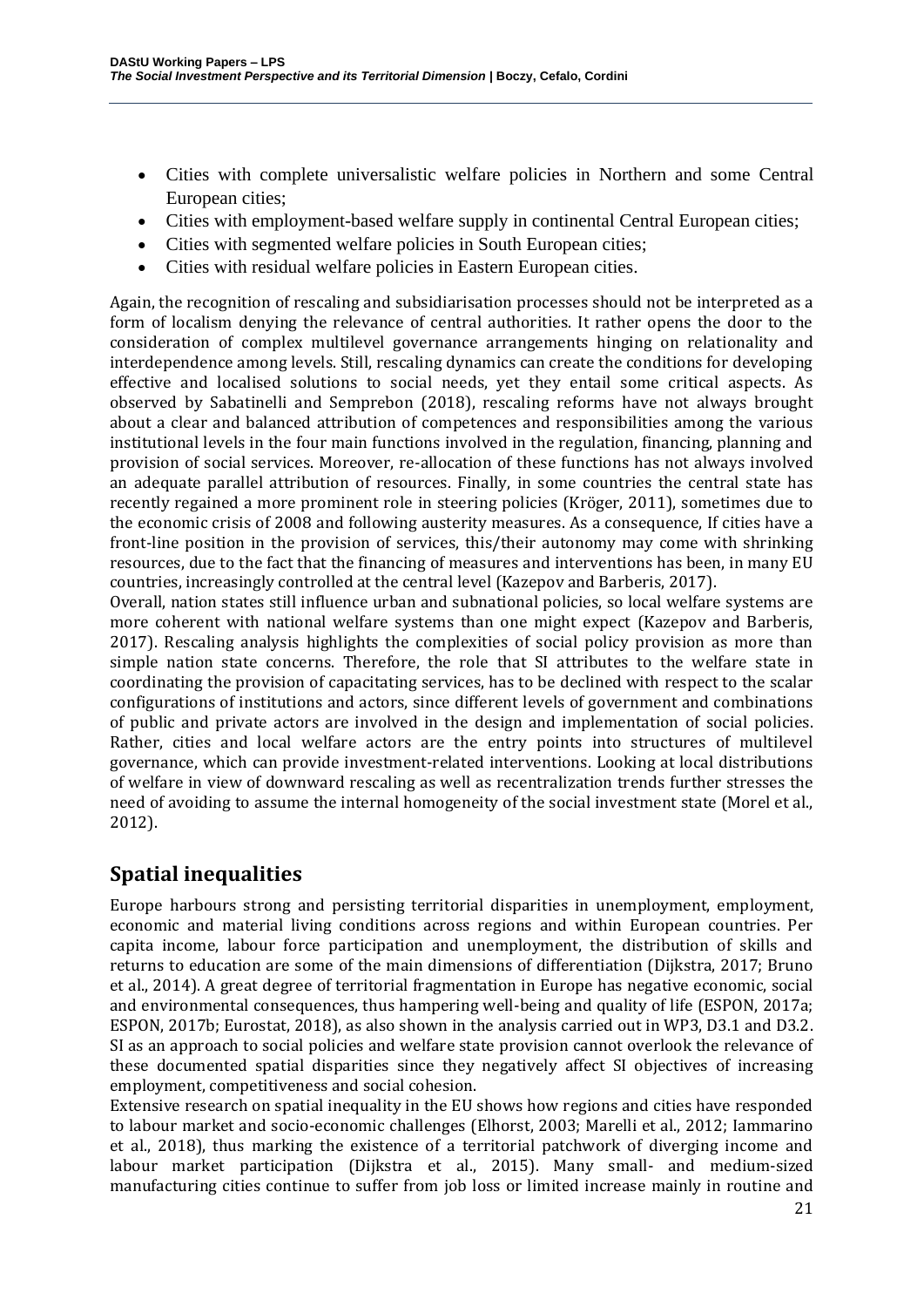relatively less-skilled jobs. This means declining labour-force participation or declining per capita income relative to the national average in these particular cities, while their surrounding suburban or rural areas are characterised by income stagnation (Iammarino et al., 2018). In contrast, many large metropolitan areas, including their suburbs, are among the most dynamic in terms of income and employment creation. The divide between stagnating, industrialised, remote regions and privileged productive ones, normally metropolitan areas (Medeiros, 2016), has been complicated by the impact of the Great Recession. As a number of capital metropolitan regions have been severely hit, while some rural and intermediate regions have displayed more resilience (Charron et al., 2015).

As stated in the 7th European report on economic, social and territorial cohesion (Dijkstra, 2017), from 2008 onwards, regional disparities in employment and unemployment rates widened as did those in GDP per head. In 2014, disparities in employment started to narrow, followed by disparities in GDP per head in 2015. All in all, spatial disparities in socio-economic conditions and welfare in Europe remain highly pronounced, so that groups of regions can be distinguished, determined by the interaction between economy-wide forces that define the overall ladder of possibilities, and a variety of regional characteristics that determine the role of regions (Iammarino et al., 2018). This has also led to the identification of low-income and lowgrowth regions, as well as Inner Peripheries (ESPON, 2017b, see Figure 2.1), characterised by a combination of disadvantages, ranging from economic and demographic situations, to the access to services and connectedness to relevant social networks. In a similar vein, research on youth unemployment and NEETs showed that EU regions where young people experience more difficulties in entering the labour market tend to cluster close to each other (Bruno et al., 2014). In this light, Atkinson et al. (2002), Ranci (2010) stresses the importance of regional and placebased indicators in comparative research on poverty and inequalities, as local conditions can have a crucial impact on transitions and individual opportunity structures (Weßling et al., 2015). The debate on territorial cohesion recognises that high levels of disparities and economic polarization represent a threat to economic progress and social cohesion, as spatial inequalities influence individuals' life chances (Barca, 2009; Barca et al., 2012). As Storper (2018, 248) puts it, "the divergent new geography of employment and incomes […] seems to correspond to a divergent new geography of opportunities". The core of the SI perspective lies in the promotion of both growth through labour market participation and increased social cohesion. In this view, equal opportunities and reduced inequalities are crucial in order to realize the potential of citizens (Hemerijck, 2017). However, spatially-blind SI interventions that ignore territorial differences, as well as their interaction with socio-economic trends and institutional features, may even contribute to produce new social inequalities or aggravate existing ones in a sort of as 'territorial Matthew effects' (Sabatinelli, 2016).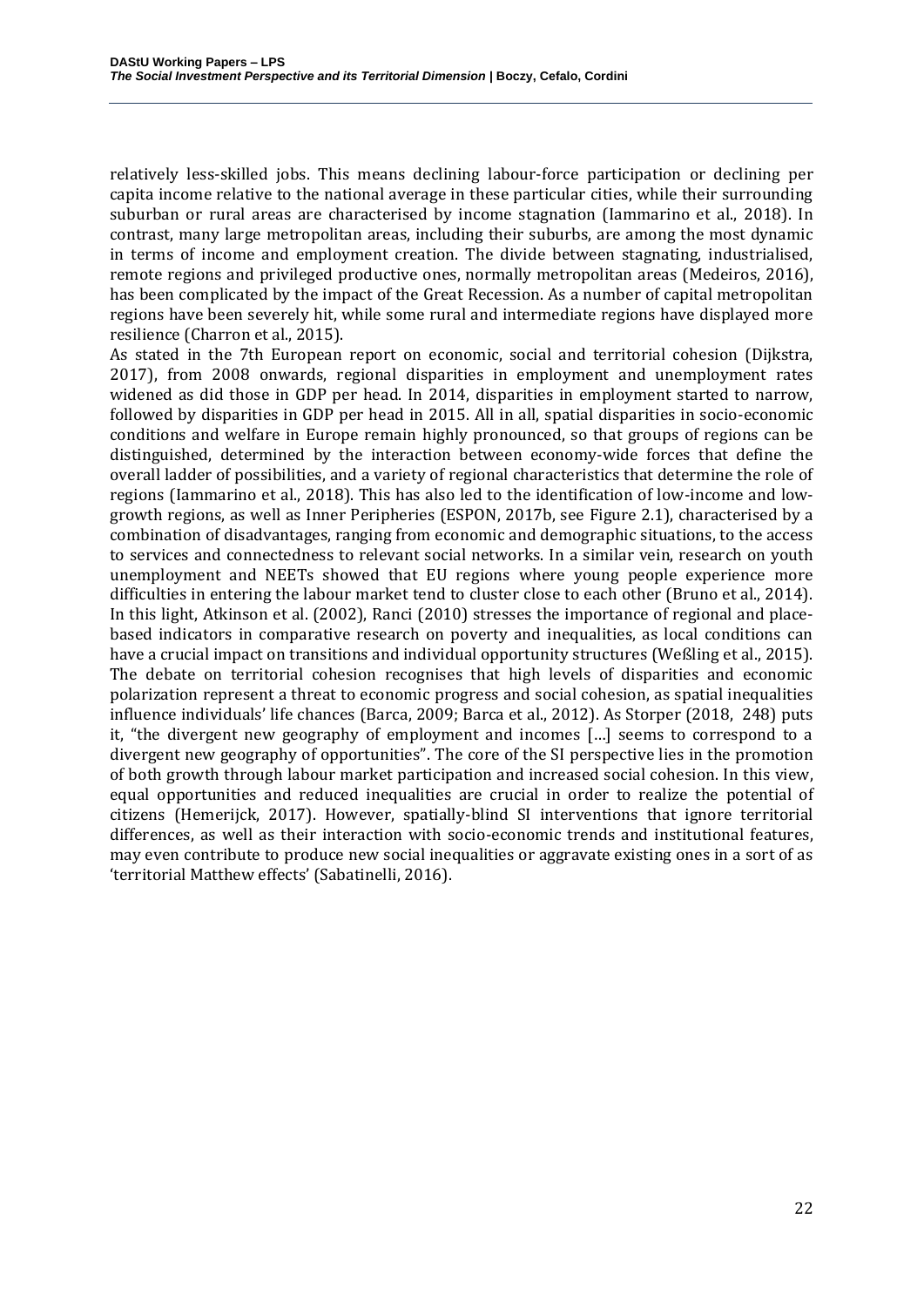

*Figure 2.1 Inner peripheries in Europe according to GDP change 2000-2015 Source: ESPON, 2017b*

#### **Knowledge societies**

SI emphasizes skill development and facilitation of employment, especially in high productivity service sectors (Lundvall and Lorenz, 2012; Wren, 2017). This is to be embedded within the context of a learning and knowledge economy where the capacity to learn and knowledgeintensive work are crucial for economic performance (Lundvall, 2016). The concept of knowledge economy comes with particular territorial implications (see Figure 2.2) , as it entails a high demand for specialised and highly skilled labour, for example in engineering, information and communication technologies, producing spill-over effects for the creation of jobs in related sectors and fostering a demand for the "upskilling" of workers (ESPON, 2017a). In this view, competitiveness and skill formation have an important spatial dimension that has been especially considered by economic geography and contributions on territorial cohesion (ESPON, 2018). The territorial articulation foremost refers to interdependencies that establish regional innovation systems. Those are localised networks of actors and institutions in the public and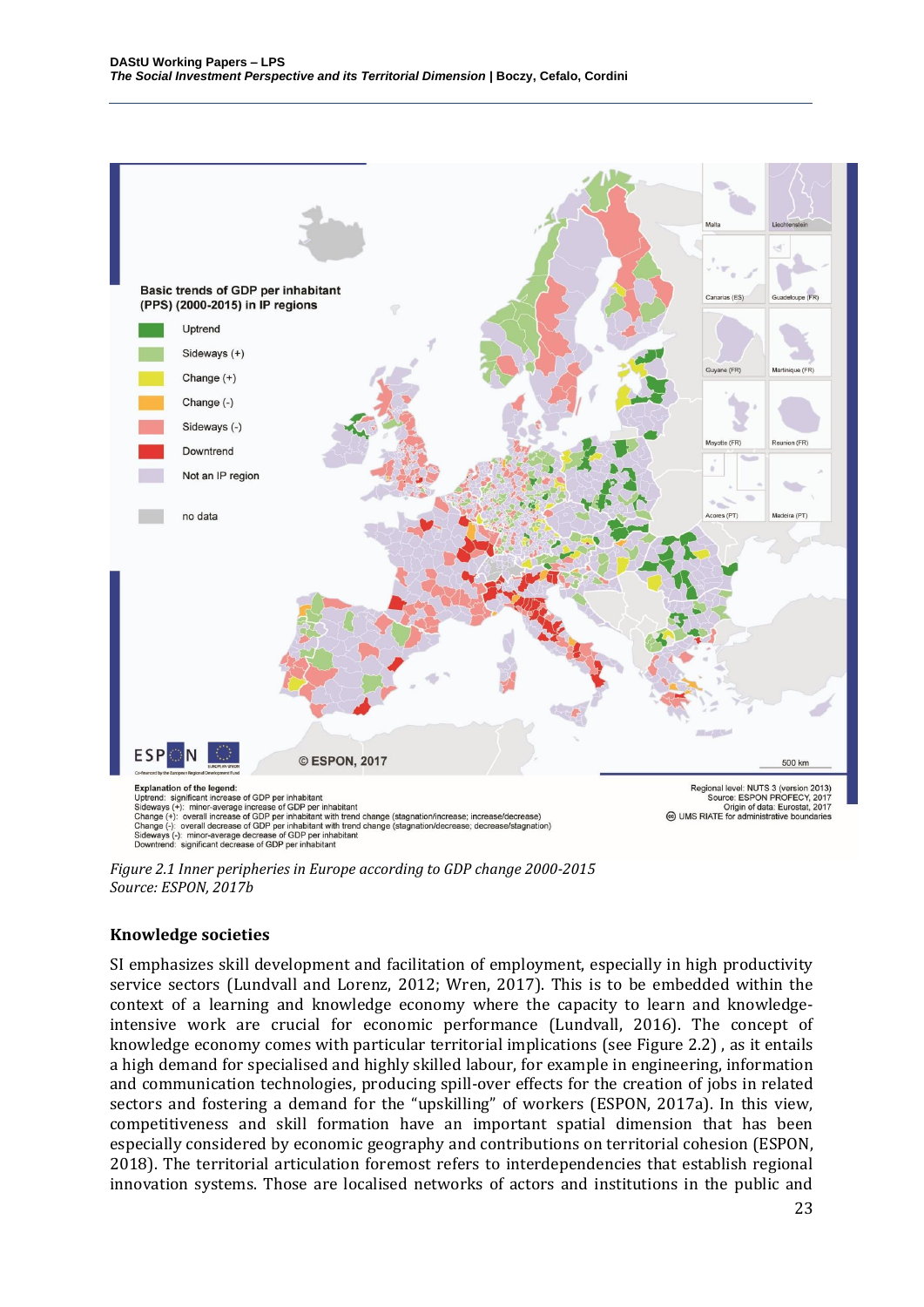private sectors whose activities and interactions generate, import, modify and diffuse new technologies within and outside the region (Storper, 2018). In particular, large metropolitan areas and their suburbs are centres of agglomeration, specialization and cumulative advantages that show strong dynamism in terms of income and employment creation. However, technological developments (Kalleberg, 2009) and regional innovation also tend to reinforce territorial divergence in incomes and jobs, as they lead to a growing demand for higher skilled workers in certain regions, consequently pulling high-skilled labour force out of other regions. The presence of a competitive knowledge economy increases the flow of human and social capital, developing spatial concentration of firms and high population density of people with high education levels. Conversely, this skill-based technological change (Berman et al., 1998) creates imbalances, as less competitive regions are challenged by brain-drain dynamics, often depending on returning inflow of remittances (ESPON, 2017a). Overall, knowledge diffusion has not been strong enough to provide better opportunities for people remaining in lagging-behind regions. Therefore, the dark side of weak knowledge diffusion is the generation of polarization and inequalities (Iammarino et al., 2018).

Looking at the European context, innovation and employment growth is still concentrated in a limited number of north-western but mainly central-axis regions. There, virtuous circles of good interregional connections, a highly skilled labour force and an attractive business environment, allowed neighbouring regions to benefit from their proximity. Overall, dynamic regions seems to be more adaptable to socio-economic changes and better equipped to generate employment growth (Fratesi and Rodriguez-Pose, 2016). In southern and eastern Member States, the innovation performance is weaker and regions close to centres of innovation — mainly the capitals  $-$  do not benefit from their proximity (Dijkstra, 2017). Without place-sensitive interventions (Barca et al., 2012), which re-vitalise their socio-economic status, we can assume that a socio-economic downwards spiral will widen regional disparities socially, economically and politically. Equipping more regions with the tools to become resilient to economic changes would lift the European Union as a whole.

The view that skills in the local labour force are critical for a region's economic development is also shared by literature on political economy and skill formation, engaged with the coordination among interdependent actors in a local context (Finegold, 1999). Therefore, the focus on skills for the knowledge society builds a bridge between SI and the literature emphasizing the role of local contexts in skill formation and deployment. The matching of individual abilities with employment requirements, as well as the signalling role of qualifications that link education with job opportunities, takes place within different regional or local skills ecosystems (Dalziel, 2015; OECD, 2009), ranging from low to high skills equilibria. In research on school to work transitions, the internal homogeneity of transition systems has been often taken for granted (Raffe, 2014). However, recent studies found relevant variations of school-towork transition outcomes on sub-national level. These variations are a result of institutional determinants and contextual socio-economic conditions. A prosperous region in a favourable national context is likely to provide better labour market opportunities for young people, whilst a weak region within a weak national context is likely to produce below average outcomes (Scandurra et al., 2018). Moreover, in more divided countries like Italy, France or Bulgaria, regional disparities in opportunities are likely to re-produce and even increase inequalities.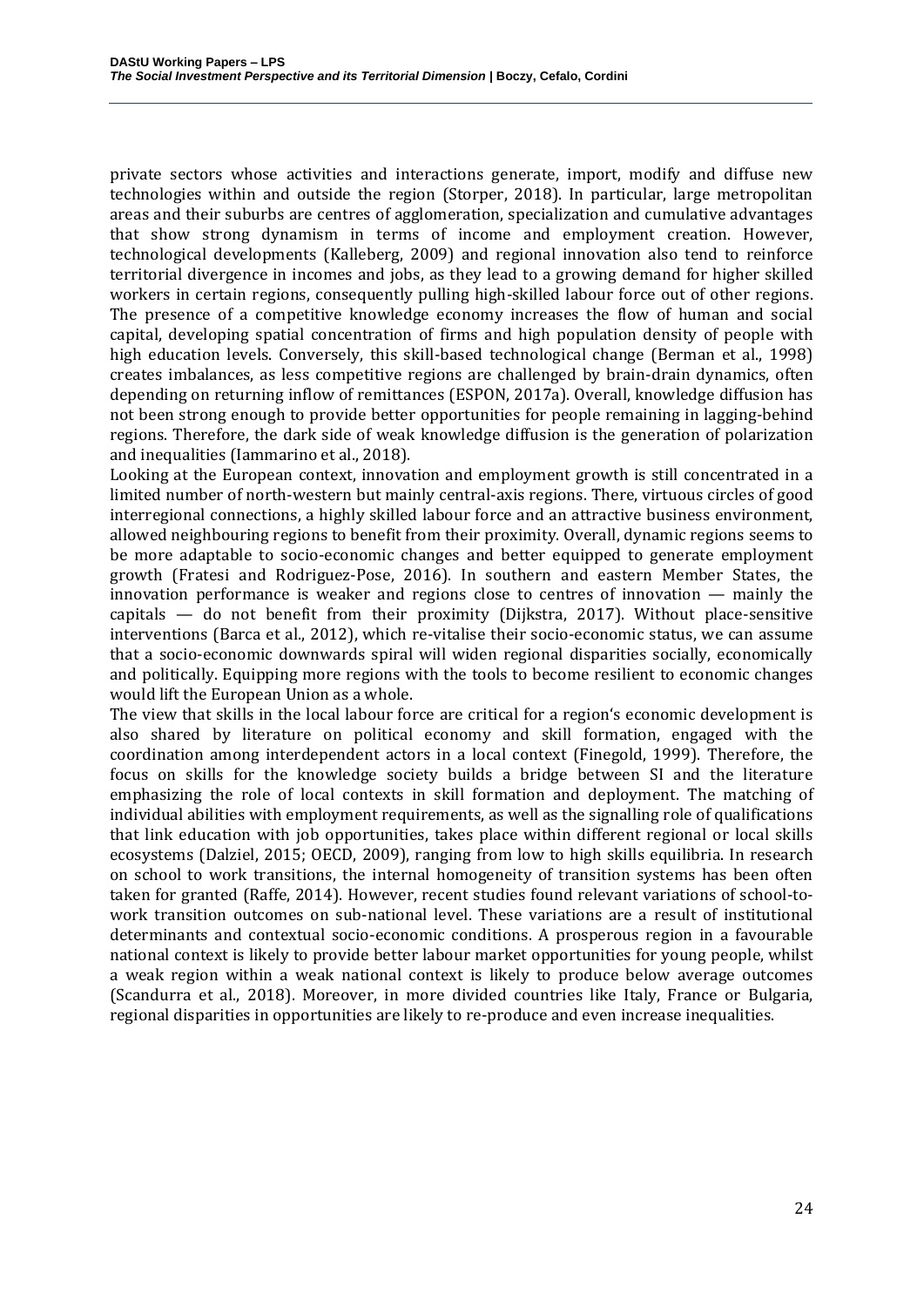

*Figure 2.2 Knowledge economies in European region Source: ESPON, 2017a*

#### **Complementarities and place-sensitive Social Investment**

Scholars already highlighted that the achievement of far-reaching SI objectives of growth and inclusion relies on a complex policy mix cutting across different policy fields (Solga, 2014). The inherent multidimensionality underpinning the SI approach (Garritzmann et al., 2017) is also recognised by SI prominent advocate, Hemerijck (2017), arguing that interventions follow three distinctive policy functions: 1) Easing the flow of contemporary labour market and life-course transitions; 2) Raising the quality of the stock of human capital and capabilities; 3) Maintaining strong minimum-income universal safety nets, as social protection buffers in ageing societies.

These policy functions complement each other, as they provide better returns in a mix where all the three functions are aligned to a common goal in a multiplicity of areas. Such an argument stresses the relevance of institutional complementarities and synergies among policy interventions, as necessary conditions for an effective SI strategy (Dräbing and Nelson, 2017). However, the relationality implied entails not only different policy fields: structural socioeconomic conditions as part of wider contextual complementarities must be taken into account as well (Kazepov and Ranci, 2017).

As argued in chapter 1, a perspective that considers institutional and contextual complementarities is a useful tool also when addressing the territorial articulation of the social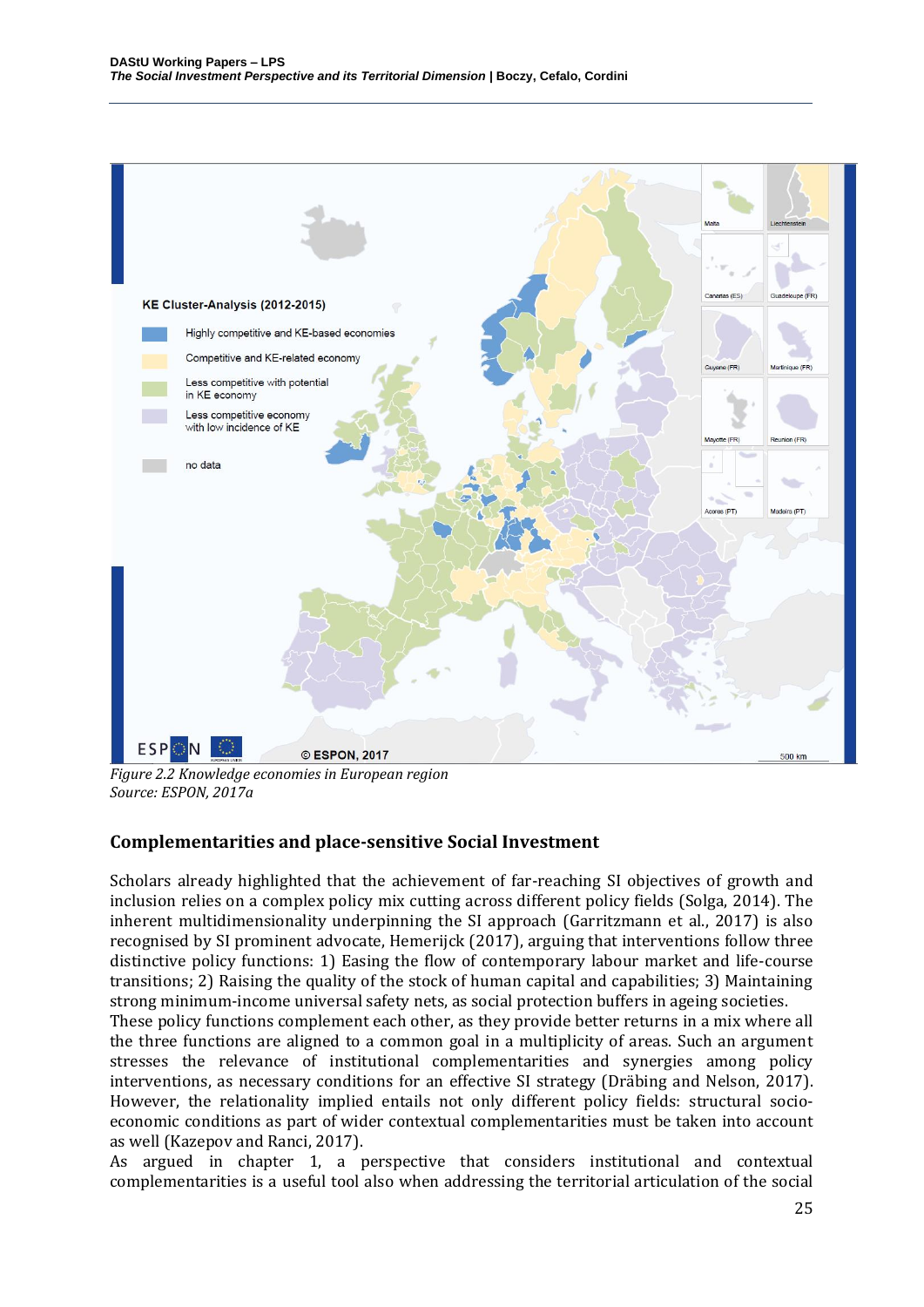investment perspective. Therefore, situations of interdependence among institutions are relevant to explain institutional diversity across socio-economic systems (Gagliardi, 2014). Still, these positive institutional complementarities are not exclusive to a specific country case. Several combinations of complementary institutions exist that can bring about a beneficial effect in terms of aggregating economic performance (levels of growth, employment, productivity), and/or delivering benefits to specific groups (Crouch et al., 2005).

Along this line, Kazepov and Ranci (2017) expanded the concept, considering the interplay of institutional complementarities with socio-economic and socio-demographic characteristics. Altogether, these could be defined as "contextual complementarities": institutions influence socio-economic structures, but at the same time the latter influence institutions, in a dynamic process of interaction. There is no one-size-fits-all practice, but subsystems with their characteristic cooperation styles and unwritten rules, bringing to certain results. That is the interactive and relational nature of elements of a context, their mutual adaptations and influence that they exert. The goodness of fit among elements cannot be taken for granted. One has to consider the possibility that institutions and contexts negatively affect one another: complementarities also raise awareness for possible mismatches in policy results due to the potential desynchronization and misalignment of subsystems, thus creating vulnerabilities and disadvantages (Cefalo and Kazepov, 2018). If we consider complementarities as a continuum, or a matter of degrees, we have:

- the positive extreme of goodness of fit and mutually reinforcing institutions and contexts (Hall and Soskice, 2001);
- the mid-spectrum positions where institutional subsystems and contextual features may not be well calibrated with one another (Rhodes, 2005);
- the negative extreme, given by cumulative and reinforcing negative effects resulting from institutional and contextual interaction (Cefalo and Kazepov, 2018).

We can apply this general argument of institutional complementarities to contextual, locally based, conditions that can make investment policies actually effective (or ineffective). As we saw, local actors within multiscale governance arrangements have increasing responsibilities to promote new programs and to implement SI capacitating services (Ranci et al., 2014). In addition, contextual and territorial characteristics play a relevant role in the configuration of social risks and opportunities, exemplified by the spatial distribution of inequalities and the imbalanced diffusion of skills and innovation (ESPON, 2017b). Positive complementarities result from virtues circles of skilled labour, growth and innovation in neighbouring regions in northwestern and central countries of the EU (ESPON, 2017a; Iammarino et al., 2018). Conversely, many southern and eastern EU regions are characterised by negative or weak complementarities to be seen in the lack of innovation, brain-drain dynamics and lack of job opportunities, and high youth unemployment and NEET rates (Storper, 2018).

Sharp geographic divides within countries relate to conditions of governance, skill formation, labour markets, patterns of family constellations and social organization. These deep variations among territories pave the risk for a fragmented and geographically uneven development, bringing about territorial Matthew Effects (Sabatinelli, 2016) and negative complementarities. Which means that deprived territories in which the positive impacts of SI services are needed the most, are also the territories in which the capacity to develop effective capacitating services are likely to be more limited. The lacking capacity stems from interactions between institutional conditions (for instance scarce availability of funds, short-sighting local elites and less efficient institutional performance) and socio-economic ones (for instance concentration of families with low human capital and income, and lack of innovative firms). As an example, we observed these dynamics in Italy with the national implementation of the Youth Guarantee against youth unemployment and inactivity. The programme turned out to be less effective especially in the already highly disadvantaged Southern regions due to specific (unfavourable) institutional and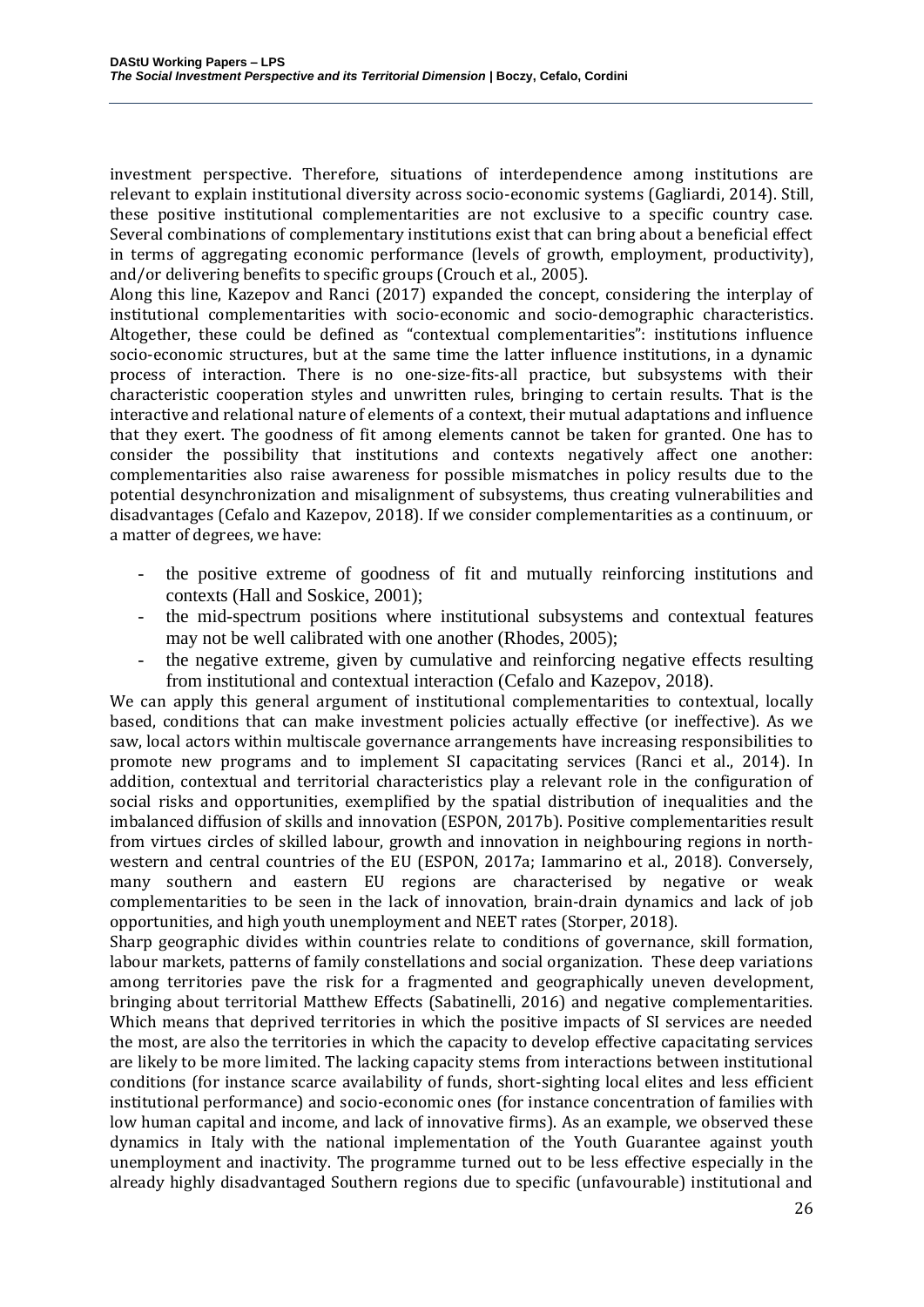socio-economic conditions ranging from largely ineffective employment services to the lack of firms investing in youth skilled labour (Cefalo, 2019).

Territories are the places where institutional and contextual features come to play and are mediated by local specificities, giving rise to different degrees of complementarities. This implies that, without considering the territorial articulation of complementarities, we miss an important part of the story. Therefore, we argue that SI complementarities should be investigated as territorially-related variables, which may foster or hinder social inclusion, territorial cohesion and economic growth.

#### **Social Investment and Territorial Cohesion**

In our attempt to operationalise TC for quantitative empirical work under the lens of a SI perspective, we present a review of rather concrete definitions of the concept instead of the more open approach. The latter follows the stance of Abrahams (2013) to look for what the TC does in concrete urban planning rather than defining it prior to operationalisation. For an indicator-based analysis, this is not feasible since we need to understand the dimensions of a concept to identify indicators and variables for its performance in various contexts also to analyse results comparatively. To synthesize and link the concept of TC with SI, we present a short overview of the most concrete definitions before examining similarities and differences with the SI approach.

Although territorial cohesion (TC) is most often used within the spatial planning contexts, which are concerned with infrastructure and transnational cooperation, it represents an interdisciplinary concept of socio-economic development especially within the EU and its specific multilevel governance architecture. The Territorial Agenda 2020 indicates this in the very beginning of the document by stating that "territorial cohesion is a common goal for a more harmonious and balanced state of Europe" (European Commission, 2011). While the overall concept of social cohesion is a broad issue for EU institutions, TC references more concrete issues of territorial inequality leading to a divergent union. Moreover, addressing TC implies a desire to change this situation. Moreover, the debate on territorial cohesion and spatial inequality (Barca, 2009; Bohme et al., 2011) recognized that regional inequalities have a strong influence on individuals' opportunities. Consequently, strengthening economic and social cohesion by reducing disparities between regions is a clear objective of the EU (Faludi, 2013; Medeiros, 2016). As part of this objective, territorial cohesion is about ensuring that people are able to make the most of the inherent features of the areas in which they live. No European citizen should be disadvantaged in terms of access to public services, housing, or employment opportunities simply by living in one region rather than another according to this view. Still, there is not a coherent definition of territorial cohesion even within the most important EU documents (European Commission, 2008, 2010, 2011, 2014). Accordingly, adaptation processes of the concept into planning strategies on national and sub-national levels differ (Marques et al., 2018).

For Humer (2013), territorial cohesion refers to the territorialised provision of Services of General Interest (SGI). In this view, equal access to SGIs and particularly infrastructure are key for balanced economic and social resource distribution. Apart from this planning perspective, the connection between TC and spatial justice is also apparent in EU documents (European Commission, 2011; European Commission, 2008). Furthermore, the EU documents offer descriptions of social justice within TC that present social justice almost as a mean to achieve greater cohesion within the EU. Investigating regional development documents on TC in the case of Portugal, Marques et al. (2018) filtered the most relevant EU documents on the topic and came up with four dimensions of territorial cohesion. For the ESPON KITCASP (2013) project, the aim was to come up with policy indicators for measuring TC. For this work, the project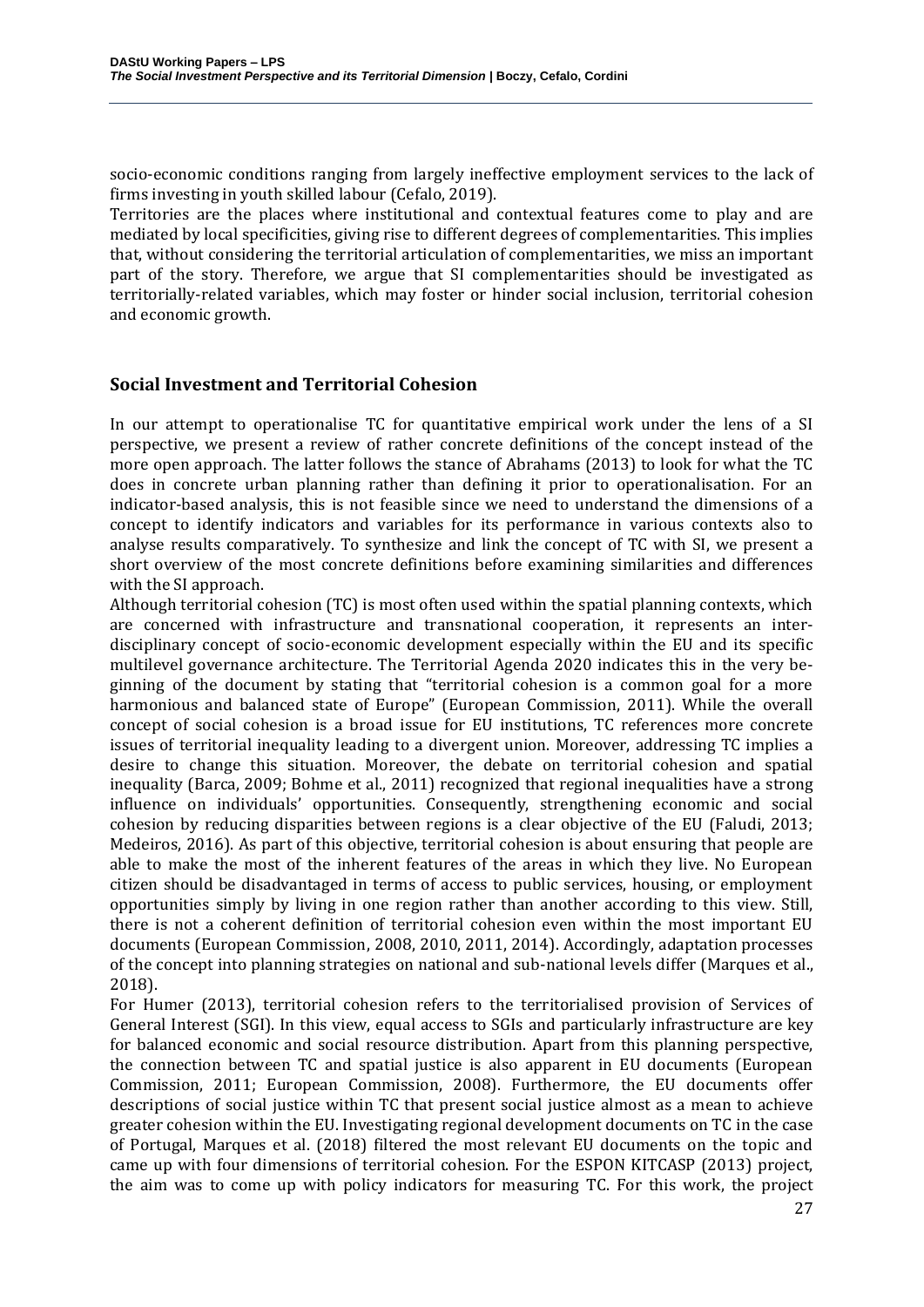identified four policy themes that are relevant to spatial planning and TC. Medeiros (2016) on the other hand suggested a comprehensive definition due to the relevance the TC gained in the EU cohesion policy, containing four dimensions. (See table 2.3)

| <b>Working Definitions of Territorial Cohesion</b> |                                                                    |                                                                                                   |                                                                  |                                                                                                                            |                                                                                                  |                                             |
|----------------------------------------------------|--------------------------------------------------------------------|---------------------------------------------------------------------------------------------------|------------------------------------------------------------------|----------------------------------------------------------------------------------------------------------------------------|--------------------------------------------------------------------------------------------------|---------------------------------------------|
| <b>COHSMO</b><br>report<br>D <sub>2.3</sub>        | Balanced<br>developmen<br>and<br>t<br>accessibility<br>to services | Polycentric<br>development<br>(further)<br>and<br>advancement of<br>(urban)<br>economic<br>growth | Place-<br>based<br>approach<br>[political]<br>participati<br>on] | Empowering of<br>regional<br>governments<br>with EU-multi-<br>level<br>governance<br>system<br>[vertical<br>collaboration] | Integration<br>and<br>$CO-$<br>ordination<br>between<br>policies<br>[horizontal<br>collaboration |                                             |
| <b>Marques</b><br>et.al.<br>(2018)                 | Social<br>and<br>territorial<br>solidarity<br>and equity           | Diversity<br>and<br>of<br>Specificity<br>territorial<br>policies                                  | <b>Territorial Organisation</b>                                  |                                                                                                                            | Territorial<br>Governance                                                                        |                                             |
| <b>ESPON</b><br><b>KITCASP</b><br>(2013)           | Social<br>Cohesion<br>and Quality<br>of Life                       | Economic<br>Competitivenes<br>s and Resilience                                                    | <b>Integrated Spatial Development</b>                            |                                                                                                                            |                                                                                                  | Environment<br>al<br>Resource<br>Management |
| <b>Medeiros</b><br>(2016)                          | Social<br>and<br>Economic<br>Cohesion                              | Polycentrism                                                                                      | Cooperation/Governance                                           |                                                                                                                            |                                                                                                  | Environment<br>al<br>Sustainability         |

#### **Table 2.3: Definitions of Territorial Cohesion**

*Source: own elaboration*

These definitions of TC do not differ greatly from what was elaborated on COHSMO D2.3, but help to see the connection with SI and operationalise them both in a quantitative way for our work in WP5. Except for the environmental aspect, D2.3 touches the definitions provided by the examined TC literature. A territorialised SI approach has several similarities with the concepts of TC, particularly in the way territorialised SI emphasizes inclusion (cohesion) and competitiveness (balanced and polycentric development), as well as the importance of complementarities resulting from multi-scalar interaction of public and private actors (vertical + horizontal coordination). In this view, literature on TC suggests that an integrated approach is needed in order to achieve a more balanced and sustainable development – both in socioeconomic and ecological terms (Dao et al., 2017; Faludi, 2013; Medeiros, 2016; Medeiros und Rauhut, 2018; Daly et al., 2013). This implies better coordination between sectoral policies at horizontal as well vertical level (Marques et al., 2018; Faludi, 2010). An SI approach that incorporates the perspective of path-dependent, local institutional complementarities can offer such an integrated approach as well as increase coordination between sectoral policies (even across nation state boundaries).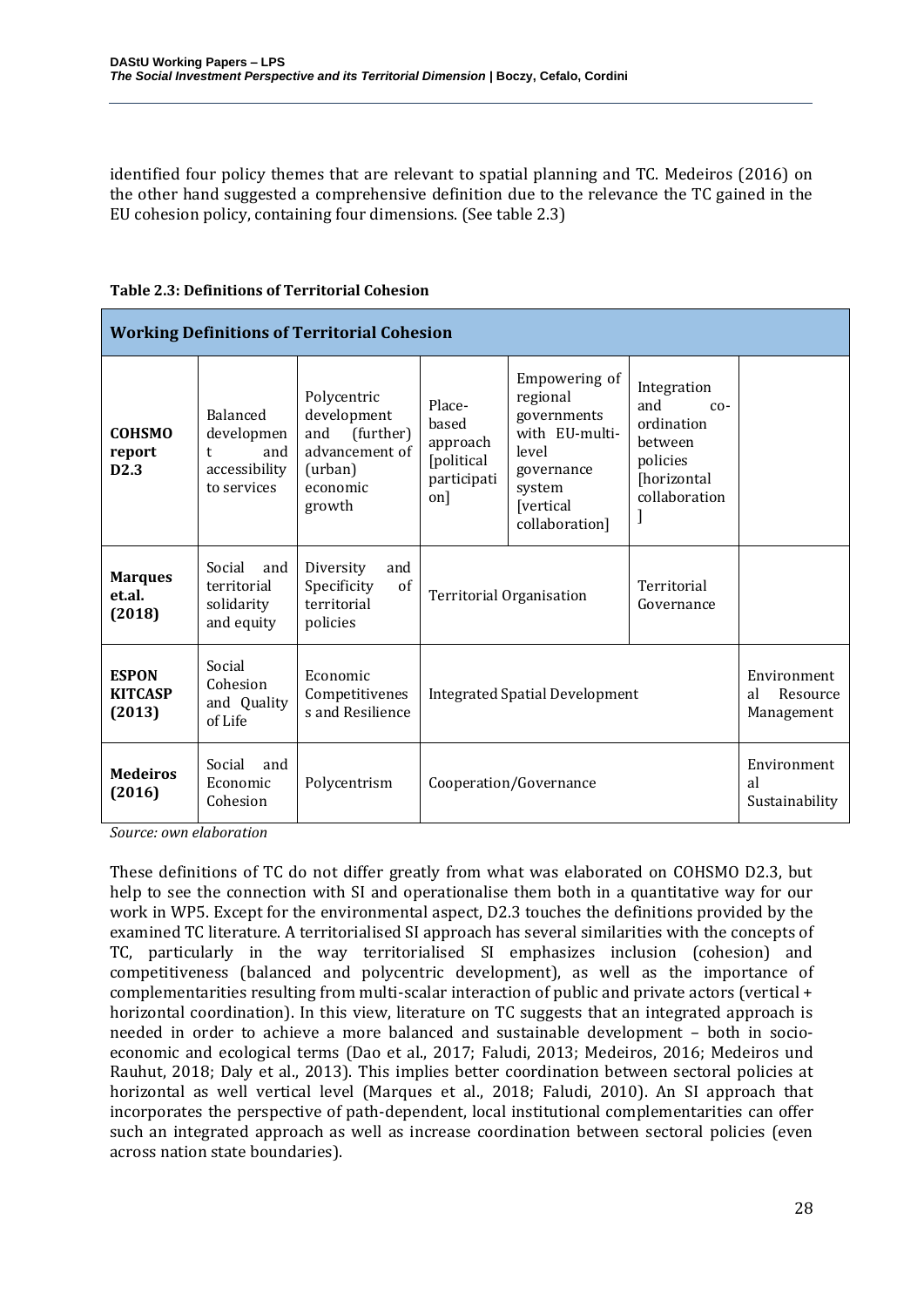TC and SI meet in the attempt of strengthening economic competitiveness and increasing individual well-being. For SI economic competitiveness is clearly a way to sustain welfare services and increase participation on labour markets. For TC this is more implicit in the goals of polycentric and balanced development as well as the utilization of existing territorial assets. Also, in the goal for improved access to services of general interests (e.g. ECEC, education facilities etc.) this is implicit. Successfully implemented these goals boost local economies, lifting lacking regions up and equipping these territories and their residents with means to successfully navigate economic markets. However, whereas TC already incorporates a spatial dimension, SI is more precise on which policies it entails. Furthermore, the two concepts differ in their analytical levels: Where SI focuses on individual life courses and well-being for a population, looking at the policies to be provided to increase opportunities for individuals; TC targets spatial units, regions and their collective (socio-economic) development, looking at infrastructure and resource distribution to improve balanced socio-economic development. Still, the two ideas meet again in the understanding of thriving for more (spatial) equality in socio-economic development. Territorialising SI means to incorporate institutional specificities, as well as territorial assets to better match stocks, flows and buffers. In other words, to look at multilevel governance arrangements and territorial specificities for implementing effective SI policies. Benefitting at first to individuals, in turn, SI will affect collective regional socio-economic development. Therefore, the SI approach is complementary to the more infrastructure-focused TC regional planning concept. Conversely, the SI approach benefits from the TC lenses of regional specifics and, more importantly, the focus on balancing socio-economic development by including a sensibility for regional disparities.

For our empirical investigation of local conditions under the concepts of SI and TC in (subnational/regional) contexts, we came up with a tree of dimensions that grasp not only current policy performances, but also contextual socio-economic and institutional conditions, i.e. placesensitive contextual and institutional complementarities. These dimensions provide a general frame for collecting the statistical indicators in the empirical phase of WP5.

These dimensions refer to the theoretical conceptualisation of a territorialised SI that is sensitive to contextual complementarities. Concretely, WP5 will shine light on three specific policy areas: Early Childhood Education and Care (ECEC), Active Labour Market Policy (ALMP) and Vocational Education and Training (VET), but also the socio-economic and institutional conditions related to governance structures, participation and inequalities will be considered. By researching concrete conditions of new social risks and their effect on regional societies, we aim at contributing to place-sensitive SI approaches that truly improve conditions and lift up lagging behind regions and their population.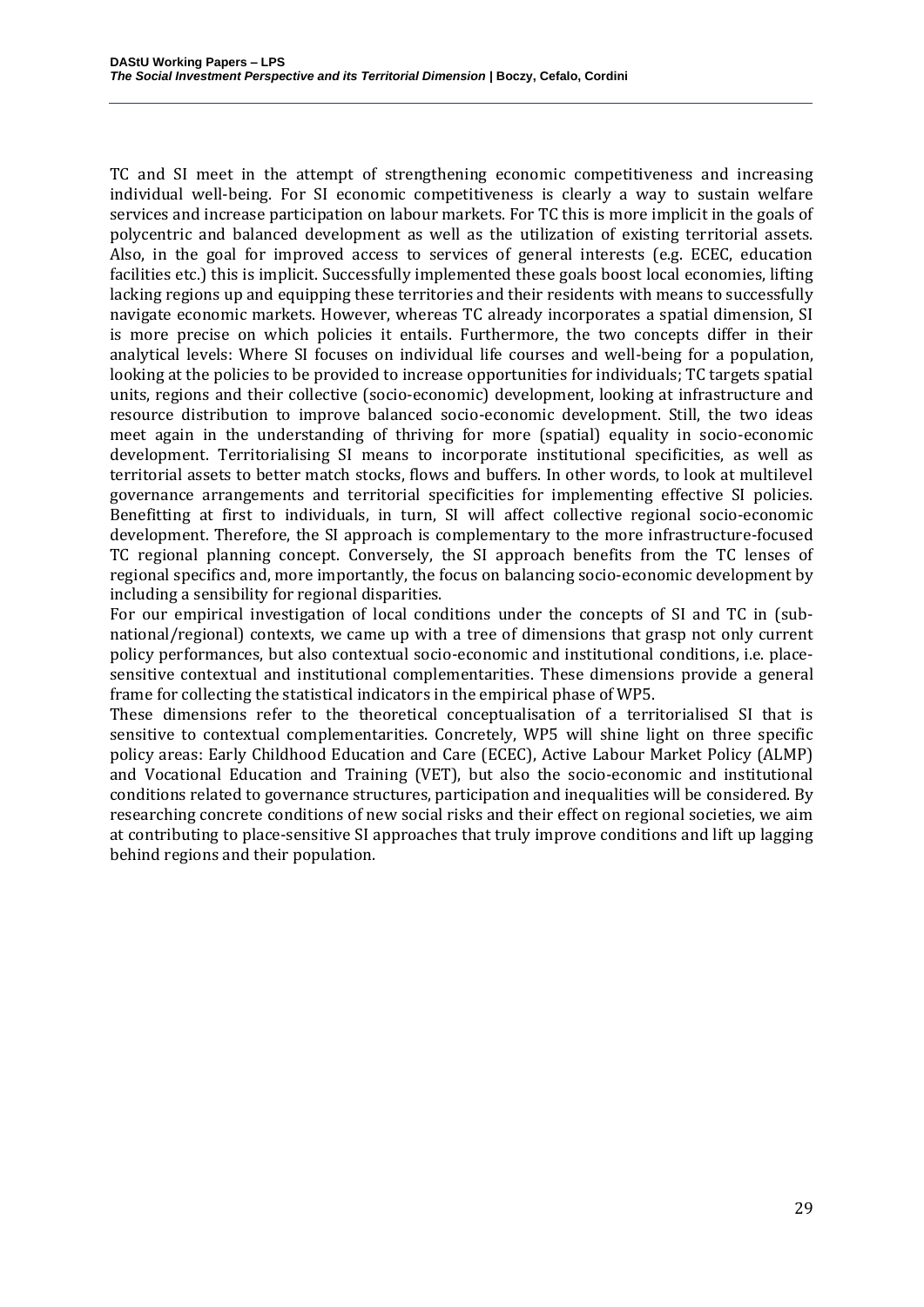

*Figure 2.4 Draft framework on SI and TC connections for the identification of indicators Source: own elaboration*

The depiction here comes from the connections we found theoretically between SI, TC and institutional complementarities as well as our first collection of possible quantitative indicators. While the tree is concerned with structural dimensions and national conditions influencing socio-economic development. Since this is work-in progress this abstraction will eventually sharpen later on, when informed by our empirical work in the next tasks.

#### **Conclusions**

As SI was mainly theorized and discussed at the national level, we showed that the picture is more complex and needs to include the territorial dimension within the analytical frame. In light of the ongoing process of rescaling and territorialisation of social policies at the subnational level (Kazepov, 2010), and of persisting regional and local disparities (Dijkstra, 2017), local welfare arrangements gain increasing relevance as spatial disparities and concentration of skills and innovation do. Therefore, the success of a comprehensive SI strategy lies upon locally specific contextual conditions and multi-scalar institutional arrangements establishing complementarities among stocks, flows and buffers. The creation of virtuous circles helps to produce the win-win returns promised by SI in terms of social cohesion and economic growth (Hemerijck, 2017). Hence, local specificities within multilevel governance structures should be considered in the frame of Social Investment research and interventions, by assuming a context- and place-sensitive approach to complementarities. In fact, territories represent the place where institutional and contextual features come to play giving rise to different degrees of complementarities. From a policy perspective, this context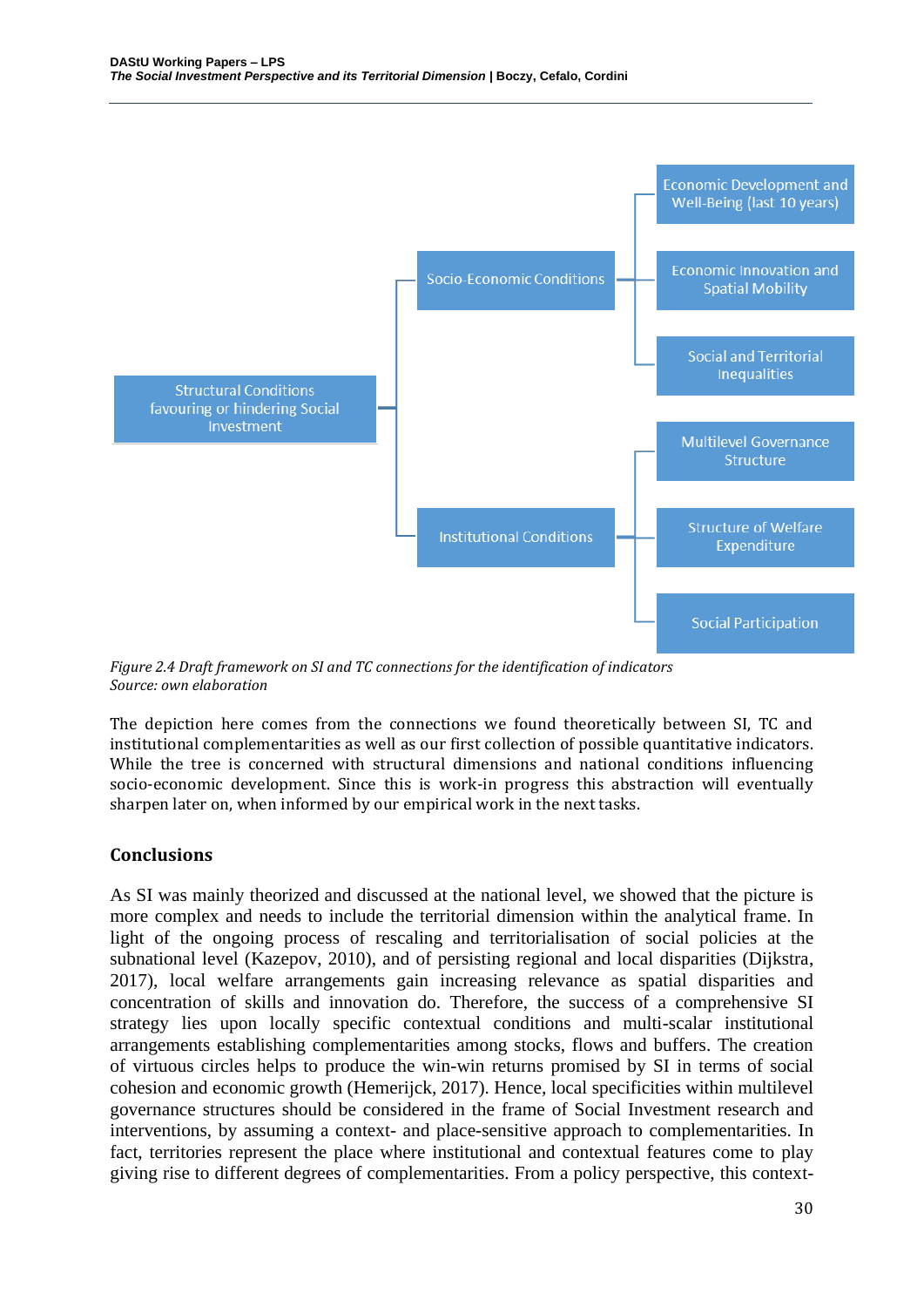sensitive SI approach is equipped against the traps of localism, as it aims at equalising opportunity structures across different contexts, avoiding the reproduction of existing inequality structures through one-size-fits all policy solutions.

### **References**

Abrahams, G. (2013): What "Is" Territorial Cohesion? What Does It "Do"?: Essentialist Versus Pragmatic Approaches to Using Concepts. In: European Planning Studies 22 (10), pp. 2134– 2155.

Amable B. (2016) Institutional complementarities in the dynamic comparative analysis of capitalism, Journal of Institutional Economics 12(1): 71-103.

Andreotti, A.; Mingione, E.; Polizzi, E. (2012): Local Welfare Systems. A Challenge for Social Cohesion. In Urban Studies 49 (9), pp. 1925–1940.

Arundel, A., Lorenz, E., Lundvall, B. Å., Valeyre, A. (2007). How Europe's economies learn: a comparison of work organization and innovation mode for the EU-15. Industrial and corporate change, 16(6), 1175-1210.

Atkinson, A., Cantillon B., Marlier B., Nolan B. 2002. Social Indicators: the EU and Social Inclusion. Oxford: Oxford University press.

Baines, S.; Bassi, A.; Csoba, J.; Sipos, F. (Eds.) (2019): Innovative social investment. Bristol: Policy Press.

Barca, F. (2009): An agenda for a reformed cohesion policy. Independent Report, Brussels.

Barca, F.; McCann, P.; Rodríguez-Pose, A. (2012): The case for regional development intervention: place-based versus place-neutral approaches. In Journal of Regional Science 52 (1), pp. 134–152.

Baumol W.J. (2007) On Mechanisms Underlying the Growing Share of Service Employment in the Industrialized Economies, in Gregory M, Salverda W., Schettkat r. (eds) Services and Employment: explaining the US-European Gap, Princeton (NJ), Princeton University Press.

Béland, D. (2009). Ideas, institutions, and policy change. Journal of European public policy, 16(5), 701-718.

Berman, E., Bound, J., Machin, S. (1998). Implications of skill-biased technological change: international evidence. The quarterly journal of economics, 113(4), pp. 1245-1279.

Böhme, K., Doucet, P., Komornicki, T., Zaucha, J. Świątek, D. (2011): How to Strengthen the Territorial Dimension of 'Europe 2020' and EU Cohesion Policy. Warsaw, checked on 5/30/2018.

Bruno, Giovanni S. F.; Marelli, Enrico; Signorelli, Marcello (2014): The Rise of NEET and Youth Unemployment in EU Regions after the Crisis. In *Comp Econ Stud* 56 (4), pp. 592–615.

Bonoli, G. (2007). Time Matters Postindustrialization, New Social Risks, and Welfare State Adaptation in Advanced Industrial Democracies. Comparative Political Studies, 40(5), 495-520.

Bonoli G., Cantillon B., Van Lancker W. (2017). Social investment and the Matthew effect: limits to a strategy In A. Hemerijck (ed.), Social investment uses, Oxford University Press, Oxford, 66- 76.

Bouget, D., Frazer, H., Marlier, E., Sabato, S., Vanherecke, B. (2015). Social investment in Europe: a study of national policies, ESPN Report, Bruxelles.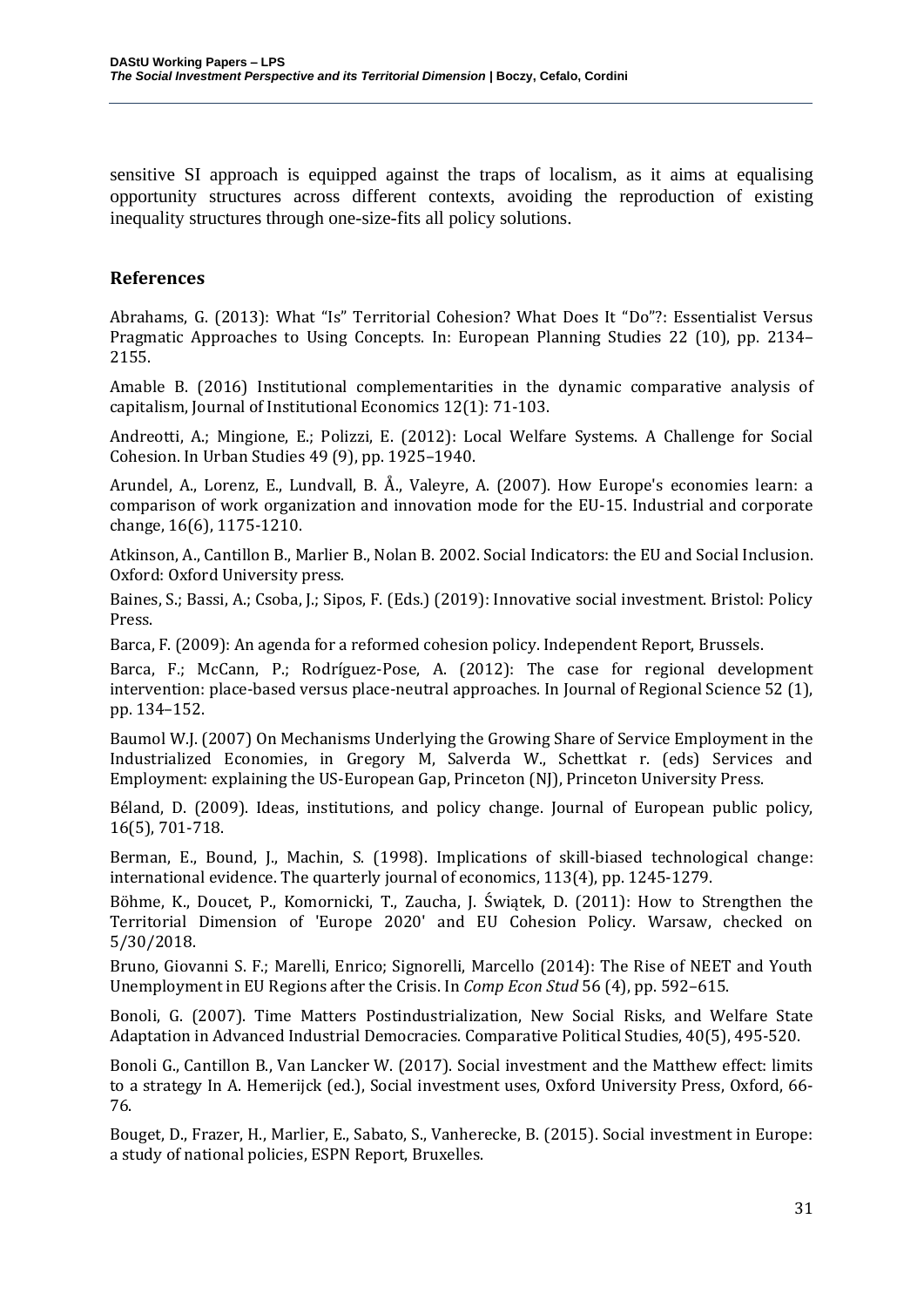Busemeyer, M.R. (2015) Skills and Inequality. Partisan Politics and the Political Economy of Education Reforms in Western Welfare States. Cambridge University Press, Cambridge.

Busemeyer, M. R., Trampusch, C. (2012). The political economy of collective skill formation. Oxford University Press, Oxford.

Busemeyer, M. R. Nikolai, R. (2010). Education. In F. G. Castles, S. Leibfried, J. Lewis, H. Obinger and C. Pierson (eds.), The Oxford Handbook of the Welfare State, Oxford University Press, Oxford, 494-509.

Cantillon, B. (2011). The paradox of the social investment state: growth, employment and poverty in the Lisbon era. Journal of European Social Policy, 21(5), 432-449.

Cantillon B.,Van Lancker W. (2013) Three Shortcomings of the Social Investment Perspective, Social Policy and Soceity, 12(4): 553-564.

Cantillon, B., and Vandenbroucke, F. (eds.) (2014). Reconciling Work and Poverty Reduction: How Successful are European Welfare States? Oxford University Press, Oxford.

Cefalo, R. (2019). Transizioni Duali. Investimento sociale e passaggio dall'educazione al lavoro in Italia e Germania, Carocci, Roma. *forthcoming*.

Cefalo, R., Kazepov, Y. (2018) Investing over the life course: The role of lifelong learning in a social investment strategy, Studies in the Education of Adults, 50(2), pp. 203-218.

Charron, N.; Dijkstra, L.; Lapuente, V. (2015): Mapping the Regional Divide in Europe. A Measure for Assessing Quality of Government in 206 European Regions. In Soc Indic Res 122 (2), pp. 315– 346. DOI: 10.1007/s11205-014-0702-y.

Checchi, D., van de Werfhorst, H., Braga, M., Meschi, E. (2014). The Policy Response: Education. Changing Inequalities and Societal Impacts. In B. Nolan, W. Salverda, D. Checchi, I. Marx, A. McKnight, I.G. Tóth, H.G. van de Werfhorst (eds.) Changing Inequalities in Rich Countries: Analytical and Comparative Perspectives, Oxford, Oxford University Press, pp. 294-317.

Cronert, Axel; Palme, Joakim (2018): Social Investment at Crossroads "The Third Way" or "The Enlightened Path" Forward? In Decent Incomes for All: Improving Policies in Europe / [ed] Bea Cantillon, Tim Goedemé, and John Hills, New York, NY: Oxford University Press, 2019, p. 201- 222.

Crouch, C., Streeck, W., Boyer, R., Amable, B., Hall, P. A., Jackson, G. (2005). Dialogue on 'Institutional complementarity and political economy'. Socio-Economic Review, 3(2), 359-382.

Daly, G.; Gonzalez, A.; Gleeson, J.; McCarthy, E.; Adams, N.; Pinch, P. et al. (2013): KITCASP Key Indicators for Territorial Cohesion and Spatial Planning. (Draft) Final Report Part D Appendix B. ESPON. ESPON & National University of Ireland.

Dalziel, P. (2015): Regional skill ecosystems to assist young people making education employment linkages in transition from school to work. In Local Economy 30 (1), pp. 53–66.

Dao, H.; Plagnat Cantoreggi, P.; Rousseaux, V. (2017): Operationalizing a con-tested concept. Indicators of territorial cohesion. In: European Planning Studies 25 (4), pp. 638–660. DOI: 10.1080/09654313.2017.1281230.

De la Porte, C., Jacobsson, K. (2011). Social investment or recommodification? Assessing the employment policies of the EU member states. In Morel N., Palier B., Palme J. (eds.), Towards a social investment welfare state, Policy Press, Bristol, 117-149.

Dijkstra, L. (2017) My region, my Europe, our future. Seventh Report on Economic, Social and Territorial Cohesion. Luxembourg: Publications Office of the European Union.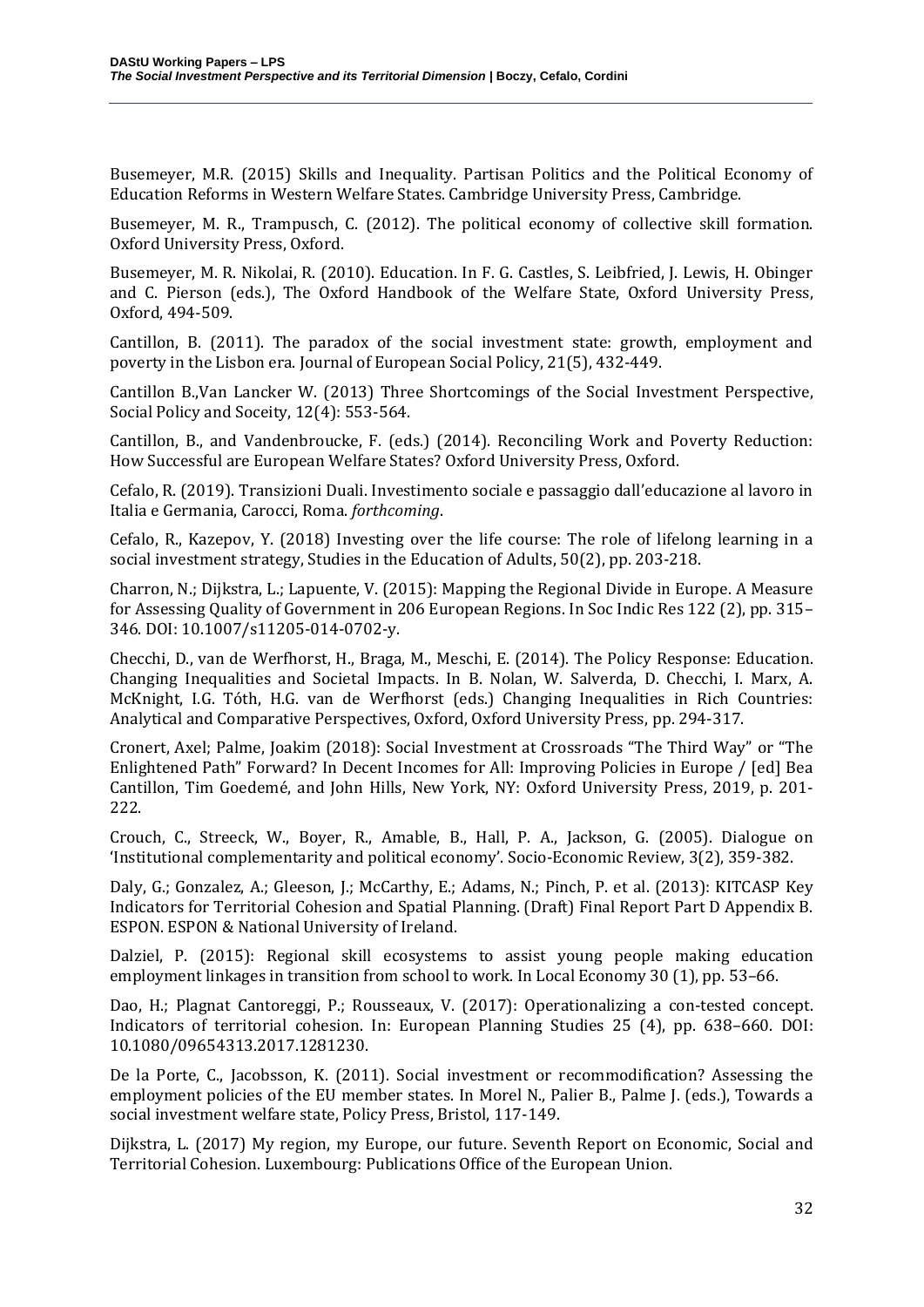Di Stasio, V.; Solga, H. (2017): Education as social policy: An introduction. In Journal of European Social Policy 27 (4), pp. 313–319.

Dräbing, V, Nelson, M. (2017). Addressing Human capital Risks and the Role of Institutional Complementarities, in A. Hemerijck (ed.), Social investment uses, Oxford University Press, Oxford, 128-139.

Elhorst, J. P. (2003): The Mystery of Regional Unemployment Differentials. Theoretical and Empirical Explanations. In Journal of Economic Surveys 17 (5), pp. 709–748.

Esping-Andersen, G., Gallie, D., Hemerijck, A., Myles, J. (2002). Why we need a new welfare state. Oxford University Press, Oxford.

ESPON (2017a). Territorial Cooperation for the future of Europe. ESPON, Luxembourg.

ESPON (2017b). Inner Peripheries: National Territories Facing Challenges of Access to Basic Services of General Interest. ESPON, Luxembourg.

ESPON (2018): The Geography of New Employment Dynamics in Europe. With assistance of Gavin Daly, Caroline Clause. Luxembourg. Available online at https://www.espon.eu/employment.

European Commission (2008): Green Paper on Territorial Cohesion. Turn-ing territorial diversity into strength. Brussels, zuletzt geprüft am 14.11.2018.

Estevez-Abe, M., Iversen, T., Soskice, D. (2001). Social protection and the formation of skills: A reinterpretation of the welfare state. In Peter A. Hall & David Soskice (eds.), Varieties of capitalism: The institutional foundations of comparative advantage. Oxford University Press, Oxford, 145.

European Commission (2010): Investing in Europe's future. Fifth report on economic, social and territorial cohesion. European Commission. Luxembourg (Report on economic, social and territorial cohesion), zuletzt geprüft am 13.03.2019.

European Commission (2011): Territorial agenda of the European Union 2020: towards an inclusive, smart and sustainable Europe of diverse regions. Agreed at the informal ministerial meeting of ministers responsible for spatial planning and territorial development, 19 May, Gödöllő., zuletzt geprüft am 13.03.2019.

European Commission, (2013). Towards social investment for growth and cohesion. COM(2013) 83 final. Bruxelles.

European Commission (2014): Investment for jobs and growth. 6th Re-port on economic, social and territorial cohesion. European Commission. Luxembourg (Report on economic, social and territorial cohesion), zuletzt geprüft am 13.03.2019.

Eurostat (2018): Living conditions in Europe. Hg. v. Publications Office of the European Un-ion. European Commission. Luxembourg (Statistical books: Population and social conditions), zuletzt geprüft am 17.05.2018.

Faludi, Andreas (2013): Territorial Cohesion and Subsidiarity under the European Union Treaties: A Critique of the 'Territorialism' Underlying. In: Regional Studies 47 (9), S. 1594–1606. DOI: 10.1080/00343404.2012.657170.

Ferrara, M. (2017) 'Accelerator or brake? The EU and the difficult politics of social investment', in A. Hemerijck (ed) The uses of social investment, Oxford: Oxford University Press, pp 328–38.

Finegold, D. (1999). Creating self-sustaining, high-skill ecosystems. Oxford review of economic policy, 15(1), 60-81.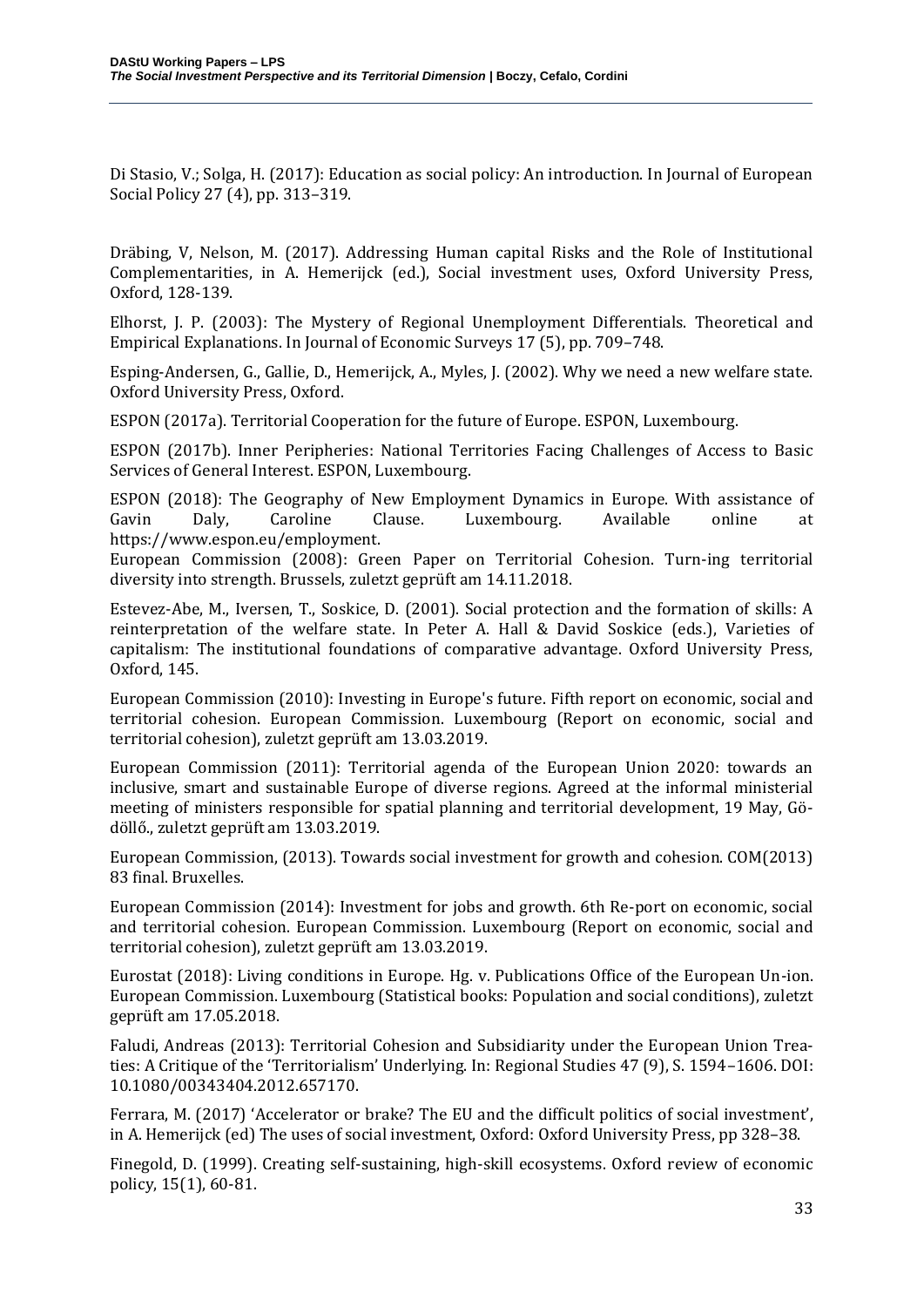Fratesi, Ugo; Rodríguez-Pose, Andrés (2016): The crisis and regional employment in Europe: what role for sheltered economies? In *CAMRES* 9 (1), pp. 33–57.

Gagliardi, F. (2014). A bibliometric analysis of the literature on institutional complementarities. Paper presented in Inaugural WINIR Conference.

Garritzmann, J. L.; Häusermann, S.; Palier, B.; Zollinger, C. (2017): WoPSI - the World Politics of Social Investment. An international research project An international research project to explain variance in social investment agendas and social investment reforms across countries and world regions. SciencePo (LIEPP Working Paper).

Giddens, A. (1998). The third way: The renewal of social democracy. Polity Press, Cambridge.

Hall, P. A. and Soskice, D. (eds) (2001) Varieties of capitalism: The institutional foundations of comparative advantage, Oxford: Oxford University Press.

Hemerijck, A. (2015). 'The quiet paradigm revolution of social investment', Social Politics: International Studies in Gender, State & Society, 22(2), 242–56.

Hemerijck, A. (2017) Social investment uses, Oxford: Oxford University Press.

Hemerijck, A., Burgoon, B, Di Pietro, A., Vydra S. (2016) Assessing Social Investment Synergies (ASIS), Brussels: European Commission.

Humer, A. (2013). Researching social services of general interest: An analytical framework derived from underlying policy systems. European Spatial Research and Policy, 21(1), 65-82.

Iammarino, S., Rodriguez-Pose A., Storper M. (2018) ''Regional inequality in Europe. Evidence, theory and policy implications.'' Journal of Economic Geography 53: 898-924. doi:10.1093/jeg/lby021.

Iversen T., Wren A. (1998) Equality, Employment and Budgetary Restraint: the Trilemma of the Service Economy, World Politics, 50(4): 507-546.

Jenson, J. (2009). Lost in translation: The social investment perspective and gender equality. Social Politics 16, 446-483.

Kalleberg, A. L. (2009). Precarious work, insecure workers: Employment relations in transition. American sociological review, 74(1), 1-22.

Kazepov, Y. (Ed.). (2010). Rescaling social policies: towards multilevel governance in Europe (Vol. 38). Ashgate Publishing, Ltd..

Kazepov, Y.; Barberis, E. (2017): The territorial dimension of social policies and the new role of cities. In Patricia Kennett, Noemi Lendvai-Bainton (Eds.): Handbook of European social policy. Cheltenham UK, Northampton MA USA, Cheltenham UK, Northampton MA USA: Edward Elgar Publishing, pp. 302–318.

Kazepov, Y. and Ranci, C. (2016) 'Is every country fit for social investment? Italy as an adverse case', Journal of European Social Policy, 27 (1): 90-104.

Kazepov, Y. and Ranci, C. (2017) Making Social Investment work: a comparative analysis of the socio-economic preconditions of social investment policies, SISEC Conference, January 2017.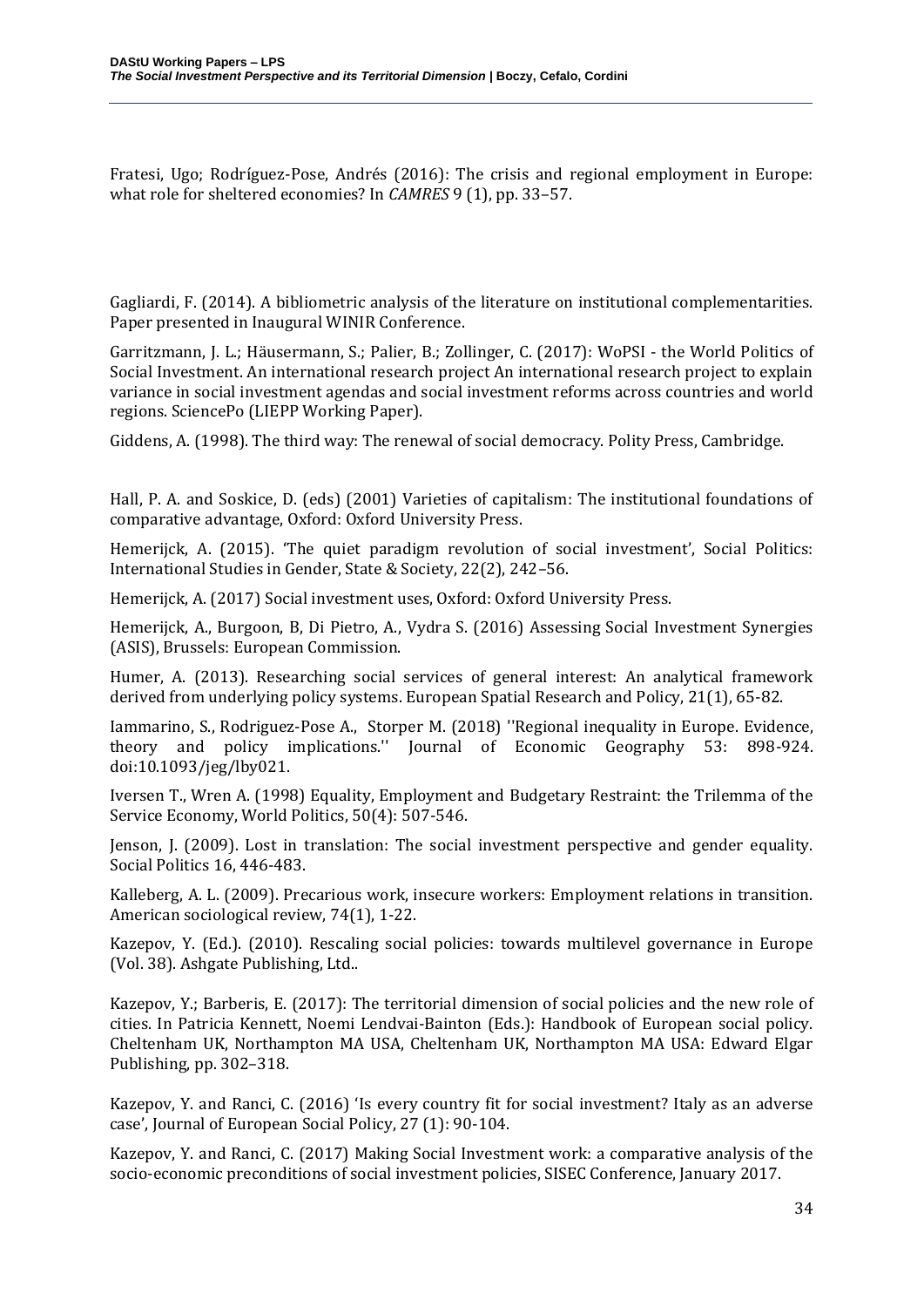Kenworthy, L. (2017). Enabling Social Policy, In A. Hemerijck (ed.), Social investment uses, Oxford University Press, Oxford, 89-96.

Kröger, S. (2011). Five years down the road. An evaluation of the streamlining of the Open Method of Coordination in the social policy field, OSE briefing paper.

León M., Pavolini, E. (2014) 'Social Investment' or Back to 'Familism': The Impact of the Economic Crisis on Family and Care Policies in Italy and Spain, South European Society and Politics, 19:3, 353-369.

Lundvall, B., & Lorenz. E. (2012). Social investment in the globalising learning economy - A European perspective. In Morel N., Palier B., Palme J. (eds.), Towards a social investment welfare state, Policy Press, Bristol, 235-259.

Lundvall, B. (2016): The Learning Economy and the Economics of Hope. London: Anthem Press, checked on 12/13/2018.

Marelli, E.; Patuelli, R.; Signorelli, M. (2012): Regional unemployment in the EU before and after the global crisis. In Post-Communist Economies 24 (2), pp. 155–175.

Martinelli, F., Anttonen, A., Matzke, M. (Eds.) (2018). Social services disrupted. Changes, challenges and policy implications for Europe in times of austerity. Cheltenham, UK, Northampton, MA, USA: Edward Elgar Publishing.

Marques, Teresa Sá; Saraiva, Miguel; Santinha, Gonçalo; Guerra, Paula (2018): Re‐Thinking Territorial Cohesion in the European Planning Context. In: Int J Urban & Regional Res 42 (4), S. 547–572. DOI: 10.1111/1468-2427.12608.

Medeiros, E. (2016): Territorial Cohesion: An EU concept. In: European Journal of Spatial Development (60).

Medeiros, E.; Rauhut, D. (2018): Territorial Cohesion Cities: a policy recipe for achieving Territorial Cohesion? In: Regional Studies 60 (4), S. 1–9. DOI: 10.1080/00343404.2018.1548764.

Morel, N. (2013). A social investment strategy for the knowledge-based economy? Scuola democratica, 4(3), 631-650.

Morel, N., Palier, B., Palme, J. (eds.) (2012). Towards a Social Investment Welfare State? Bristol: Policy Press.

Morgan, K. J. (2012). Promoting social investment through work-family policies: which nations do it and why? In Morel N., Palier B., Palme J. (eds.), Towards a social investment welfare state, Policy Press, Bristol, 153-180.

Moulaert, F. (ed) (2013) The international handbook on social innovation: Collective action, social learning and transdisciplinary research, Aldershot: Edward Elgar.

Nolan B. (2013) What use is "social investment"?, Journal of European Social Policy, 23(5): 459- 468.

Nelson M., Stephens J.D. (2012) Do social investment policies produce more and better jobs? In Morel N., Palier B. and Palme J. (eds.) Towards a Social Investment Welfare State? Ideas, Policies and Challenges, The Policy Press, Bristol.

OECD (1997). The OECD Jobs strategy. Making work pay. Taxation, benefits, employment and unemployment.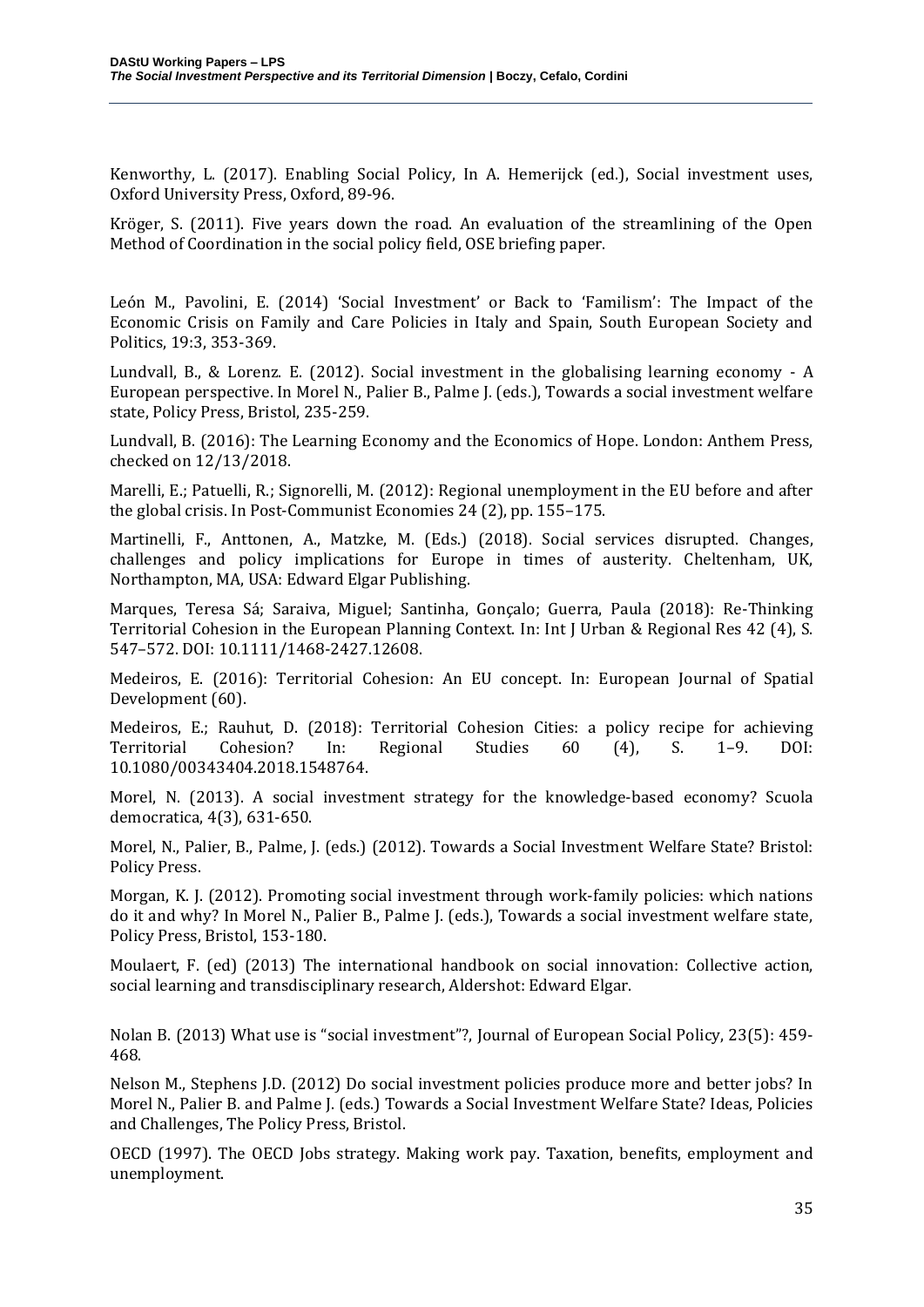OECD (2009) Local Economic and Employment Development (LEED) – Designing Local Skills Strategies.

OECD (2012). What are the Returns on Higher Education for Individuals and Countries? Education Indicators in Focus, 2012/06 (June). OECD, Paris.

Peck, J. and N. Theodore (2007), 'Variegated Capitalism'. Progress in Human Geography,

31(6): 731–772.

Pierson P. (2000) 'Increasing returns, path dependence, and the study of politics', American Political Science Review, 94(2), 251–67.

Pierson, P. (2002). Coping with permanent austerity: welfare state restructuring in affluent democracies. Revue française de sociologie, 369-406.

Pierson, P. (2004). Politics in time. Princeton University Press, Princeton.

Purcell, M.; Brown, J. (2005) Against the local trap: scale and the study of environment and development, Progress in Development Studies, 5(4), pp. 279–297

Raffe, D. (2014) Explaining National Differences in Education-work Transitions. *European Societies* 16 (2). p.175-193.

Ranci, C. (ed.) (2010). Social vulnerability in Europe. The new configuration of social risks. Basingstoke: Palgrave Macmillan.

Ranci, C.; Brandsen, T.; Sabatinelli, S. (2014): Social Vulnerability in European Cities. The Role of Local Welfare in Times of Crisis.

Rhodes, M. (2005) '''Varieties of capitalism'' and the political economy of European welfare states', New Political Economy, 10 (3): 363-370.

Sabatinelli, S. (2015), 'Aspetti critici dell'innovazione sociale nel contesto italiano', Prospettive Sociali e Sanitarie, XLV (4.1), 9–12.

Sabatinelli S. (2016) Politiche per crescere. La prima infanzia tra cura e investimento sociale, Il Mulino, Bologna.

Sabatinelli, S. and M. Semprebon (2018). The vertical division of responsibility for social services within and beyond the State: issues in empowerment, participation and territorial cohesion in Martinelli, Flavia; Anttonen, Anneli; Matzke, Margitta (Eds.), Social services disrupted. Changes, challenges and policy implications for Europe in times of austerity. Cheltenham, UK, Northampton, MA, USA: Edward Elgar Publishing, 114-133.

Sabel, C. (2012) 'Individualized service provision and the new welfare state: are there lessons from Northern Europe for developing countries?', in C. Luiz de Mello and M.A. Dutz (eds) Promoting inclusive growth, challenges and policies, Paris: OECD, pp 75–111.

Sabel, C., Zeitlin, J.;Quack, S. (2017) 'Capacitating services and the bottom-up approach to social investment', in A. Hemerijck (ed) The uses of social investment, Oxford: Oxford University Press.

Saraceno C. (2015) A Critical Look to the Social Investment Approach from a Gender Perspective, Social Politics, 22 (2):257-269.

Scandurra, R., Cefalo, R.; Kazepov, Y. (2018) School to work outcomes during the Great Recession, is the regional scale relevant for young people's life chances? Paper presented at 10th ESPAnet Annual Conference, Florence, 13-15 September.

Sergi, V., Cefalo, R., & Kazepov, Y. (2018). Young people's disadvantage on the labour market in Italy: reframing the NEET category, Journal of Modern Italian Studies, 23(1), pp. 41-60.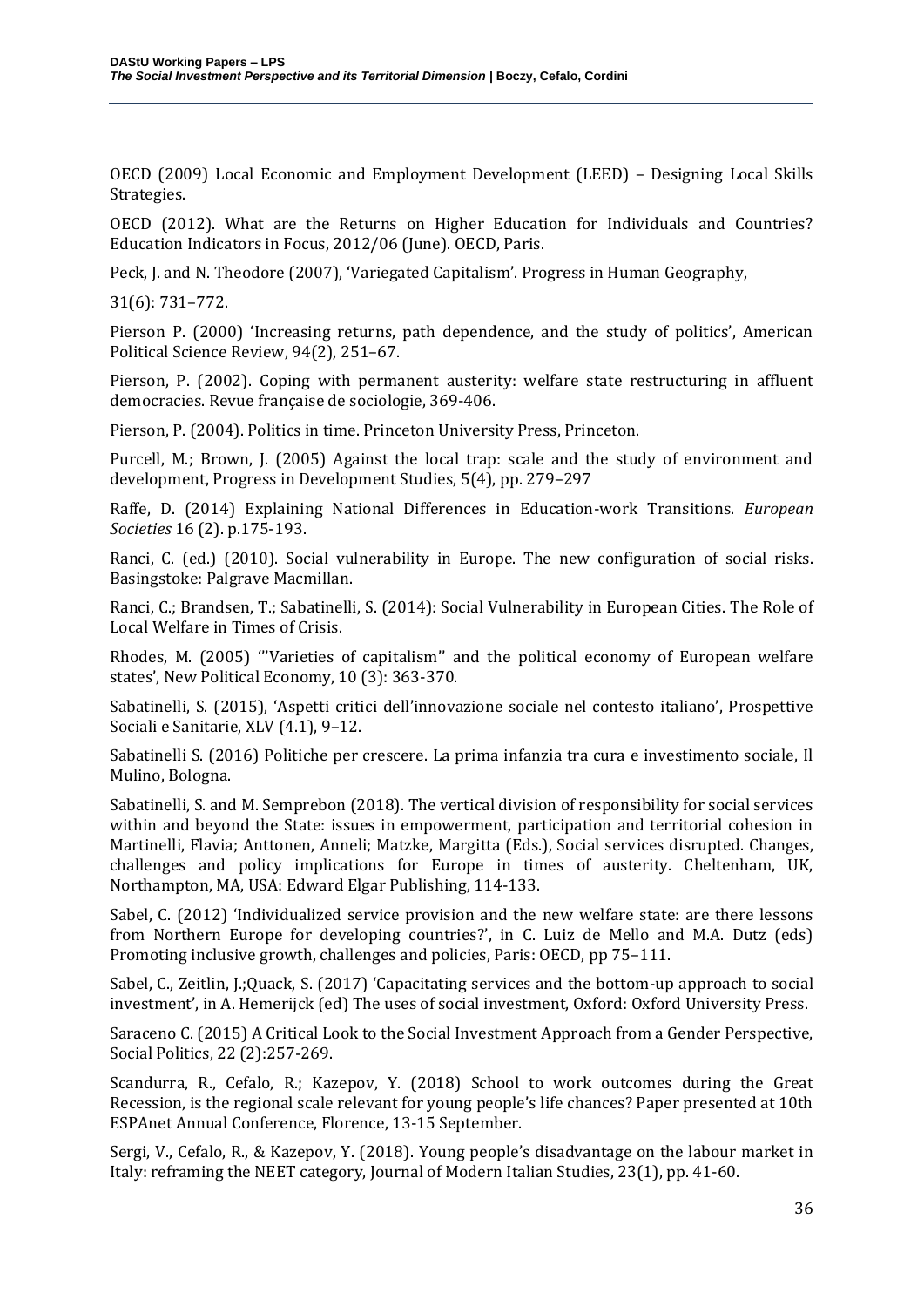Solga, H. (2014) 'Education, economic inequality and the promises of the social investment state', Socio-Economic Review, 12 (2): 269-297.

Storper, M. 2018. ''Separate Worlds? Explaining the current wave of regional economic polarization.'' Journal of Economic Geography 18 (2): 247–270. doi:10.1093/jeg/lby011.

Streeck, W., & Thelen, K. A. (Eds.). (2005). Beyond continuity: Institutional change in advanced political economies. Oxford University Press, Oxford.

Taylor-Gooby, P. (2002). New Risks, New Welfare. Oxford University Press, Oxford.

Taylor-Gooby, P., Gumy, J. M., & Otto, A. (2015). Can 'New Welfare' Address Poverty through More and Better Jobs? Journal of Social Policy, 44(01), 83–104.

Thelen, K. (2009). Institutional change in advanced political economies. British Journal of Industrial Relations, 47(3), 471-498.

Trydegård, G. B.; Thorslund, M. (2001). Inequality in the welfare state? Local variation in care of the elderly–the case of Sweden. International Journal of Social Welfare, 10(3), 174-184.

Verbist, G., Matsaganis, M. (2012). The redistributive capacity of services in the EU. For Better For Worse, For Richer For Poorer. Labour Market participation, social redistribution and income poverty in the EU. Oxford University Press, Oxford.

Weßling, K., A. Hartung, and S. Hillmert. 2015. ''Spatial structure counts: the relevance of regional labour-market conditions for educational transitions to vocational training.'' Empirical Research in Vocational Education and Training

Wilensky, H. L. (1975). The Welfare State and Equality. University of California Press, Berkeley.

Waschkuhn, A. (2013). Was ist Subsidiarität?: Ein sozialphilosophisches Ordnungsprinzip: Von Thomas von Aquin bis zur "Civil Society". Springer-Verlag.

Wren A. (2013) The Political Economy of the Service Transition, University Press, Oxford.

Wren, A. (2017) Social investment and the Service Economy Trilemma, in A. Hemerijck (ed.), Social investment uses, Oxford University Press, Oxford, 97-107.